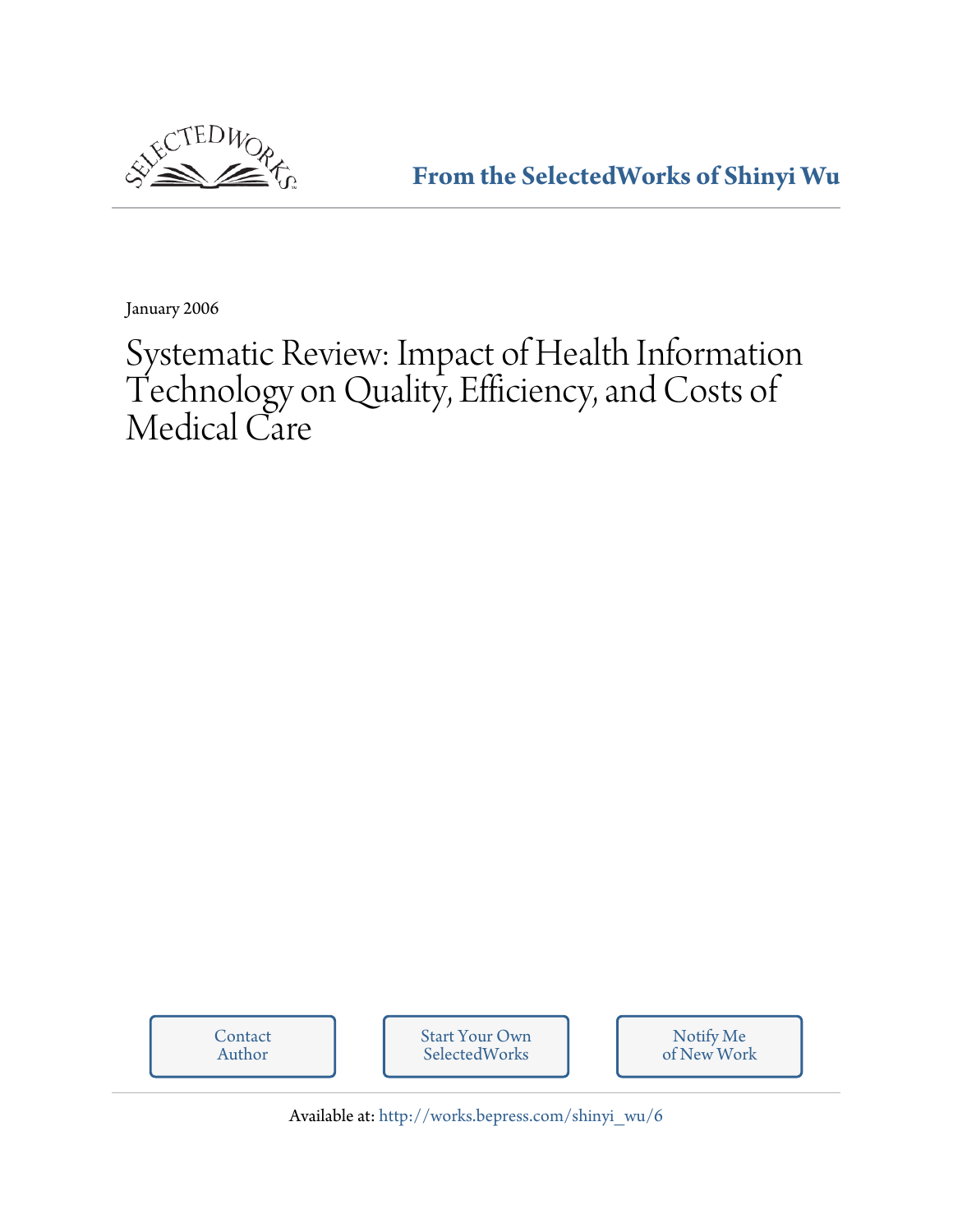### **Annals of Internal Medicine IMPROVING PATIENT CARE**

## **Systematic Review: Impact of Health Information Technology on Quality, Efficiency, and Costs of Medical Care**

**Basit Chaudhry, MD; Jerome Wang, MD; Shinyi Wu, PhD; Margaret Maglione, MPP; Walter Mojica, MD; Elizabeth Roth, MA; Sally C. Morton, PhD; and Paul G. Shekelle, MD, PhD**

**Background:** Experts consider health information technology key to improving efficiency and quality of health care.

**Purpose:** To systematically review evidence on the effect of health information technology on quality, efficiency, and costs of health care.

**Data Sources:** The authors systematically searched the Englishlanguage literature indexed in MEDLINE (1995 to January 2004), the Cochrane Central Register of Controlled Trials, the Cochrane Database of Abstracts of Reviews of Effects**,** and the Periodical Abstracts Database. We also added studies identified by experts up to April 2005.

**Study Selection:** Descriptive and comparative studies and systematic reviews of health information technology.

**Data Extraction:** Two reviewers independently extracted information on system capabilities, design, effects on quality, system acquisition, implementation context, and costs.

**Data Synthesis:** 257 studies met the inclusion criteria. Most studies addressed decision support systems or electronic health records. Approximately 25% of the studies were from 4 academic institutions that implemented internally developed systems; only 9 studies evaluated multifunctional, commercially developed systems. Three major benefits on quality were demonstrated: increased adherence to guideline-based care, enhanced surveillance and monitoring, and decreased medication errors. The primary domain of improvement was preventive health. The major efficiency benefit shown was decreased utilization of care. Data on another efficiency measure, time utilization, were mixed. Empirical cost data were limited.

**Limitations:** Available quantitative research was limited and was done by a small number of institutions. Systems were heterogeneous and sometimes incompletely described. Available financial and contextual data were limited.

**Conclusions:** Four benchmark institutions have demonstrated the efficacy of health information technologies in improving quality and efficiency. Whether and how other institutions can achieve similar benefits, and at what costs, are unclear.

*Ann Intern Med.* 2006;144:E-12-E-22. **www.annals.org** For author affiliations, see end of text.

**Health care experts, policymakers, payers, and consum-**<br>ers consider health information technologies, such as electronic health records and computerized provider order entry, to be critical to transforming the health care industry (1–7). Information management is fundamental to health care delivery (8). Given the fragmented nature of health care, the large volume of transactions in the system, the need to integrate new scientific evidence into practice, and other complex information management activities, the limitations of paper-based information management are intuitively apparent. While the benefits of health information technology are clear in theory, adapting new information systems to health care has proven difficult and rates of use have been limited (9–11). Most information technology applications have centered on administrative and financial transactions rather than on delivering clinical care (12).

The Agency for Healthcare Research and Quality asked us to systematically review evidence on the costs and benefits associated with use of health information technology and to identify gaps in the literature in order to provide organizations, policymakers, clinicians, and consumers an understanding of the effect of health information technology on clinical care (see evidence report at www.ahrq .gov). From among the many possible benefits and costs of implementing health information technology, we focus

here on 3 important domains: the effects of health information technology on quality, efficiency, and costs.

#### **METHODS**

#### **Analytic Frameworks**

We used expert opinion and literature review to develop analytic frameworks (**Table**) that describe the components involved with implementing health information technology, types of health information technology systems, and the functional capabilities of a comprehensive health information technology system (13). We modified a framework for clinical benefits from the Institute of Medicine's 6 aims for care (2) and developed a framework for costs using expert consensus that included measures such as initial costs, ongoing operational and maintenance costs, fraction of health information technology penetration, and productivity gains. Financial benefits were divided into

#### *See also:*

**Web-Only** Appendix Tables Conversion of figure and tables into slides

Improving Patient Care is a special section within *Annals* supported in part by the U.S. Department of Health and Human Services (HHS) Agency for Healthcare Research and Quality (AHRQ). The opinions expressed in this article are those of the authors and do not represent the position or endorsement of AHRQ or HHS.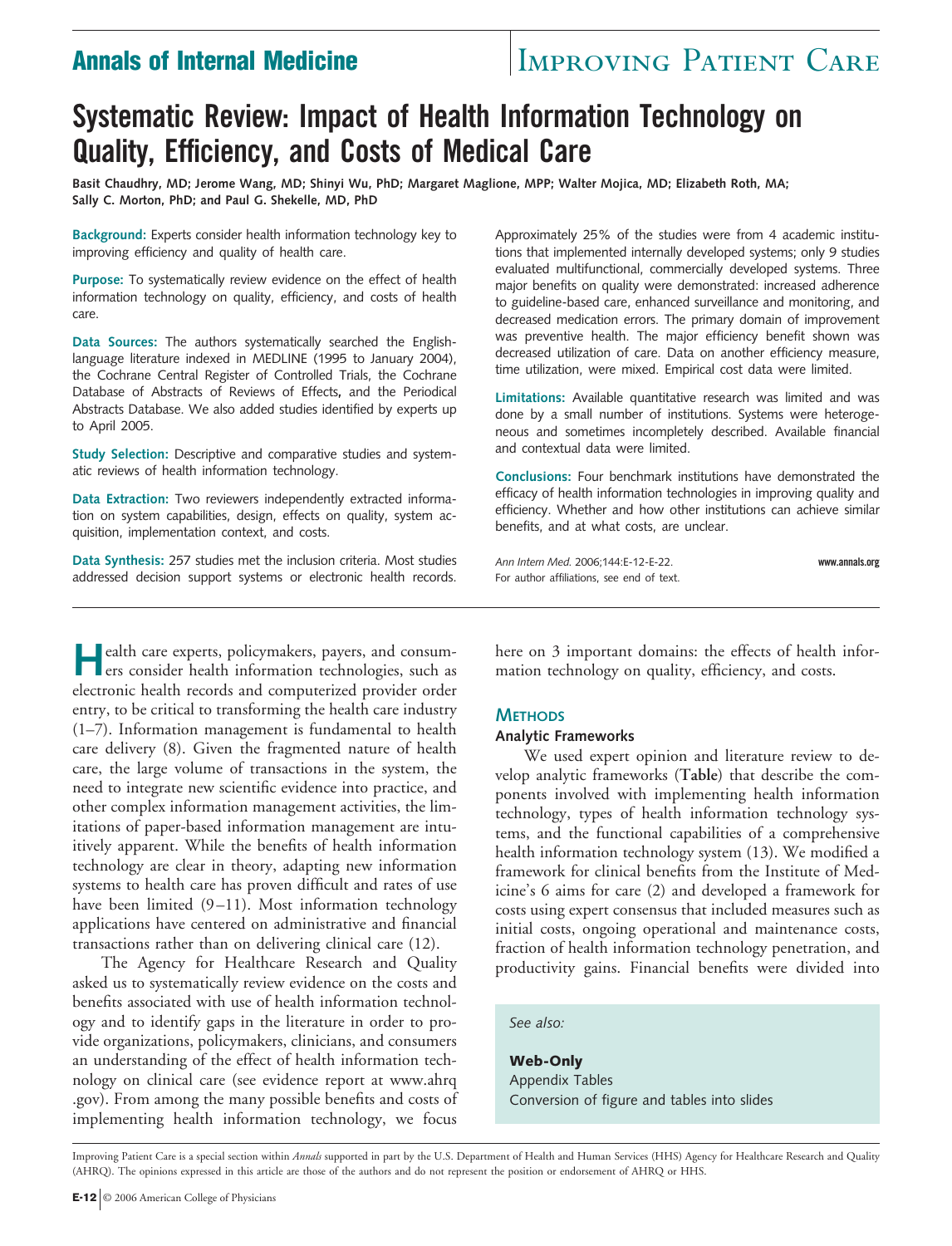monetized benefits (that is, benefits expressed in dollar terms) and nonmonetized benefits (that is, benefits that could not be directly expressed in dollar terms but could be assigned dollar values).

#### **Data Sources and Search Strategy**

We performed 2 searches (in November 2003 and January 2004) of the English-language literature indexed in MEDLINE (1995 to January 2004) using a broad set of terms to maximize sensitivity. (See the full list of search terms and sequence of queries in the full evidence report at www.ahrq.gov.) We also searched the Cochrane Central Register of Controlled Trials, the Cochrane Database of Abstracts of Reviews of Effects, and the Periodical Abstracts Database; hand-searched personal libraries kept by content experts and project staff; and mined bibliographies of articles and systematic reviews for citations. We asked content experts to identify unpublished literature. Finally, we asked content experts and peer reviewers to identify newly published articles up to April 2005.

#### **Study Selection and Classification**

Two reviewers independently selected for detailed review the following types of articles that addressed the workings or implementation of a health technology system: systematic reviews, including meta-analyses; descriptive "qualitative" reports that focused on exploration of barriers; and quantitative reports. We classified quantitative reports as "hypothesis-testing" if the investigators compared data between groups or across time periods and used statistical tests to assess differences. We further categorized hypothesis-testing studies (for example, randomized and nonrandomized, controlled trials, controlled before-and-after studies) according to whether a concurrent comparison group was used. Hypothesis-testing studies without a concurrent comparison group included those using simple pre–post, time-series, and historical control designs. Remaining hypothesis-testing studies were classified as crosssectional designs and other. We classified quantitative reports as a "predictive analysis" if they used methods such as statistical modeling or expert panel estimates to predict what *might* happen with implementation of health information technology rather than what *has* happened. These studies typically used hybrid methods—frequently mixing primary data collection with secondary data collection plus expert opinion and assumptions—to make quantitative estimates for data that had otherwise not been empirically measured. Cost-effectiveness and cost–benefit studies generally fell into this group.

#### **Data Extraction and Synthesis**

Two reviewers independently appraised and extracted details of selected articles using standardized abstraction forms and resolved discrepancies by consensus. We then used narrative synthesis methods to integrate findings into descriptive summaries. Each institution that accounted for more than 5% of the total sample of 257 papers was designated as a benchmark research leader. We grouped syn-

#### **Key Summary Points**

Health information technology has been shown to improve quality by increasing adherence to guidelines, enhancing disease surveillance, and decreasing medication errors.

Much of the evidence on quality improvement relates to primary and secondary preventive care.

The major efficiency benefit has been decreased utilization of care.

Effect on time utilization is mixed.

Empirically measured cost data are limited and inconclusive.

Most of the high-quality literature regarding multifunctional health information technology systems comes from 4 benchmark research institutions.

Little evidence is available on the effect of multifunctional commercially developed systems.

Little evidence is available on interoperability and consumer health information technology.

A major limitation of the literature is its generalizability.

theses by institution and by whether the systems were commercially or internally developed.

#### **Role of the Funding Sources**

This work was produced under Agency for Healthcare Research and Quality contract no. 2002. In addition to the Agency for Healthcare Research and Quality, this work was also funded by the Office of the Assistant Secretary for Planning and Evaluation, U.S. Department of Health and Human Services, and the Office of Disease Prevention and Health Promotion, U.S. Department of Health and Human Services. The funding sources had no role in the design, analysis, or interpretation of the study or in the decision to submit the manuscript for publication.

#### **DATA SYNTHESIS**

#### **Literature Selection Overview**

Of 867 articles, we rejected 140 during initial screening: 124 for not having health information technology as the subject, 3 for not reporting relevant outcomes, and 13 for miscellaneous reasons (categories not mutually exclusive). Of the remaining 727 articles, we excluded the 470 descriptive reports that did not examine barriers (**Figure**). We recorded details of and summarized each of the 257 articles that we did include in an interactive database (http: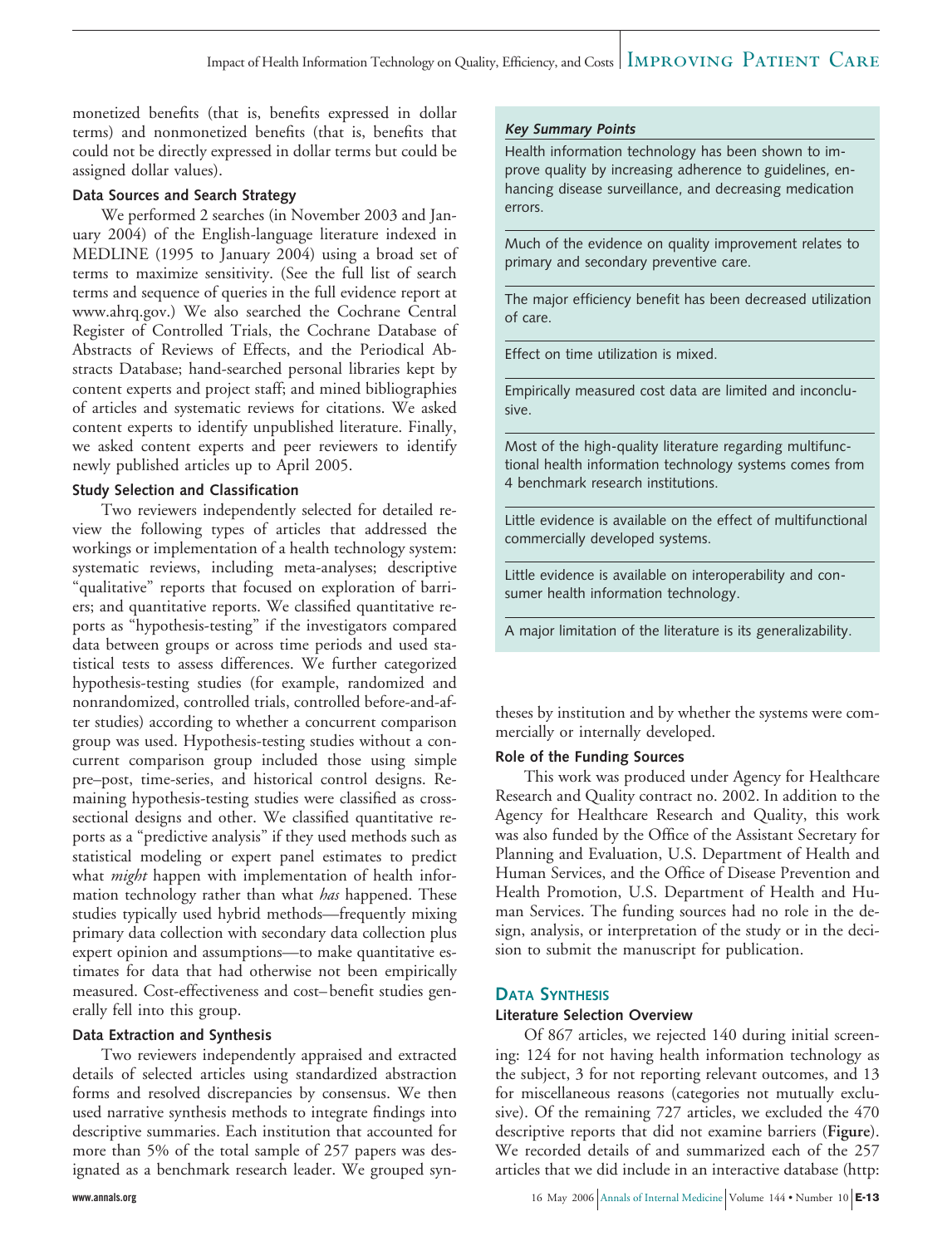| <b>Framework</b>                                   | <b>Basis (Reference)</b>                                                                          | <b>Elements</b>                                                                                                                                                                                                                                                                                                                                                                                                                                                        |
|----------------------------------------------------|---------------------------------------------------------------------------------------------------|------------------------------------------------------------------------------------------------------------------------------------------------------------------------------------------------------------------------------------------------------------------------------------------------------------------------------------------------------------------------------------------------------------------------------------------------------------------------|
| Components<br>of an HIT<br>implementation          | Expert consensus                                                                                  | Technological (e.g., system applica-<br>tions)<br>Organizational process change (e.g.,<br>workflow redesign)<br>Human factors (e.g., user-friendliness)<br>Project management (e.g., achieving<br>project milestones)                                                                                                                                                                                                                                                  |
| Types of HIT<br>systems                            | Expert consensus                                                                                  | Electronic health records<br>Computerized provider order entry<br>Decision support (stand-alone sys-<br>tems)<br>Electronic results reporting (stand-<br>alone systems)<br>Electronic prescribing<br>Consumer health informatics/patient<br>decision support<br>Mobile computing<br>Telemedicine (data interchange-<br>based)<br>Electronic health communication<br>Administration<br>Data exchange networks<br>Knowledge retrieval systems<br>HIT in general<br>Other |
| Functional<br>capabilities<br>of an HIT<br>systemt | Institute of Medi-<br>cine's "key ca-<br>pabilities" of<br>an electronic<br>health record<br>(13) | Clinical documentation (health infor-<br>mation/data)<br>Results management<br>Order entry management<br>Decision support<br>Electronic communication and con-<br>nectivity<br>Patient support<br>Administrative processes<br>Reporting and population health                                                                                                                                                                                                          |

*Table.* **Health Information Technology Frameworks\***

 $*$  HIT = health information technology.

† Assumes the electronic health record is the foundation for a comprehensive HIT system.

//healthit.ahrq.gov/tools/rand) that serves as the evidence table for our report (14). Twenty-four percent of all studies came from the following 4 benchmark institutions: 1) the Regenstrief Institute, 2) Brigham and Women's Hospital/ Partners Health Care, 3) the Department of Veterans Affairs, and 4) LDS Hospital/ Intermountain Health Care.

#### **Types and Functions of Technology Systems**

The reports addressed the following types of primary systems: decision support aimed at providers (63%), electronic health records (37%), and computerized provider order entry (13%). Specific functional capabilities of systems that were described in reports included electronic documentation (31%), order entry (22%), results management (19%), and administrative capabilities (18%). Only 8% of the described systems had specific consumer health capabilities, and only 1% had capabilities that allowed systems from different facilities to connect with each other and share data interoperably. Most studies  $(n = 125)$  assessed the effect of the systems in the outpatient setting. Of the 213 hypothesis-testing studies, 83 contained some data on costs.

Several studies assessed interventions with limited functionality, such as stand-alone decision support systems (15–17). Such studies provide limited information about issues that today's decision makers face when selecting and implementing health information technology. Thus, we preferentially highlight in the following paragraphs studies that were conducted in the United States, that had empirically measured data on multifunctional systems, and that included health information and data storage in the form of electronic documentation or order-entry capabilities. Predictive analyses were excluded. Seventy-four studies met these criteria: 52 from the 4 benchmark leaders and 22 from other institutions.

#### **Data from Benchmark Institutions**

The health information technology systems evaluated by the benchmark leaders shared many characteristics. All the systems were multifunctional and included decision support, all were internally developed by research experts at the respective academic institutions, and all had capabilities added incrementally over several years. Furthermore, most reported studies of these systems used research designs with high internal validity (for example, randomized, controlled trials).

**Appendix Table 1** (18–69) (available at www.annals .org) provides a structured summary of each study from the 4 benchmark institutions. This table also includes studies that met inclusion criteria not highlighted in this synthesis (26, 27, 30, 39, 40, 53, 62, 65). The data supported 5 primary themes (3 directly related to quality and 2 addressing efficiency). Implementation of a multifunctional health information technology system had the following effects: 1) increased delivery of care in adherence to guidelines and protocols, 2) enhanced capacity to perform surveillance and monitoring for disease conditions and care delivery, 3) reductions in rates of medication errors, 4) decreased utilization of care, and 5) mixed effects on time utilization.

#### **Effects on Quality**

The major effect of health information technology on quality of care was its role in increasing adherence to guideline- or protocol-based care. Decision support, usually in the form of computerized reminders, was a component of all adherence studies. The decision support functions were usually embedded in electronic health records or computerized provider order-entry systems. Electronic health records systems were more frequently examined in the outpatient setting; provider order-entry systems were more often assessed in the inpatient setting. Improvements in processes of care delivery ranged from absolute increases of 5 to 66 percentage points, with most increases clustering in the range of 12 to 20 percentage points.

Twelve of the 20 adherence studies examined the effects of health information technology on enhancing preventive health care delivery (18, 21–25, 29, 31–33, 35, 37). Eight studies included measures for primary preventive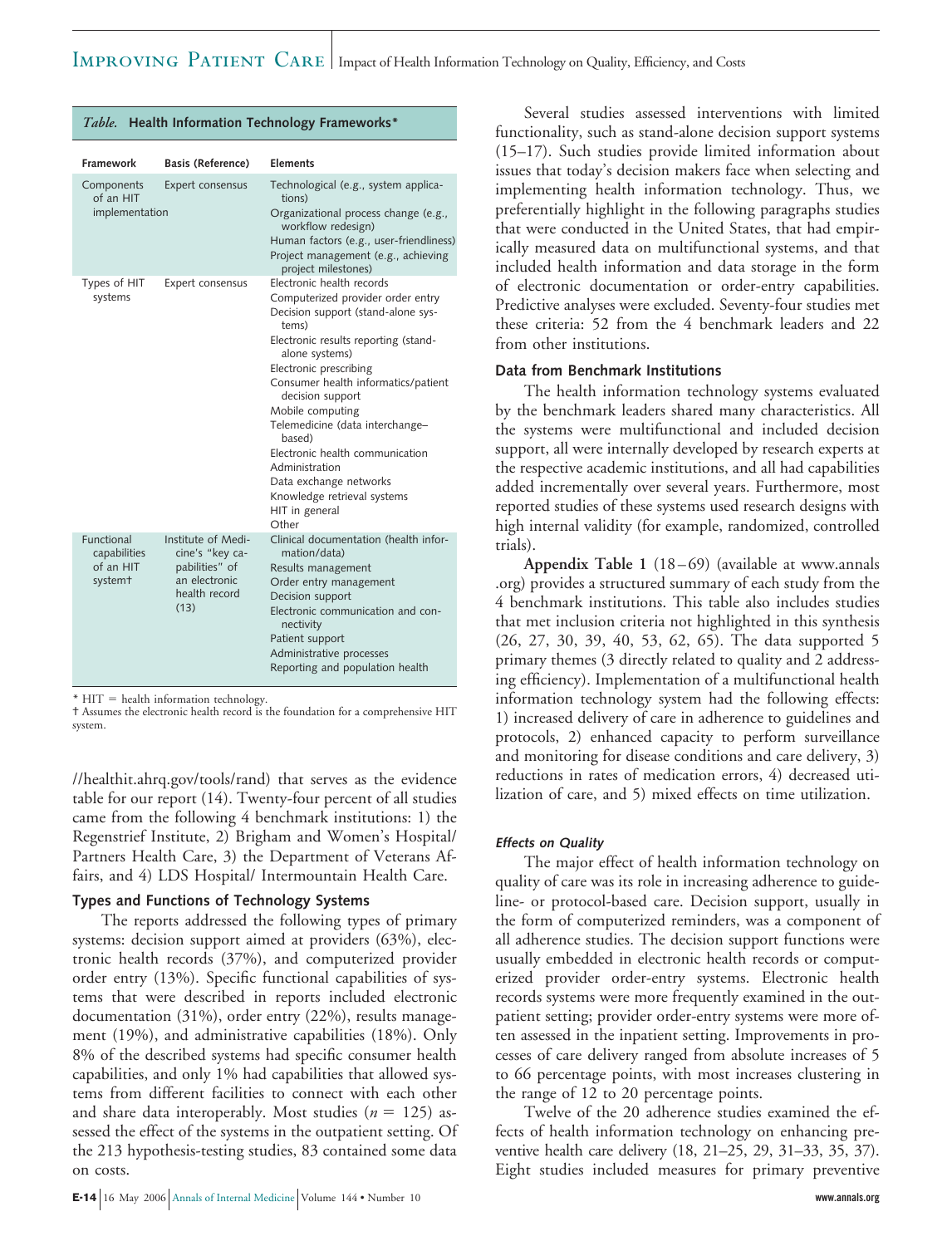

care (18, 21–25, 31, 33), 4 studies included secondary preventive measures (29, 33, 35, 37), and 1 study assessed screening (not mutually exclusive) (32). The most common primary preventive measures examined were rates of influenza vaccination (improvement, 12 to 18 percentage points), pneumococcal vaccinations (improvement, 20 to 33 percentage points), and fecal occult blood testing (improvement, 12 to 33 percentage points) (18, 22, 24).

Three studies examined the effect of health information technology on secondary preventive care for complications related to hospitalization. One clinical controlled trial that used computerized surveillance and identification of high-risk patients plus alerts to physicians demonstrated a 3.3–percentage point absolute decrease (from 8.2% to 4.9%) in a combined primary end point of deep venous

thrombosis and pulmonary embolism in high-risk hospitalized patients (29). One time-series study showed a 5–percentage point absolute decrease in prevention of pressure ulcers in hospitalized patients (35), and another showed a 0.4–percentage point absolute decrease in postoperative infections (37).

While most evidence for health information technology–related quality improvement through enhanced adherence to guidelines focused on preventive care, other studies covered a diverse range for types of care, including hypertension treatment (34), laboratory testing for hospitalized patients, and use of advance directives (see **Appendix Table 1**, available at www.annals.org, for the numeric effects) (19).

The second theme showed the capacity of health information technology to improve quality of care through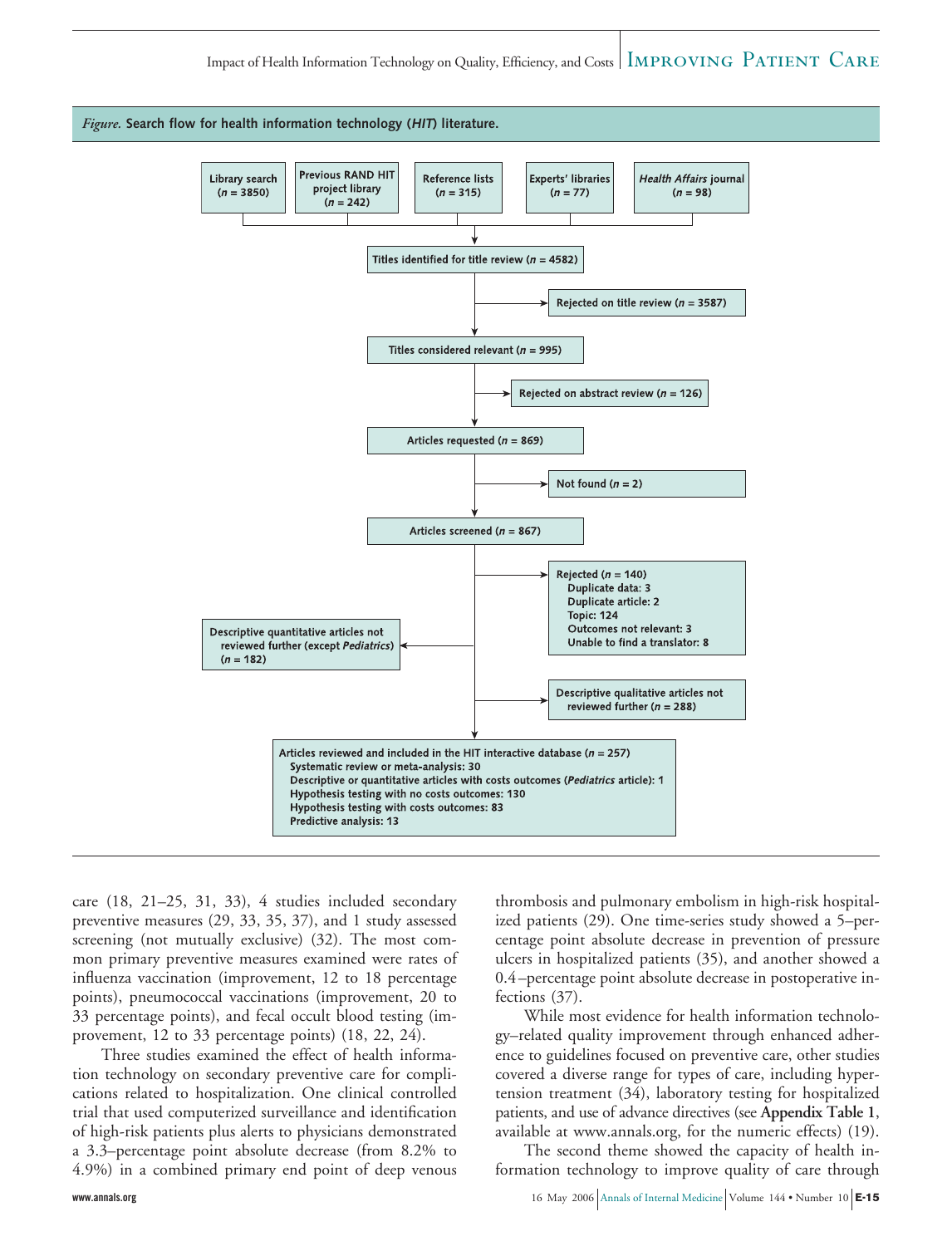#### IMPROVING PATIENT CARE Impact of Health Information Technology on Quality, Efficiency, and Costs

clinical monitoring based on large-scale screening and aggregation of data. These studies demonstrated how health information technology can support new ways of delivering care that are not feasible with paper-based information management. In one study, investigators screened more than 90 000 hospital admissions to identify the frequency of adverse drug events (43); they found a rate of 2.4 events/ 100 admissions. Adverse drug events were associated with an absolute increase in crude mortality of 2.45 percentage points and an increase in costs of \$2262, primarily due to a 1.9-day increase in length of stay. Two studies from Evans and colleagues (44, 45) reported using an electronic health record to identify adverse drug events, examine their cause, and develop programs to decrease their frequency. In the first study, the researchers designed interventions on the basis of electronic health record surveillance that increased absolute adverse drug event identification by 2.36 percentage points (from 0.04% to 2.4%) and decreased absolute adverse drug event rates by 5.4 percentage points (from 7.6% to 2.2%) (44). The report did not describe details of the interventions used to reduce adverse drug events. In the second study, the researchers used electronic health record surveillance of nearly 61 000 inpatient admissions to determine that adverse drug events cause a 1.9-day increase in length of hospital stay and an increase of \$1939 in charges (45).

Three studies from the Veterans Affairs system examined the surveillance and data aggregation capacity of health information technology systems for facilitating quality-of-care measurement. Automated quality measurement was found to be less labor intensive, but 2 of the studies found important methodologic limitations that affected the validity of automated quality measurement. For example, 1 study found high rates of false-positive results with use of automated quality measurement and indicated that such approaches may yield biased results (41). The second study found that automated queries from computerized disease registries underestimated completion of quality-ofcare processes when compared with manual chart abstraction of electronic health records and paper chart sources (42).

Finally, 2 studies examined the role of health information technology surveillance systems in identifying infectious disease outbreaks. The first study found that use of a county-based electronic system for reporting results led to a 29–percentage point absolute increase in cases of shigellosis identified during an outbreak and a 2.5-day decrease in identification and public health reporting time (38). The second study showed a 14–percentage point absolute increase in identification of hospital-acquired infections and a 65% relative decrease in identification time (from 130 to 46 hours) (46).

The third health information technology–mediated effect on quality was a reduction in medication errors. Two studies of computerized provider order entry from LDS Hospital (51, 52) showed statistically significant decreases in adverse drug events, and a third study by Bates and colleagues (49) showed a non–statistically significant trend toward decreased drug events and a large decrease in medication errors. The first LDS Hospital study used a cohort with historical control design to evaluate the effect of computerized alerts on antibiotic use (52). Compared with a 2-year preintervention period, many statistically significant improvements were noted, including a decrease in antibiotic-associated adverse drug events (from 28 to 4 events), decreased length of stay (from 13 to 10 days), and a reduction in total hospital costs (from \$35 283 to \$26 315). The second study from LDS Hospital demonstrated a 0.6–percentage point (from 0.9% to 0.3%) absolute decrease in antibiotic-associated adverse drug events (51).

Bates and colleagues examined adverse events and showed a 17% non–statistically significant trend toward a decrease in these events (49). Although this outcome did not reach statistical significance, adverse drug events were not the main focus of the evaluation. The primary end point for this study was a surrogate end point for adverse drug events: nonintercepted serious medication errors. This end point demonstrated a statistically significant 55% relative decrease. The results from this trial were further supported by a second, follow-up study by the same researchers examining the long-term effect of the implemented system (48). After the first published study, the research team analyzed adverse drug events not prevented by computerized provider order entry, and the level of decision support was increased. This second study used a time-series design and found an 86% relative decrease in nonintercepted serious medication errors.

Health information technology systems also decreased medication errors by improving medication dosing. Improvements in dosing ranged from 12% to 21%; the primary outcome examined was doses prescribed within the recommended range and centered on antibiotics and anticoagulation (47, 50, 51).

#### **Effects on Efficiency**

Studies examined 2 primary types of technology-related effects on efficiency: utilization of care and provider time. Ten studies examined the effect of health information technology systems on utilization of care. Eight showed decreased rates of health services utilization (54– 61); computerized provider order-entry systems that provided decision support at the point of care were the primary interventions leading to decreased utilization. Types of decision support included automated calculation of pretest probability for diagnostic tests, display of previous test results, display of laboratory test costs, and computerized reminders. Absolute decreases in utilization rates ranged from 8.5 to 24 percentage points. The primary services affected were laboratory and radiology testing. Most studies did not judge the appropriateness of the decrease in service utilization but instead reported the effect of health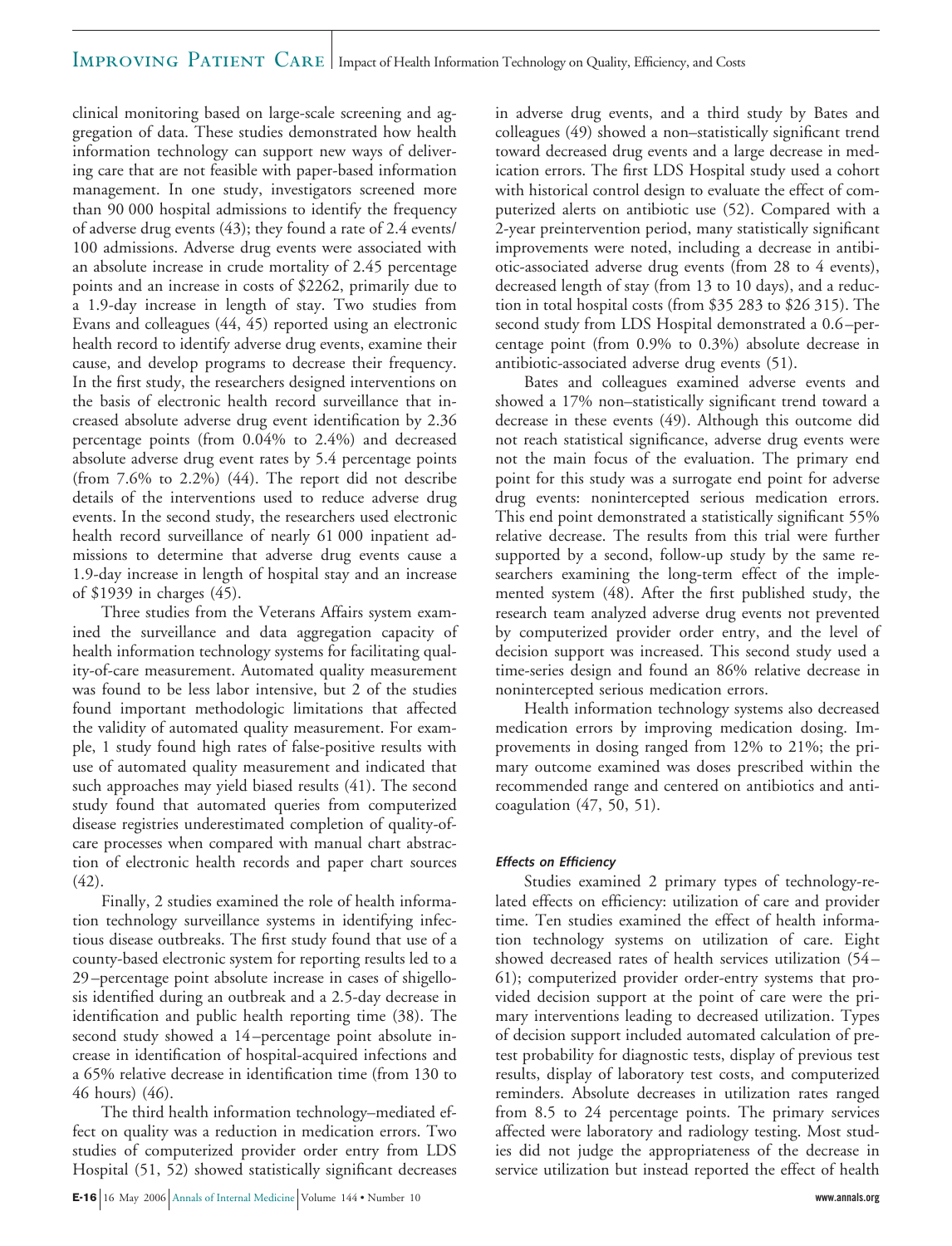information technology on the level of utilization. Most studies did not directly measure cost savings. Instead, researchers translated nonmonetized decreases in services into monetized estimates through the average cost of the examined service at that institution. One large study from Tierney and colleagues examined direct total costs per admission as its main end point and found a 12.7% absolute decrease (from \$6964 to \$6077) in costs associated with a 0.9-day decrease in length of stay (57).

The effect of health information technology on provider time was mixed. Two studies from the Regenstrief Institute examining inpatient order entry showed increases in physician time related to computer use (57, 64). Another study on outpatient use of electronic health records from Partners Health Care showed a clinically negligible increase in clinic visit time of 0.5 minute (67). Studies suggested that time requirements decreased as physicians grew used to the systems, but formal long-term evaluations were not available. Two studies showed slight decreases in documentation-related nursing time (68, 69) that were due to the streamlining of workflow. One study examined overall time to delivery of care and found an 11% decrease in time to deliver treatment through the use of computerized order entry with alerts to physician pagers (66).

#### **Effects on Costs**

Data on costs were more limited than the evidence on quality and efficiency. Fifteen of the 52 studies contained some data on costs (20, 28, 31, 36, 43, 47, 50–52, 54–58, 63). Most of the cost data available from the institutional leaders were related to changes in utilization of services due to health information technology. Only 3 studies had cost data on aspects of system implementation or maintenance. Two studies provided computer storage costs; these were more than 20 years old, however, and therefore were of limited relevance (28, 58). The third reported that system maintenance costs were \$700 000 (31). Because these systems were built, implemented, and evaluated incrementally over time, and in some cases were supported by research grants, it is unlikely that total development and implementation costs could be calculated accurately and in full detail.

#### **Data from Other Institutions about Multifunctional Systems**

**Appendix Table 2** (available at www.annals.org) summarizes the 22 studies (70–91) from the other institutions. Most of these studies evaluated internally developed systems in academic institutions. The types of benefits found in these studies were similar to those demonstrated in benchmark institutions, although an additional theme was related to initial implementation costs. Unlike most studies from the benchmark institutions, which used randomized or controlled clinical trial designs, the most common designs of the studies from other institutions were pre–post and time-series designs that lacked a concurrent comparison group. Thirteen of the 22 studies evaluated internally developed systems (70–82). Only 9 evaluated commercial health information technology systems. Because many decision makers are likely to consider implementing a commercially developed system rather than internally developing their own, we detail these 9 studies in the following paragraphs.

Two studies examined the effect of systems on utilization of care (83, 84). Both were set in Kaiser Permanente's Pacific Northwest region and evaluated the same electronic health record system (Epic Systems Corp., Verona, Wisconsin) at different periods through time-series designs. One study (1994–1997) supported the findings of the benchmark institutions, showing decreased utilization of 2 radiology tests after implementation of electronic health records (83), while the second study (2000–2004) showed no conclusive decreases in utilization of radiology and laboratory services (84). Unlike the reports from the benchmark institutions, this second study also showed no statistically significant improvements in 3 process measures of quality. It did find a statistically significant decrease in age-adjusted total office visits per member: a relative decrease of 9% in year 2 after implementation of the electronic health record. Telephone-based care showed a relative increase of 65% over the same time. A third study evaluated this electronic health record and focused on efficiency; it showed that physicians took 30 days to return to their baseline level of productivity after implementation and that visit time increased on average by 2 minutes per encounter (85).

Two studies that were part of the same randomized trial from Rollman and colleagues, set at the University of Pittsburgh, examined the use of an electronic health record (MedicaLogic Corp., Beaverton, Oregon) with decision support in improving care for depression (86, 87). The first study evaluated electronic health record–based monitoring to enhance depression screening. As in the monitoring studies from the benchmark institutions, electronic health record screening was found to support new ways of organizing care. Physicians agreed with 65% of the computerscreened diagnoses 3 days after receiving notification of the results. In the second phase of the trial, 2 different electronic health record–based decision support interventions were implemented to improve adherence to guidelinebased care for depression. Unlike the effects on adherence seen in the benchmark institutions, neither intervention showed statistically significant differences when compared with usual care.

Two pre–post studies from Ohio State University evaluated the effect of a commercial computerized order-entry system (Siemens Medical Solutions Health Services Corp., Malvern, Pennsylvania) on time utilization and medication errors (88, 89). As in the benchmark institutions, time to care dramatically decreased compared with the period before the order-entry system was implemented. Relative decreases in other outcomes were as follows: medication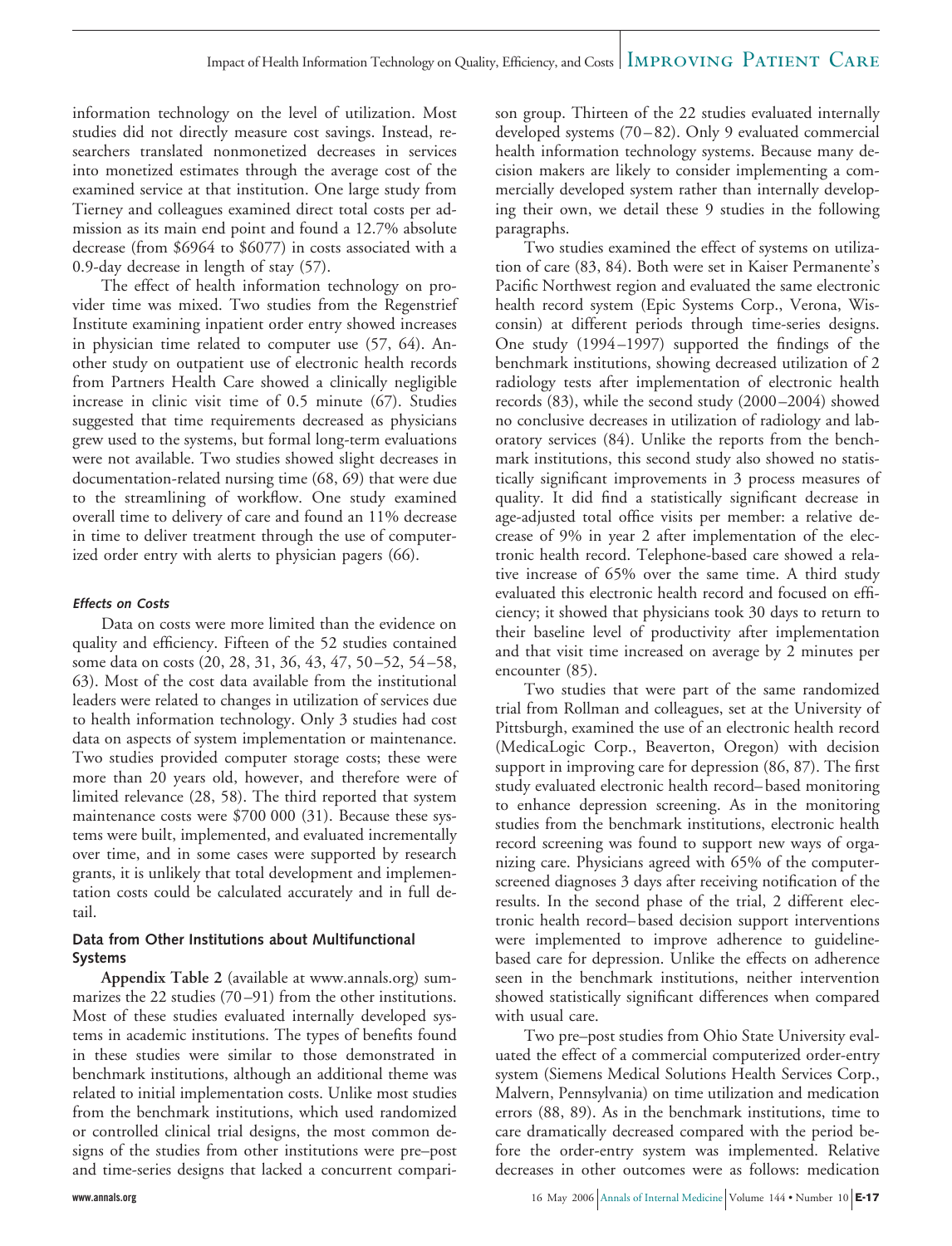#### IMPROVING PATIENT CARE Impact of Health Information Technology on Quality, Efficiency, and Costs

turnaround time, 64% (88) and 73% (89); radiology completion time, 43% (88) and 24% (89); and results reporting time, 25% (88). Use of computerized provider order entry had large effects on medication errors in both studies. Before implementation, 11.3% (88) and 13% (89) of orders had transcription errors; afterward, these errors were entirely eliminated. One study assessed length of stay and found that it decreased 5%; total cost of hospitalization, however, showed no statistically significant differences (88). In contrast, a third study examining the effect of order entry on nurse documentation time showed no benefits (90).

In contrast to all previous studies on computer orderentry systems, a study by Koppel and colleagues used a mixed quantitative–qualitative approach to investigate the possible role of such a system (Eclipsys Corp., Boca Raton, Florida) in facilitating medication prescribing errors (91). Twenty-two types of medication error risks were found to be facilitated by computer order entry, relating to 2 basic causes: fragmentation of data and flaws in human–machine interface.

These 9 studies infrequently reported or measured data on costs and contextual factors. Two reported information on costs (88, 90). Neither described the total initial costs of purchasing or implementing the system being evaluated. Data on contextual factors such as reimbursement mix, degree of capitation, and barriers encountered during implementation were scant; only 2 studies included such information. The study by Koppel and colleagues (91) included detailed contextual information related to human factors. One health record study reported physician classroom training time of 16 hours before implementation (85). Another order-entry study reported that nurses received 16 hours of training, clerical staff received 8 hours, and physicians received 2 to 4 hours (89).

#### **DISCUSSION**

To date, the health information technology literature has shown many important quality- and efficiency-related benefits as well as limitations relating to generalizability and empirical data on costs. Studies from 4 benchmark leaders demonstrate that implementing a multifunctional system can yield real benefits in terms of increased delivery of care based on guidelines (particularly in the domain of preventive health), enhanced monitoring and surveillance activities, reduction of medication errors, and decreased rates of utilization for potentially redundant or inappropriate care. However, the method used by the benchmark leaders to get to this point—the incremental development over many years of an internally designed system led by academic research champions—is unlikely to be an option for most institutions contemplating implementation of health information technology.

Studies from these 4 benchmark institutions have demonstrated the efficacy of health information technology

**E-18** 16 May 2006 Annals of Internal Medicine Volume 144 • Number 10 *www.annals.org* 

for improving quality and efficiency. However, the effectiveness of these technologies in the practice settings where most health care is delivered remains less clear. Effectiveness and generalizability are of particular importance in this field because health information technologies are tools that support the delivery of care—they do not, in and of themselves, alter states of disease or of health. As such, how these tools are used and the context in which they are implemented are critical (92–94).

For providers considering a commercially available system installed as a package, only a limited body of literature is available to inform decision making. The available evidence comes mainly from time-series or pre–post studies, derives from a staff-model managed care organization or academic health centers, and concerns a limited number of process measures. These data, in general, support the findings of studies from the benchmark institutions on the effect of health information technology in reducing utilization and medication errors. However, they do not support the findings of increased adherence to protocol-based care. Published evidence of the information needed to make informed decisions about acquiring and implementing health information technology in community settings is nearly nonexistent. For example, potentially important evidence related to initial capital costs, effect on provider productivity, resources required for staff training (such as time and skills), and workflow redesign is difficult to locate in the peer-reviewed literature. Also lacking are key data on financial context, such as degree of capitation, which has been suggested by a model to be an important factor in defining the business case for electronic health record use (95).

Several systematic reviews related to health information technology have been done. However, they have been limited to specific systems, such as computerized provider order entry (96); capabilities, such as computerized reminders (97, 98); or clinical specialty (99). No study to date has reviewed a broad range of health information technologies. In addition, to make our findings as relevant as possible to the broad range of stakeholders interested in health information technology, we developed a Webhosted database of our research findings. This database allows different stakeholders to find the literature most relevant to their implementation circumstances and their information needs.

This study has several important limitations. The first relates to the quantity and scope of the literature. Although we did a comprehensive search, we identified only a limited set of articles with quantitative data. In many important domains, we found few studies. This was particularly true of health information technology applications relevant to consumers and to interoperability, areas critical to the capacity for health information technology to fundamentally change health care. A second limitation relates to synthesizing the effect of a broad range of technologies. We attempted to address this limitation by basing our work on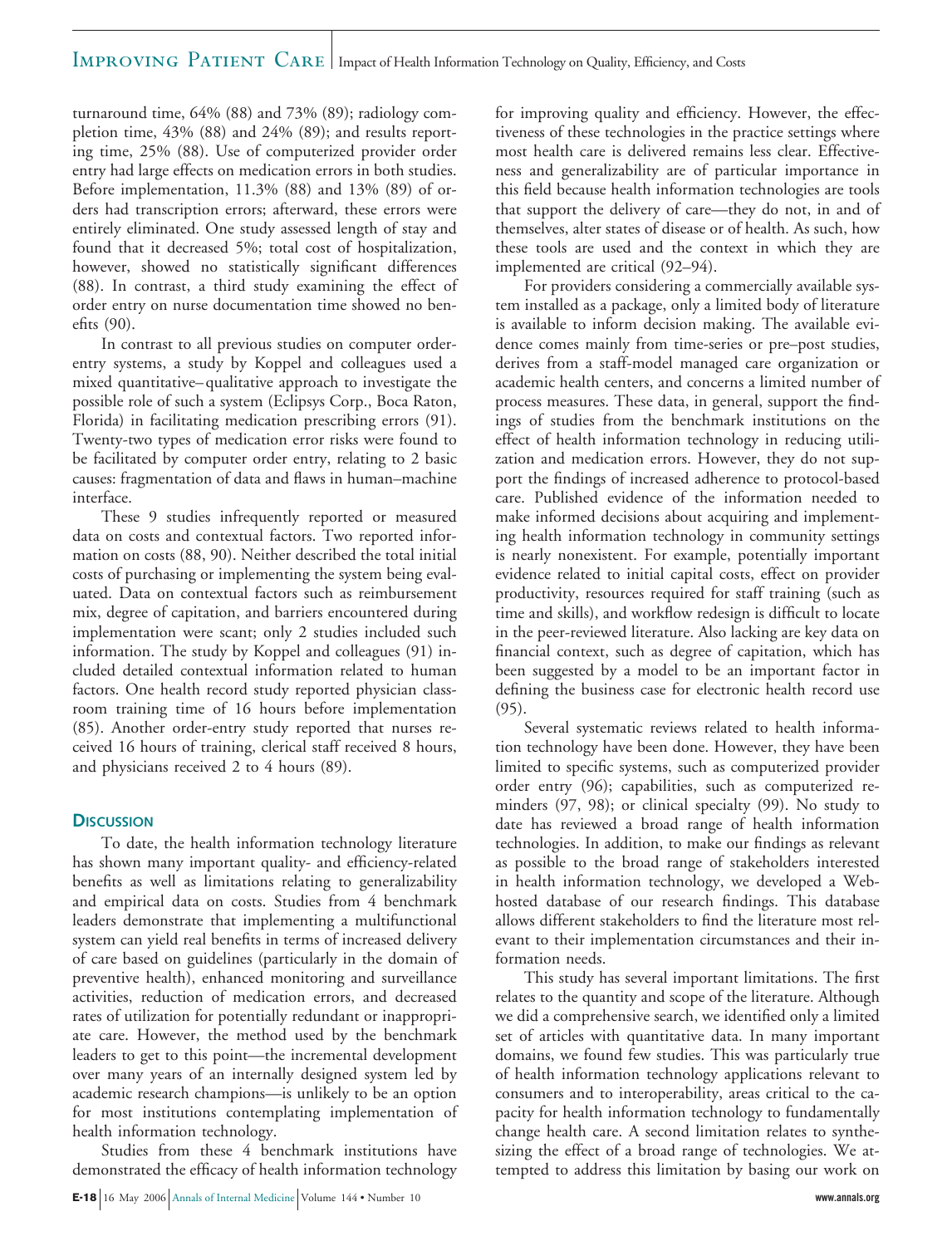well-defined analytic frameworks and by identifying not only the systems used but also their functional capabilities. A third relates to the heterogeneity in reporting. Descriptions of health information technology systems were often very limited, making it difficult to assess whether some system capabilities were absent or simply not reported. Similarly, limited information was reported on the overall implementation process and organizational context.

This review raises many questions central to a broad range of stakeholders in health care, including providers, consumers, policymakers, technology experts, and private sector vendors. Adoption of health information technology has become one of the few widely supported, bipartisan initiatives in the fragmented, often contentious health care sector (100). Currently, numerous pieces of state and federal legislation under consideration seek to expand adoption of health information technology (101–103). Health care improvement organizations such as the Leapfrog Group are strongly advocating adoption of health information technology as a key aspect of health care reform. Policy discussions are addressing whether physician reimbursement should be altered, with higher reimbursements for those who use health information technology (104). Two critical questions that remain are 1) what will be the benefits of these initiatives and 2) who will pay and who will benefit?

Regarding the former, a disproportionate amount of literature on the benefits that have been realized comes from a small set of early-adopter institutions that implemented internally developed health information technology systems. These institutions had considerable expertise in health information technology and implemented systems over long periods in a gradual, iterative fashion. Missing from this literature are data on how to implement multifunctional health information technology systems in other health care settings. Internally developed systems are unlikely to be feasible as models for broad-scale use of health information technology. Most practices and organizations will adopt a commercially developed health information technology system, and, given logistic constraints and budgetary issues, their implementation cycles will be much shorter. The limited quantitative and qualitative description of the implementation context significantly hampers how the literature on health information technology can inform decision making by a broad array of stakeholders interested in this field.

With respect to the business case for health information technology, we found little information that could empower stakeholders to judge for themselves the financial effects of adoption. For instance, basic cost data needed to determine the total cost of ownership of a system or of the return on investment are not available. Without these data, the costs of health information technology systems can be estimated only through complex predictive analysis and statistical modeling methods, techniques generally not available outside of research. One of the chief barriers to

adoption of health information technology is the misalignment of incentives for its use (105, 106). Specifying policies to address this barrier is hindered by the lack of cost data.

This review suggests several important future directions in the field. First, additional studies need to evaluate commercially developed systems in community settings, and additional funding for such work may be needed. Second, more information is needed regarding the organizational change, workflow redesign, human factors, and project management issues involved with realizing benefits from health information technology. Third, a high priority must be the development of uniform standards for the reporting of research on implementation of health information technology, similar to the Consolidated Standards of Reporting Trials (CONSORT) statements for randomized, controlled trials and the Quality of Reporting of Meta-analyses (QUORUM) statement for meta-analyses (107, 108). Finally, additional work is needed on interoperability and consumer health technologies, such as the personal health record.

The advantages of health information technology over paper records are readily discernible. However, without better information, stakeholders interested in promoting or considering adoption may not be able to determine what benefits to expect from health information technology use, how best to implement the system in order to maximize the value derived from their investment, or how to direct policy aimed at improving the quality and efficiency delivered by the health care sector as a whole.

From the Southern California Evidence Based Practice Center, which includes RAND, Santa Monica, California; and University of California, Los Angeles, Cedars-Sinai Medical Center, and the Greater Los Angeles Veterans Affairs System, Los Angeles, California.

**Disclaimer:** The authors of this article are responsible for its contents. No statement in this article should be construed as an official position of the Agency for Healthcare Research and Quality. Statements made in this publication do not represent the official policy or endorsement of the Agency or the U.S. government.

**Acknowledgments:** The authors thank the Veterans Affairs/University of California, Los Angeles, Robert Wood Johnson Clinical Scholars Program, the University of California, Los Angeles, Division of General Internal Medicine and Health Services Research, and RAND for their support during this research.

**Grant Support:** This work was produced under Agency for Healthcare Research and Quality contract no. 2002. In addition to the Agency for Healthcare Research and Quality, this work was also funded by the Office of the Assistant Secretary for Planning and Evaluation, U.S. Department of Health and Human Services, and the Office of Disease Prevention and Health Promotion, U.S. Department of Health and Human Services.

**Potential Financial Conflicts of Interest:** None disclosed.

**Requests for Single Reprints:** Basit Chaudhry, MD, Division of Gen-

**www.annals.org** 16 May 2006 Annals of Internal Medicine Volume 144 • Number 10 **E-19**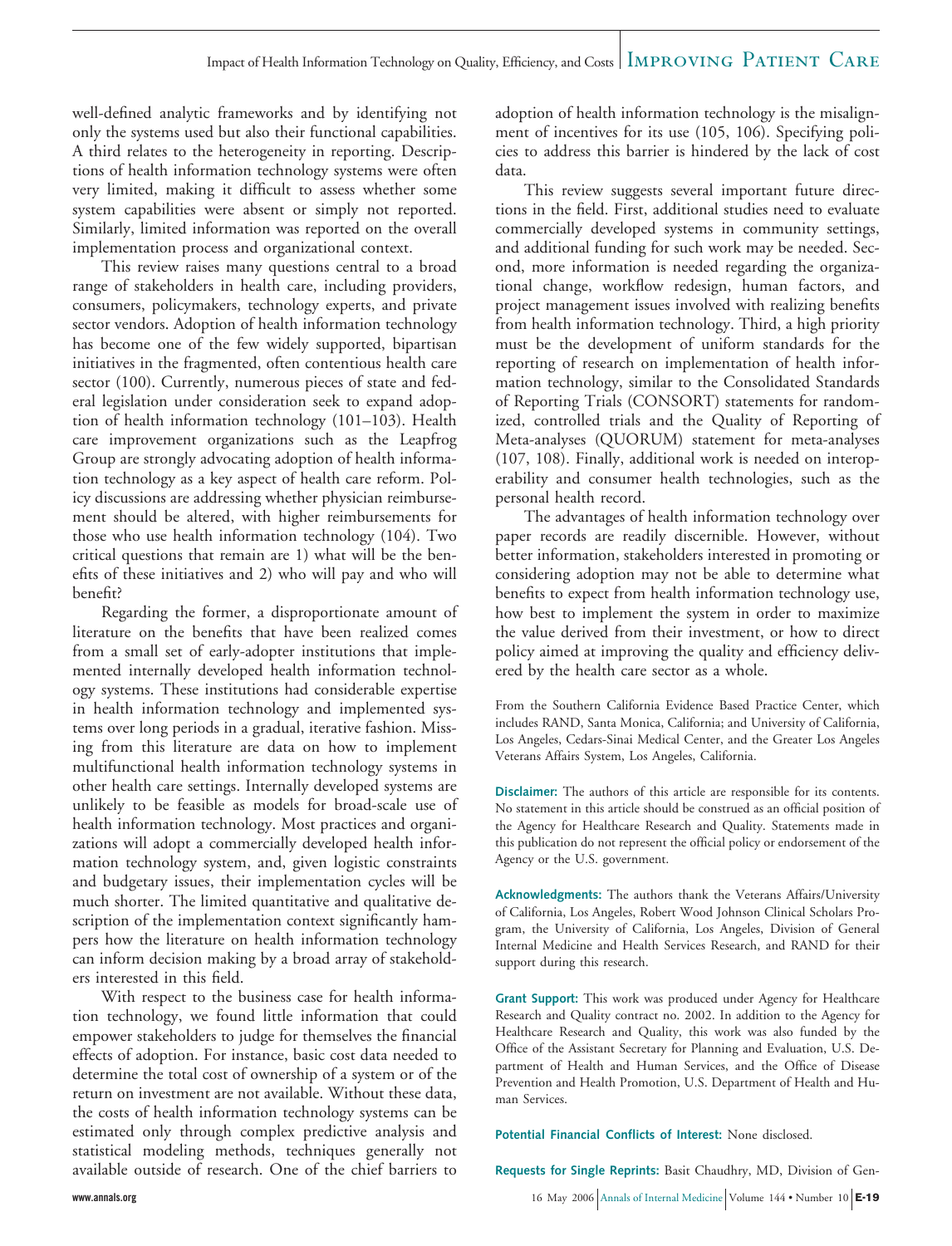eral Internal Medicine, University of California, Los Angeles, 911 Broxton Avenue, 2nd Floor, Los Angeles, CA 90095; e-mail, BChaudhry@mednet.ucla.edu.

Current author addresses are available at www.annals.org.

#### **References**

1. **Institute of Medicine.** To Err Is Human: Building a Safer Health System. Washington, DC: National Academy Pr; 2000.

2. **Institute of Medicine.** Crossing the Quality Chasm: A New Health System for the 21st Century. Washington, DC: National Academy Pr; 2001.

3. The Decade of Health Information Technology: Delivering Consumer-centric and Information-rich Health Care. A Strategic Framework. Bethesda, Maryland: Office of the National Coordinator for Health Information Technology, U.S. Department of Health and Human Services; 2004.

4. **Asch SM, McGlynn EA, Hogan MM, Hayward RA, Shekelle P, Rubenstein L, et al.** Comparison of quality of care for patients in the Veterans Health Administration and patients in a national sample. Ann Intern Med. 2004;141:938- 45. [PMID: 15611491]

5. **Epstein AM, Lee TH, Hamel MB.** Paying physicians for high-quality care. N Engl J Med. 2004;350:406-10. [PMID: 14736934]

6. **Smith MF.** E-Health: Roadmap for 21st Century Health Care Consumers. Paris: Organisation for Economic Co-operation and Development Forum 2004: Health of Nations; 2004.

7. Innovators and Visionaries: Strategies for Creating a Person-centered Health System. FACCT: Foundation for Accountability; September 2003. Accessed at www.markle.org/resources/facct/doclibFiles/documentFile\_599.pdf on 13 March 2006.

8. **Chassin MR, Galvin RW.** The urgent need to improve health care quality. Institute of Medicine National Roundtable on Health Care Quality. JAMA. 1998;280:1000-5. [PMID: 9749483]

9. **Ash JS, Gorman PN, Seshadri V, Hersh WR.** Computerized physician order entry in U.S. hospitals: results of a 2002 survey. J Am Med Inform Assoc. 2004; 11:95-9. [PMID: 14633935]

10. **Ash JS, Stavri PZ, Kuperman GJ.** A consensus statement on considerations for a successful CPOE implementation. J Am Med Inform Assoc. 2003;10:229- 34. [PMID: 12626376]

11. **Valdes I, Kibbe DC, Tolleson G, Kunik ME, Petersen LA.** Barriers to proliferation of electronic medical records. Inform Prim Care. 2004;12:3-9. [PMID: 15140347]

12. **Audet AM, Doty MM, Peugh J, Shamasdin J, Zapert K, Schoenbaum S.** Information technologies: when will they make it into physicians' black bags? MedGenMed. 2004;6:2. [PMID: 15775829]

13. Key Capabilities of an Electronic Health Record System. Washington, DC: Institute of Medicine, Committee on Data Standards for Patient Safety Board on Health Care Services; 2003.

14. The Health Information Technology Interactive Database. Accessed at http: //healthit.ahrq.gov/tools/rand on 17 March 2006.

15. **Goldman L, Cook EF, Brand DA, Lee TH, Rouan GW, Weisberg MC, et al.** A computer protocol to predict myocardial infarction in emergency department patients with chest pain. N Engl J Med. 1988;318:797-803. [PMID: 3280998]

16. **White RH, Hong R, Venook AP, Daschbach MM, Murray W, Mungall DR, et al.** Initiation of warfarin therapy: comparison of physician dosing with computer-assisted dosing. J Gen Intern Med. 1987;2:141-8. [PMID: 3295148] 17. **Burton ME, Ash CL, Hill DP Jr, Handy T, Shepherd MD, Vasko MR.** A controlled trial of the cost benefit of computerized bayesian aminoglycoside administration. Clin Pharmacol Ther. 1991;49:685-94. [PMID: 1905602]

18. **Dexter PR, Perkins SM, Maharry KS, Jones K, McDonald CJ.** Inpatient computer-based standing orders vs physician reminders to increase influenza and pneumococcal vaccination rates: a randomized trial. JAMA. 2004;292:2366-71. [PMID: 15547164]

19. **Dexter PR, Wolinsky FD, Gramelspacher GP, Zhou XH, Eckert GJ, Waisburd M, et al.** Effectiveness of computer-generated reminders for increasing discussions about advance directives and completion of advance directive forms. A randomized, controlled trial. Ann Intern Med. 1998;128:102-10. [PMID: 9441569]

20. **Overhage JM, Tierney WM, Zhou XH, McDonald CJ.** A randomized trial

of "corollary orders" to prevent errors of omission. J Am Med Inform Assoc. 1997;4:364-75. [PMID: 9292842]

21. **Overhage JM, Tierney WM, McDonald CJ.** Computer reminders to implement preventive care guidelines for hospitalized patients. Arch Intern Med. 1996; 156:1551-6. [PMID: 8687263]

22. **Litzelman DK, Dittus RS, Miller ME, Tierney WM.** Requiring physicians to respond to computerized reminders improves their compliance with preventive care protocols. J Gen Intern Med. 1993;8:311-7. [PMID: 8320575]

23. **McDonald CJ, Hui SL, Tierney WM.** Effects of computer reminders for influenza vaccination on morbidity during influenza epidemics. MD Comput. 1992;9:304-12. [PMID: 1522792]

24. **Tierney WM, Hui SL, McDonald CJ.** Delayed feedback of physician performance versus immediate reminders to perform preventive care. Effects on physician compliance. Med Care. 1986;24:659-66. [PMID: 3736141]

25. **McDonald CJ, Hui SL, Smith DM, Tierney WM, Cohen SJ, Weinberger M, et al.** Reminders to physicians from an introspective computer medical record. A two-year randomized trial. Ann Intern Med. 1984;100:130-8. [PMID: 6691639]

26. **McDonald CJ, Wilson GA, McCabe GP Jr.** Physician response to computer reminders. JAMA. 1980;244:1579-81. [PMID: 7420656]

27. **McDonald CJ.** Protocol-based computer reminders, the quality of care and the non-perfectability of man. N Engl J Med. 1976;295:1351-5. [PMID: 988482]

28. **McDonald CJ.** Use of a computer to detect and respond to clinical events: its effect on clinician behavior. Ann Intern Med. 1976;84:162-7. [PMID: 1252043]

29. **Kucher N, Koo S, Quiroz R, Cooper JM, Paterno MD, Soukonnikov B, et al.** Electronic alerts to prevent venous thromboembolism among hospitalized patients. N Engl J Med. 2005;352:969-77. [PMID: 15758007]

30. **Abookire SA, Teich JM, Sandige H, Paterno MD, Martin MT, Kuperman GJ, et al.** Improving allergy alerting in a computerized physician order entry system. Proc AMIA Symp. 2000:2-6. [PMID: 11080034]

31. **Teich JM, Merchia PR, Schmiz JL, Kuperman GJ, Spurr CD, Bates DW.** Effects of computerized physician order entry on prescribing practices. Arch Intern Med. 2000;160:2741-7. [PMID: 11025783]

32. **Cannon DS, Allen SN.** A comparison of the effects of computer and manual reminders on compliance with a mental health clinical practice guideline. J Am Med Inform Assoc. 2000;7:196-203. [PMID: 10730603]

33. **Demakis JG, Beauchamp C, Cull WL, Denwood R, Eisen SA, Lofgren R, et al.** Improving residents' compliance with standards of ambulatory care: results from the VA Cooperative Study on Computerized Reminders. JAMA. 2000;284: 1411-6. [PMID: 10989404]

34. **Rossi RA, Every NR.** A computerized intervention to decrease the use of calcium channel blockers in hypertension. J Gen Intern Med. 1997;12:672-8. [PMID: 9383135]

35. **Willson D, Ashton C, Wingate N, Goff C, Horn S, Davies M, et al.** Computerized support of pressure ulcer prevention and treatment protocols. Proc Annu Symp Comput Appl Med Care. 1995:646-50. [PMID: 8563366]

36. **Evans RS, Classen DC, Pestotnik SL, Lundsgaarde HP, Burke JP.** Improving empiric antibiotic selection using computer decision support. Arch Intern Med. 1994;154:878-84. [PMID: 8154950]

37. **Larsen RA, Evans RS, Burke JP, Pestotnik SL, Gardner RM, Classen DC.** Improved perioperative antibiotic use and reduced surgical wound infections through use of computer decision analysis. Infect Control Hosp Epidemiol. 1989;10:316-20. [PMID: 2745959]

38. **Overhage J, Suico J, McDonald C.** Electronic laboratory reporting: barriers, solutions, and findings. J Public Health Manag Pract. 2001;7:60-6.

39. **Honigman B, Lee J, Rothschild J, Light P, Pulling RM, Yu T, et al.** Using computerized data to identify adverse drug events in outpatients. J Am Med Inform Assoc. 2001;8:254-66. [PMID: 11320070]

40. **Jha AK, Kuperman GJ, Teich JM, Leape L, Shea B, Rittenberg E, et al.** Identifying adverse drug events: development of a computer-based monitor and comparison with chart review and stimulated voluntary report. J Am Med Inform Assoc. 1998;5:305-14. [PMID: 9609500]

41. **Kramer TL, Owen RR, Cannon D, Sloan KL, Thrush CR, Williams DK, et al.** How well do automated performance measures assess guideline implementation for new-onset depression in the Veterans Health Administration? Jt Comm J Qual Saf. 2003;29:479-89. [PMID: 14513671]

42. **Kerr EA, Smith DM, Hogan MM, Krein SL, Pogach L, Hofer TP, et al.** Comparing clinical automated, medical record, and hybrid data sources for diabetes quality measures. Jt Comm J Qual Improv. 2002;28:555-65. [PMID:

**E-20** 16 May 2006 Annals of Internal Medicine Volume 144 • Number 10 **www.annals.org**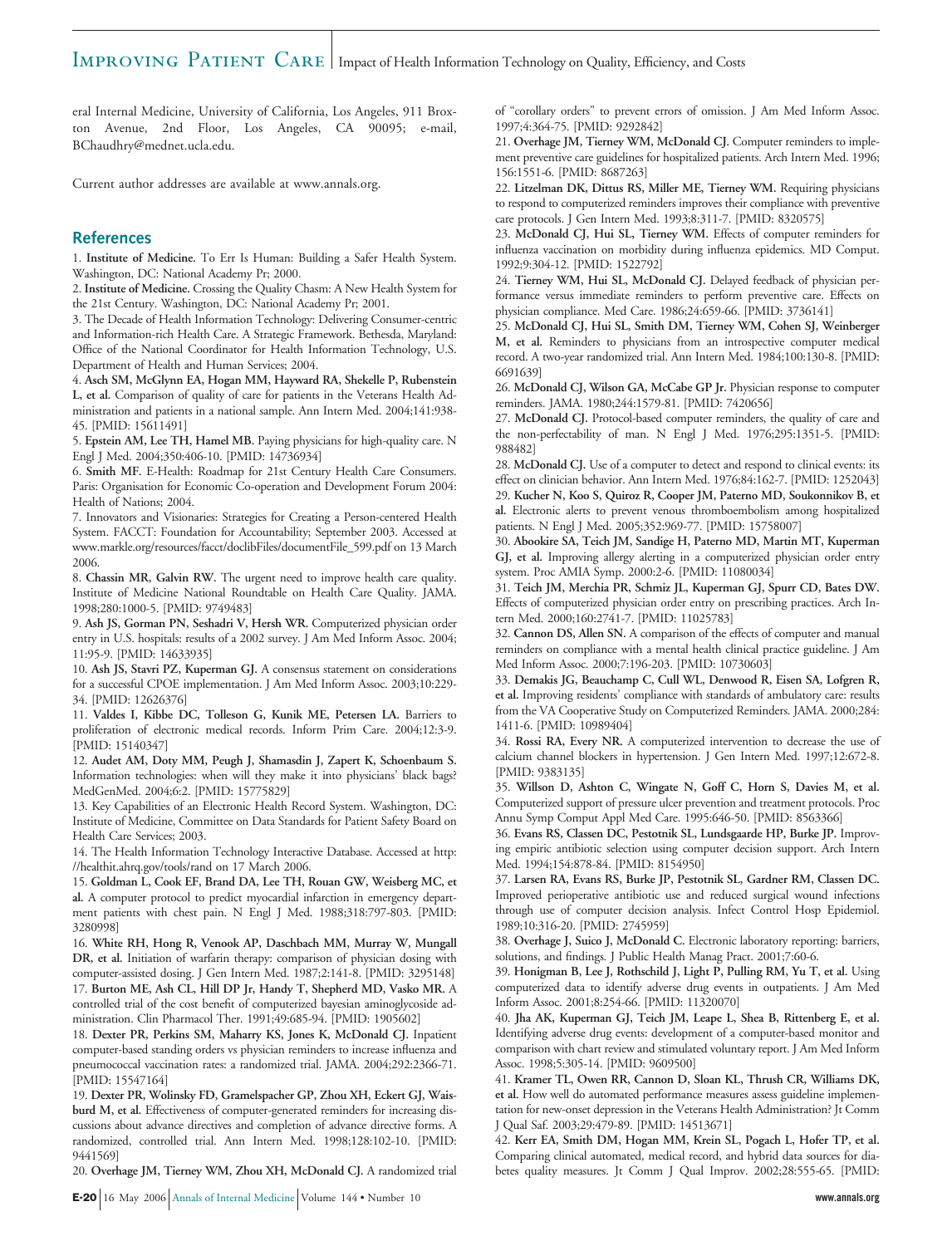### Impact of Health Information Technology on Quality, Efficiency, and Costs | IMPROVING PATIENT CARE

#### 12369158]

43. **Classen DC, Pestotnik SL, Evans RS, Lloyd JF, Burke JP.** Adverse drug events in hospitalized patients. Excess length of stay, extra costs, and attributable mortality. JAMA. 1997;277:301-6. [PMID: 9002492]

44. **Evans RS, Pestotnik SL, Classen DC, Bass SB, Burke JP.** Prevention of adverse drug events through computerized surveillance. Proc Annu Symp Comput Appl Med Care. 1992:437-41. [PMID: 1482913]

45. **Evans RS, Classen DC, Stevens LE, Pestotnik SL, Gardner RM, Lloyd JF, et al.** Using a hospital information system to assess the effects of adverse drug events. Proc Annu Symp Comput Appl Med Care. 1993:161-5. [PMID: 8130454]

46. **Evans RS, Larsen RA, Burke JP, Gardner RM, Meier FA, Jacobson JA, et al.** Computer surveillance of hospital-acquired infections and antibiotic use. JAMA. 1986;256:1007-11. [PMID: 3735626]

47. **Chertow GM, Lee J, Kuperman GJ, Burdick E, Horsky J, Seger DL, et al.** Guided medication dosing for inpatients with renal insufficiency. JAMA. 2001; 286:2839-44. [PMID: 11735759]

48. **Bates DW, Teich JM, Lee J, Seger D, Kuperman GJ, Ma'Luf N, et al.** The impact of computerized physician order entry on medication error prevention. J Am Med Inform Assoc. 1999;6:313-21. [PMID: 10428004]

49. **Bates DW, Leape LL, Cullen DJ, Laird N, Petersen LA, Teich JM, et al.** Effect of computerized physician order entry and a team intervention on prevention of serious medication errors. JAMA. 1998;280:1311-6. [PMID: 9794308] 50. **Mullett CJ, Evans RS, Christenson JC, Dean JM.** Development and impact of a computerized pediatric antiinfective decision support program. Pediatrics. 2001;108:E75. [PMID: 11581483]

51. **Evans RS, Pestotnik SL, Classen DC, Burke JP.** Evaluation of a computerassisted antibiotic-dose monitor. Ann Pharmacother. 1999;33:1026-31. [PMID: 10534212]

52. **Evans RS, Pestotnik SL, Classen DC, Clemmer TP, Weaver LK, Orme JF Jr, et al.** A computer-assisted management program for antibiotics and other antiinfective agents. N Engl J Med. 1998;338:232-8. [PMID: 9435330]

53. **White KS, Lindsay A, Pryor TA, Brown WF, Walsh K.** Application of a computerized medical decision-making process to the problem of digoxin intoxication. J Am Coll Cardiol. 1984;4:571-6. [PMID: 6381570]

54. **Tierney WM, McDonald CJ, Hui SL, Martin DK.** Computer predictions of abnormal test results. Effects on outpatient testing. JAMA. 1988;259:1194-8. [PMID: 3339821]

55. **Tierney WM, McDonald CJ, Martin DK, Rogers MP.** Computerized display of past test results. Effect on outpatient testing. Ann Intern Med. 1987;107: 569-74. [PMID: 3631792]

56. **Tierney WM, Miller ME, McDonald CJ.** The effect on test ordering of informing physicians of the charges for outpatient diagnostic tests. N Engl J Med. 1990;322:1499-504. [PMID: 2186274]

57. **Tierney WM, Miller ME, Overhage JM, McDonald CJ.** Physician inpatient order writing on microcomputer workstations. Effects on resource utilization. JAMA. 1993;269:379-83. [PMID: 8418345]

58. **Wilson GA, McDonald CJ, McCabe GP Jr.** The effect of immediate access to a computerized medical record on physician test ordering: a controlled clinical trial in the emergency room. Am J Public Health. 1982;72:698-702. [PMID: 7046482]

59. **Chen P, Tanasijevic MJ, Schoenenberger RA, Fiskio J, Kuperman GJ, Bates DW.** A computer-based intervention for improving the appropriateness of antiepileptic drug level monitoring. Am J Clin Pathol. 2003;119:432-8. [PMID: 12645347]

60. **Bates DW, Kuperman GJ, Rittenberg E, Teich JM, Fiskio J, Ma'luf N, et al.** A randomized trial of a computer-based intervention to reduce utilization of redundant laboratory tests. Am J Med. 1999;106:144-50. [PMID: 10230742]

61. **Shojania KG, Yokoe D, Platt R, Fiskio J, Ma'luf N, Bates DW.** Reducing vancomycin use utilizing a computer guideline: results of a randomized controlled trial. J Am Med Inform Assoc. 1998;5:554-62. [PMID: 9824802]

62. **Fihn SD, McDonell MB, Vermes D, Henikoff JG, Martin DC, Callahan CM, et al.** A computerized intervention to improve timing of outpatient followup: a multicenter randomized trial in patients treated with warfarin. National Consortium of Anticoagulation Clinics. J Gen Intern Med. 1994;9:131-9. [PMID: 8195911]

63. **Steele MA, Bess DT, Franse VL, Graber SE.** Cost effectiveness of two interventions for reducing outpatient prescribing costs. DICP. 1989;23:497-500. [PMID: 2500784]

64. **Overhage JM, Perkins S, Tierney WM, McDonald CJ.** Controlled trial of

direct physician order entry: effects on physicians' time utilization in ambulatory primary care internal medicine practices. J Am Med Inform Assoc. 2001;8:361- 71. [PMID: 11418543]

65. **Kuperman GJ, Teich JM, Bates DW, Hiltz FL, Hurley JM, Lee RY, et al.** Detecting alerts, notifying the physician, and offering action items: a comprehensive alerting system. Proc AMIA Annu Fall Symp. 1996:704-8. [PMID: 8947756]

66. **Kuperman GJ, Teich JM, Tanasijevic MJ, Ma'Luf N, Rittenberg E, Jha A, et al.** Improving response to critical laboratory results with automation: results of a randomized controlled trial. J Am Med Inform Assoc. 1999;6:512-22. [PMID: 10579608]

67. **Pizziferri L, Kittler AF, Volk LA, Honour MM, Gupta S, Wang S, et al.** Primary care physician time utilization before and after implementation of an electronic health record: a time-motion study. J Biomed Inform. 2005;38:176- 88. [PMID: 15896691]

68. **Wong DH, Gallegos Y, Weinger MB, Clack S, Slagle J, Anderson CT.** Changes in intensive care unit nurse task activity after installation of a thirdgeneration intensive care unit information system. Crit Care Med. 2003;31:2488-94. [PMID: 14530756]

69. **Pierpont GL, Thilgen D.** Effect of computerized charting on nursing activity in intensive care. Crit Care Med. 1995;23:1067-73. [PMID: 7774218]

70. **Khoury AT.** Support of quality and business goals by an ambulatory automated medical record system in Kaiser Permanente of Ohio. Eff Clin Pract. 1998;1:73-82. [PMID: 10187226]

71. **Garr DR, Ornstein SM, Jenkins RG, Zemp LD.** The effect of routine use of computer-generated preventive reminders in a clinical practice. Am J Prev Med. 1993;9:55-61. [PMID: 8439440]

72. **Ornstein SM, Garr DR, Jenkins RG, Musham C, Hamadeh G, Lancaster C.** Implementation and evaluation of a computer-based preventive services system. Fam Med. 1995;27:260-6. [PMID: 7797005]

73. **Schriger DL, Baraff LJ, Rogers WH, Cretin S.** Implementation of clinical guidelines using a computer charting system. Effect on the initial care of health care workers exposed to body fluids. JAMA. 1997;278:1585-90. [PMID: 9370504]

74. **Schriger DL, Baraff LJ, Buller K, Shendrikar MA, Nagda S, Lin EJ, et al.** Implementation of clinical guidelines via a computer charting system: effect on the care of febrile children less than three years of age. J Am Med Inform Assoc. 2000;7:186-95. [PMID: 10730602]

75. **Safran C, Rind DM, Davis RB, Ives D, Sands DZ, Currier J, et al.** Guidelines for management of HIV infection with computer-based patient's record. Lancet. 1995;346:341-6. [PMID: 7623532]

76. **Day F, Hoang LP, Ouk S, Nagda S, Schriger DL.** The impact of a guideline-driven computer charting system on the emergency care of patients with acute low back pain. Proc Annu Symp Comput Appl Med Care. 1995:576-80. [PMID: 8563351]

77. **Simon GE, VonKorff M, Rutter C, Wagner E.** Randomised trial of monitoring, feedback, and management of care by telephone to improve treatment of depression in primary care. BMJ. 2000;320:550-4. [PMID: 10688563]

78. **Baird TK, Broekemeier RL, Anderson MW.** Effectiveness of a computersupported refill reminder system. Am J Hosp Pharm. 1984;41:2395-7. [PMID: 6507445]

79. **Sanders DL, Miller RA.** The effects on clinician ordering patterns of a computerized decision support system for neuroradiology imaging studies. Proc AMIA Symp. 2001:583-7. [PMID: 11825254]

80. **Potts AL, Barr FE, Gregory DF, Wright L, Patel NR.** Computerized physician order entry and medication errors in a pediatric critical care unit. Pediatrics. 2004;113:59-63. [PMID: 14702449]

81. **Wells BJ, Lobel KD, Dickerson LM.** Using the electronic medical record to enhance the use of combination drugs. Am J Med Qual. 2003;18:147-9. [PMID: 12934950]

82. **Khoury A.** Finding value in EMRs (electronic medical records). Health Manag Technol. 1997;18:34, 36. [PMID: 10169803]

83. **Chin HL, Wallace P.** Embedding guidelines into direct physician order entry: simple methods, powerful results. Proc AMIA Symp. 1999:221-5. [PMID: 10566353]

84. **Garrido T, Jamieson L, Zhou Y, Wiesenthal A, Liang L.** Effect of electronic health records in ambulatory care: retrospective, serial, cross sectional study. BMJ. 2005;330:581. [PMID: 15760999]

85. **Krall MA.** Acceptance and performance by clinicians using an ambulatory electronic medical record in an HMO. Proc Annu Symp Comput Appl Med

**www.annals.org** 16 May 2006 Annals of Internal Medicine Volume 144 • Number 10 **E-21**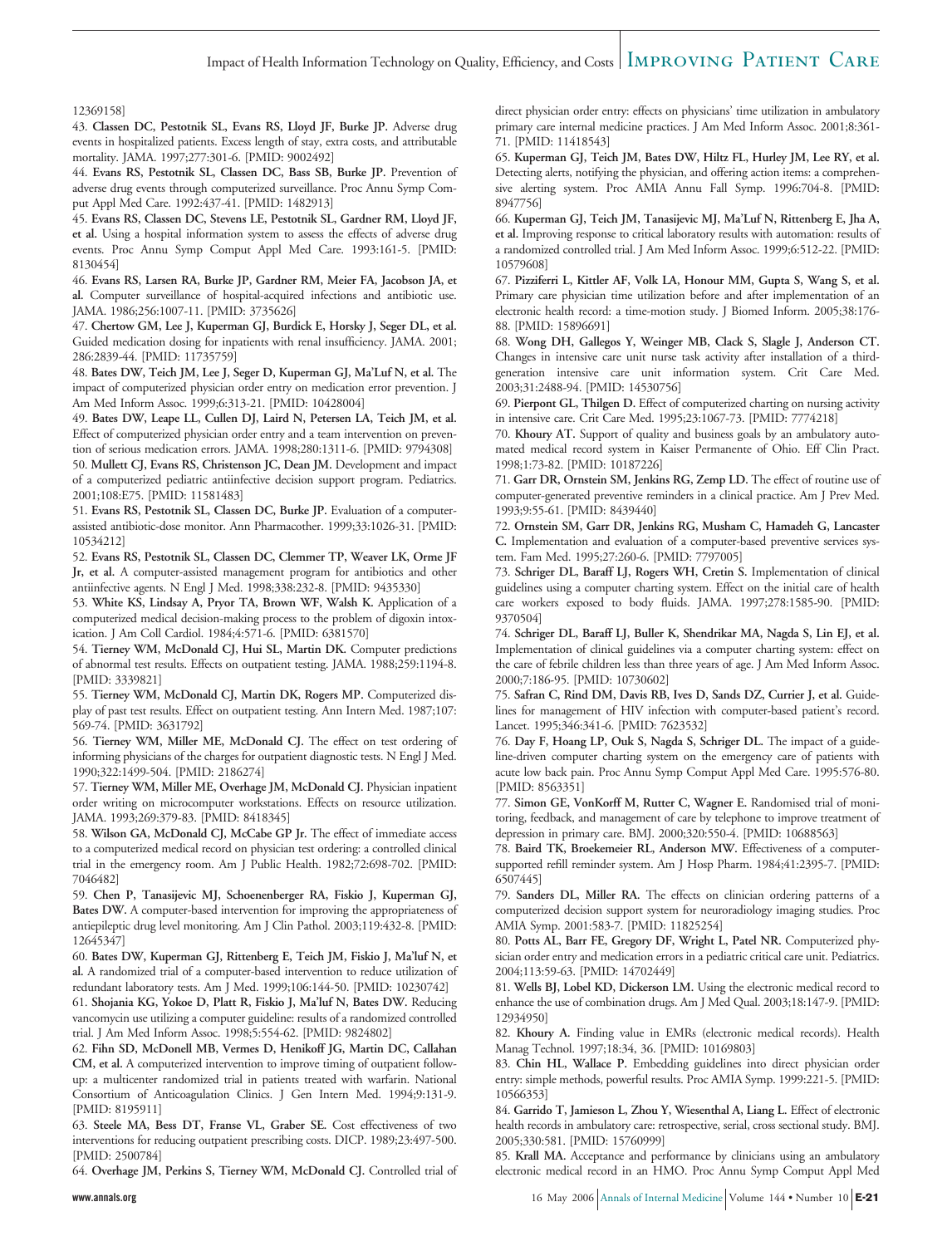#### IMPROVING PATIENT CARE Impact of Health Information Technology on Quality, Efficiency, and Costs

Care. 1995:708-11. [PMID: 8563380]

86. **Rollman BL, Hanusa BH, Gilbert T, Lowe HJ, Kapoor WN, Schulberg HC.** The electronic medical record. A randomized trial of its impact on primary care physicians' initial management of major depression [corrected]. Arch Intern Med. 2001;161:189-97. [PMID: 11176732]

87. **Rollman BL, Hanusa BH, Lowe HJ, Gilbert T, Kapoor WN, Schulberg HC.** A randomized trial using computerized decision support to improve treatment of major depression in primary care. J Gen Intern Med. 2002;17:493-503. [PMID: 12133139]

88. **Mekhjian HS, Kumar RR, Kuehn L, Bentley TD, Teater P, Thomas A, et al.** Immediate benefits realized following implementation of physician order entry at an academic medical center. J Am Med Inform Assoc. 2002;9:529-39. [PMID: 12223505]

89. **Cordero L, Kuehn L, Kumar RR, Mekhjian HS.** Impact of computerized physician order entry on clinical practice in a newborn intensive care unit. J Perinatol. 2004;24:88-93. [PMID: 14872207]

90. **Kilgore ML, Flint D, Pearce R.** The varying impact of two clinical information systems in a cardiovascular intensive care unit. J Cardiovasc Manag. 1998; 9:31-5. [PMID: 10178729]

91. **Koppel R, Metlay JP, Cohen A, Abaluck B, Localio AR, Kimmel SE, et al.** Role of computerized physician order entry systems in facilitating medication errors. JAMA. 2005;293:1197-203. [PMID: 15755942]

92. **Aarts J, Doorewaard H, Berg M.** Understanding implementation: the case of a computerized physician order entry system in a large Dutch university medical center. J Am Med Inform Assoc. 2004;11:207-16. [PMID: 14764612]

93. **Berg M.** Patient care information systems and health care work: a sociotechnical approach. Int J Med Inform. 1999;55:87-101. [PMID: 10530825]

94. **Berg M, Langenberg C, vd Berg I, Kwakkernaat J.** Considerations for sociotechnical design: experiences with an electronic patient record in a clinical context. Int J Med Inform. 1998;52:243-51. [PMID: 9848421]

95. **Wang SJ, Middleton B, Prosser LA, Bardon CG, Spurr CD, Carchidi PJ, et al.** A cost-benefit analysis of electronic medical records in primary care. Am J Med. 2003;114:397-403. [PMID: 12714130]

96. **Kaushal R, Shojania KG, Bates DW.** Effects of computerized physician order entry and clinical decision support systems on medication safety: a systematic review. Arch Intern Med. 2003;163:1409-16. [PMID: 12824090]

97. **Bennett JW, Glasziou PP.** Computerised reminders and feedback in medication management: a systematic review of randomised controlled trials. Med J Aust. 2003;178:217-22. [PMID: 12603185]

98. **Garg AX, Adhikari NK, McDonald H, Rosas-Arellano MP, Devereaux PJ, Beyene J, et al.** Effects of computerized clinical decision support systems on practitioner performance and patient outcomes: a systematic review. JAMA. 2005;293:1223-38. [PMID: 15755945]

99. **Mitchell E, Sullivan F.** A descriptive feast but an evaluative famine: systematic review of published articles on primary care computing during 1980-97. BMJ. 2001;322:279-82. [PMID: 11157532]

100. **Frist B, Clinton H.** How to heal health care. Washington Post. 25 August 2004:A17.

101. S.1262: Health Technology to Enhance Quality Act. 2005.

102. S.1418: A bill to enhance the adoption of a nationwide inter operable health information technology system and to improve the quality and reduce the costs of health care in the United States. 2005.

103. S.1355: A bill to enhance the adoption of health information technology and to improve the quality and reduce the costs of healthcare in the United States. 2005.

104. **Leapfrog Group.** Purchasing Principles. Accessed at www.leapfroggroup.org /for\_members/what\_does\_it\_mean/purchasing\_principals on 17 March 2006.

105. **Miller RH, Sim I.** Physicians' use of electronic medical records: barriers and solutions. Health Aff (Millwood). 2004;23:116-26. [PMID: 15046136]

106. **Poon EG, Blumenthal D, Jaggi T, Honour MM, Bates DW, Kaushal R.** Overcoming barriers to adopting and implementing computerized physician order entry systems in U.S. hospitals. Health Aff (Millwood). 2004;23:184-90. [PMID: 15318579]

107. **Begg C, Cho M, Eastwood S, Horton R, Moher D, Olkin I, et al.** Improving the quality of reporting of randomized controlled trials. The CON-SORT statement. JAMA. 1996;276:637-9. [PMID: 8773637]

108. **Moher D, Cook DJ, Eastwood S, Olkin I, Rennie D, Stroup DF.** Improving the quality of reports of meta-analyses of randomised controlled trials: the QUOROM statement. Quality of Reporting of Meta-analyses. Lancet. 1999; 354:1896-900. [PMID: 10584742]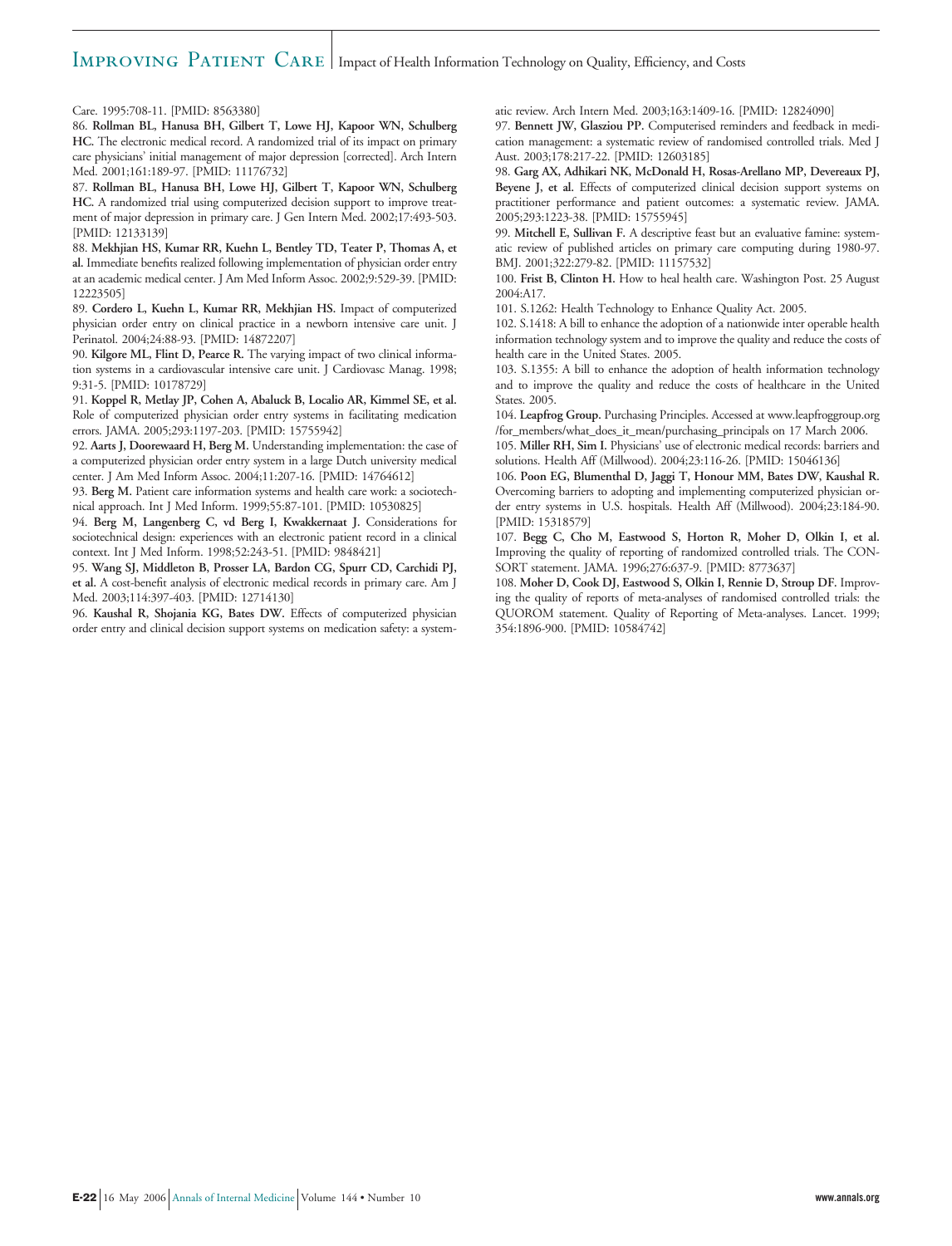**Current Author Addresses:** Dr. Chaudhry: Division of General Internal Medicine, University of California, Los Angeles, 911 Broxton Avenue, 2nd Floor, Los Angeles, CA 90095.

Dr. Wang: Cedars-Sinai Health System, 8700 Beverly Boulevard, Los Angeles, CA 90048.

Drs. Wu, Mojica, and Shekelle, Ms. Maglione, and Ms. Roth: RAND Corporation, 1776 Main Street, Santa Monica, CA 90401. Dr. Morton: RTI International, 3040 Cornwallis Road, Research Triangle Park, NC 27709.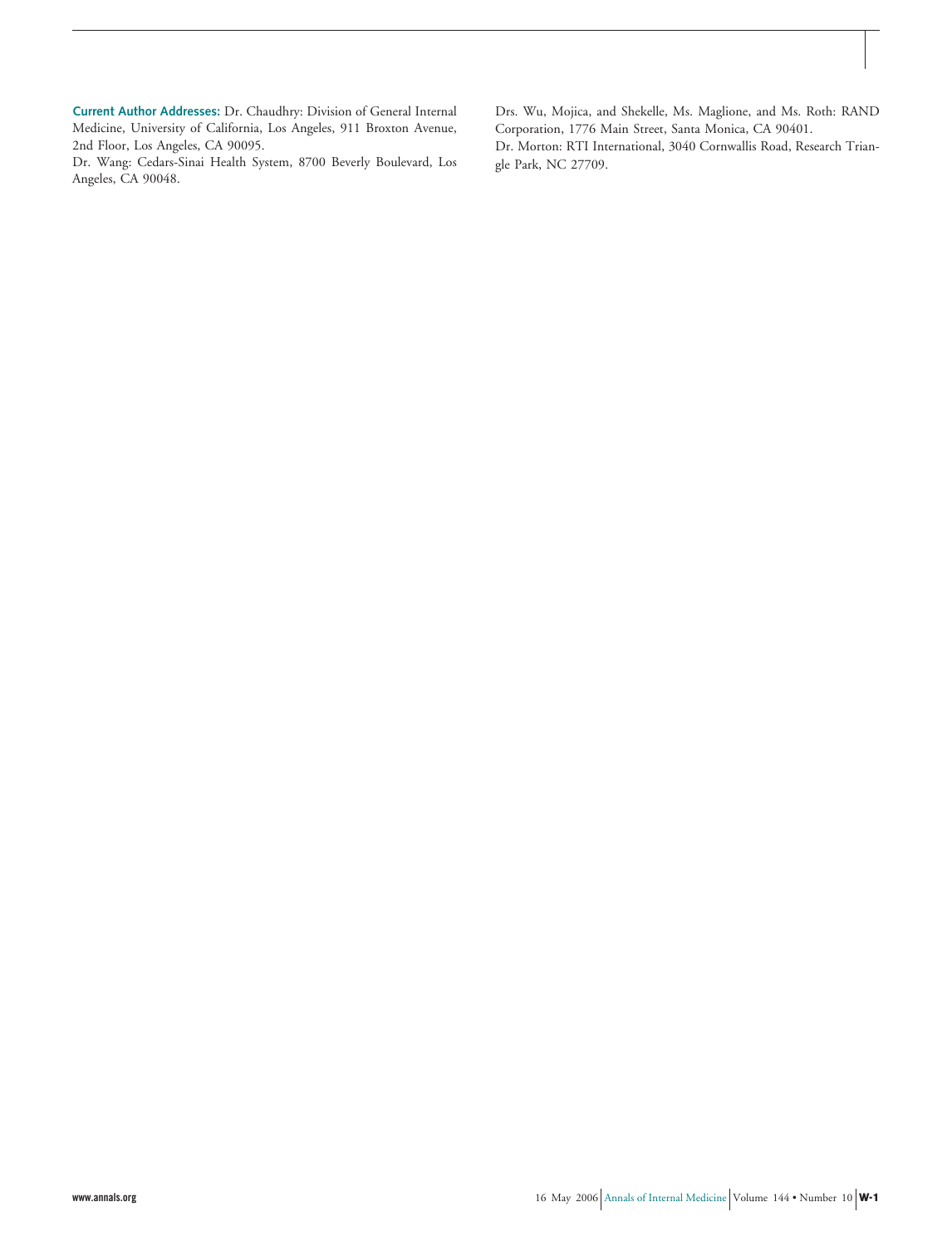| Appendix Table 1. Benchmark Leaders in Health Information Technology Research*             |                       |                    |                             |            |                                                                                                                                         |                                            |                            |                                                                                                                                                                                                                                                                                                                                                                                                                                                                                                                                                                                                                                                   |
|--------------------------------------------------------------------------------------------|-----------------------|--------------------|-----------------------------|------------|-----------------------------------------------------------------------------------------------------------------------------------------|--------------------------------------------|----------------------------|---------------------------------------------------------------------------------------------------------------------------------------------------------------------------------------------------------------------------------------------------------------------------------------------------------------------------------------------------------------------------------------------------------------------------------------------------------------------------------------------------------------------------------------------------------------------------------------------------------------------------------------------------|
| Study, Year (Reference),<br>Quality adherence<br>Type of Study<br>$(n = 20)$<br>$(n = 52)$ | Institution           | Collection<br>Data | Intervention<br>Primary HIT | Setting    | Purpose (To Determine the<br>Effect of )                                                                                                | <b>Dimensions</b><br>of Care End<br>Points | Evaluated<br>Effect        | Key Finding                                                                                                                                                                                                                                                                                                                                                                                                                                                                                                                                                                                                                                       |
| 2004 (18), RCT<br>Dexter et al.,                                                           | Regenstrief Institute | 1998-1999          | <b>DS/EHR</b>               | Inpatient  | Computer-based standing<br>orders vs. computerized<br>physician reminders                                                               | Effectiveness                              | surveillance<br>Adherence/ | vaccinations and 20-percentage point<br>absolute increase (from 31% to 51%)<br>7% of patients screened by computer<br>they had previously been vaccinated<br>2-percentage point absolute increase<br>in pneumococcal vaccinations in the<br>vaccinations, respectively; 19% and<br>pneumococcal vaccines stated that<br>hospitalized patients as eligible for<br>facilities not present in evaluated<br>standing-orders group; computer<br>(from 30% to 42%) in influenza<br>vaccination (data from outside<br>identified 50% and 22% of<br>influenza and pneumococcal<br>and did not require another<br>as eligible for influenza and<br>system) |
| 1998 (19), RCT<br>Dexter et al.,                                                           | Regenstrief Institute | š                  | <b>DS/EHR</b>               | Outpatient | paper-based reminders on<br>planning for end-of-life<br>care vs. usual care (no<br>Computer-generated,<br>reminder)                     | Effectiveness                              | Adherence                  | (from 4% to 24%) in physicians who<br>20-percentage point absolute increase<br>physicians caring for patients who<br>completed advanced care plans<br>increase (from 4% to 15%) in<br>11-percentage point absolute<br>discussed advance directives;                                                                                                                                                                                                                                                                                                                                                                                               |
| 1997 (20), RCT<br>Overhage et al.,                                                         | Regenstrief Institute | 1992-1993          | <b>DS/CPOE</b>              | Inpatient  | to guideline-based care vs.<br>usual care (CPOE without<br>Point-of-care computerized<br>reminders on adherence<br>evaluated reminders) | Effectiveness/<br>efficiency               | Adherence                  | relative decrease (from 156 to 105) in<br>no statistically significant difference in<br>immediate and 24-h adherence; 33%<br>(from 22% to 46%) in adherence to<br>number of pharmacist interventions;<br>24-percentage point absolute increase<br>immediate, 24-h, and total hospital<br>guidelines; adherence increased for<br>stays; little increase between<br>costs or length of stay                                                                                                                                                                                                                                                         |

Ť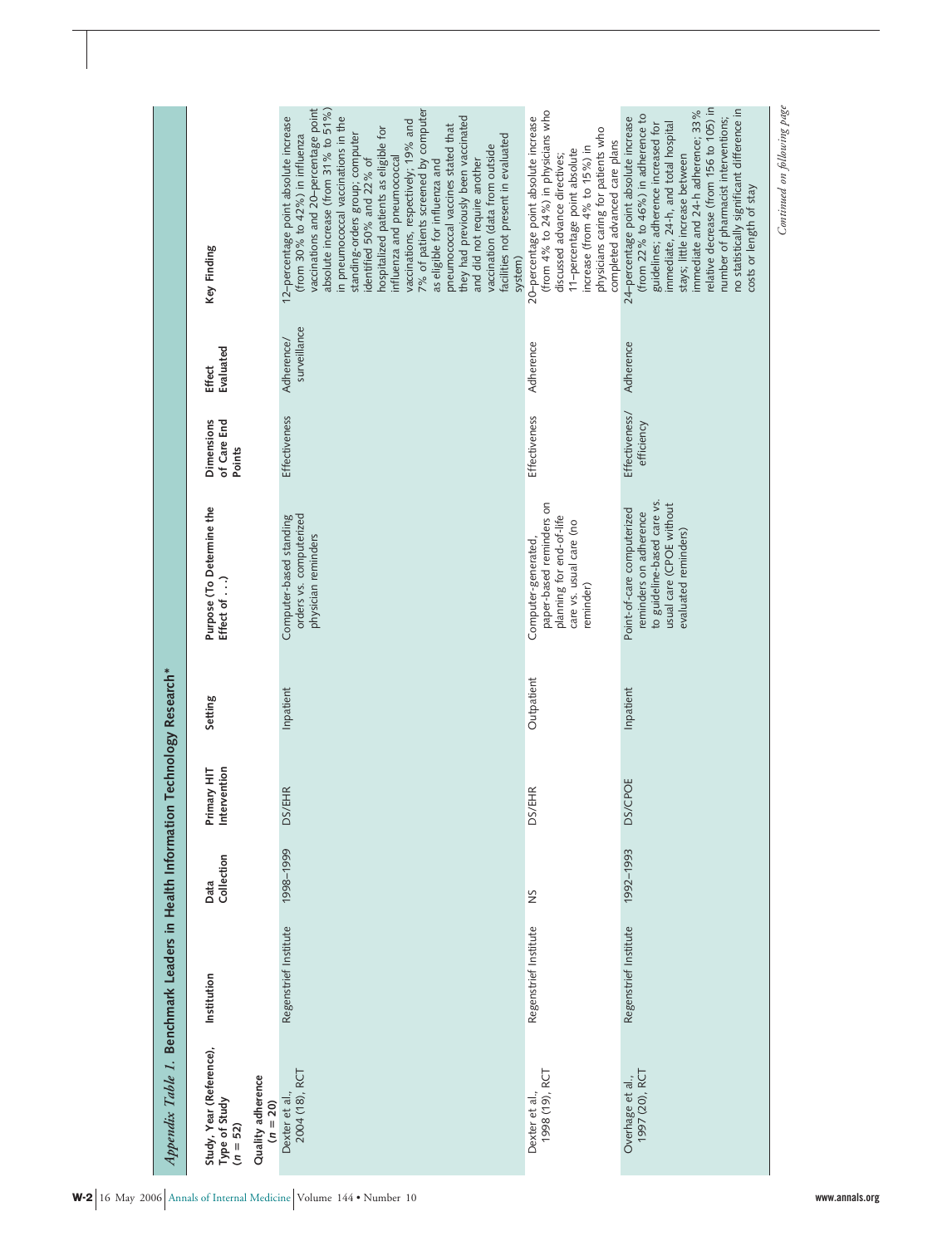|                            | Key Finding<br>Evaluated<br>Effect<br>Dimensions<br>of Care End<br>Points | demonstrated, and no mechanism to<br>reminders was anticipated but not<br>capture reasons for nonadherence<br>demonstrated; high adherence to<br>No statistically significant effect<br>was incorporated<br>Adherence<br>Effectiveness | 7-percentage point absolute increase<br>12-percentage point absolute<br>increase (from 49% to 61%) in fecal<br>In group requiring acknowledgment,<br>mammography; no statistically<br>significant improvement in<br>occult blood testing and<br>Papanicolaou screening<br>(from 47% to 54%) in<br>Adherence<br><b>Effectiveness</b> | (15.6%-29.5% in year 3) in influenza<br>12%-18% absolute increase<br>vaccination rates<br>Adherence<br>Effectiveness   | point absolute increase (from 12% to<br>increase (from 25% to 58%) in fecal<br>reminders; effects of reminders were<br>point absolute increase (from 5% to<br>occult blood testing, 33-percentage<br>38%) in pneumococcal vaccination,<br>mammography, and 12-percentage<br>preventive care processes evaluated<br>increase (8% to 24%) in screening<br>greater than those of the summary<br>showed no statistically or clinically<br>trichomonas infections; 9 other<br>16-percentage point absolute<br>33-percentage point absolute<br>Approximate absolute effects of<br>significant improvement with<br>24%) in metronidazole for<br>computerized reminders:<br>reports<br>Adherence<br><b>Effectiveness</b> | computer system did not capture all<br>than laboratory and pharmacy data<br>15%-20% increase in adherence to<br>200%-400%); information other<br>increases seen in preventive care<br>(relative increase in utilization,<br>entered by research assistants;<br>protocol-based care; greatest<br>patient data<br>Adherence<br>Effectiveness/<br>efficiency |
|----------------------------|---------------------------------------------------------------------------|----------------------------------------------------------------------------------------------------------------------------------------------------------------------------------------------------------------------------------------|-------------------------------------------------------------------------------------------------------------------------------------------------------------------------------------------------------------------------------------------------------------------------------------------------------------------------------------|------------------------------------------------------------------------------------------------------------------------|------------------------------------------------------------------------------------------------------------------------------------------------------------------------------------------------------------------------------------------------------------------------------------------------------------------------------------------------------------------------------------------------------------------------------------------------------------------------------------------------------------------------------------------------------------------------------------------------------------------------------------------------------------------------------------------------------------------|-----------------------------------------------------------------------------------------------------------------------------------------------------------------------------------------------------------------------------------------------------------------------------------------------------------------------------------------------------------|
|                            | Purpose (To Determine the<br>Effect of )                                  | preventive care services<br>reminders on use of<br>Computer-generated<br>vs. usual care                                                                                                                                                | acknowledge the reminder<br>comparison was between<br>Computerized reminders of<br>vs. using reminder alone<br>requiring physicians to<br>preventive care;                                                                                                                                                                          | computer-based reminders<br>paper-based reminders on<br>Computer-generated<br>need for influenza<br>vaccination vs. no | paper-based reminders<br>provided each visit; 2)<br>monthly; and 3) usual<br>summaries generated<br>computer-generated,<br>computer-generated,<br>preventive health: 1)<br>Three interventions on<br>paper-based care<br>care                                                                                                                                                                                                                                                                                                                                                                                                                                                                                    | paper-based reminders on<br>usual care (no reminders)<br>protocol-based care vs.<br>Computer-generated<br>adherence to                                                                                                                                                                                                                                    |
|                            | Setting                                                                   | Inpatient                                                                                                                                                                                                                              | Outpatient                                                                                                                                                                                                                                                                                                                          | Outpatient                                                                                                             | Outpatient                                                                                                                                                                                                                                                                                                                                                                                                                                                                                                                                                                                                                                                                                                       | Outpatient                                                                                                                                                                                                                                                                                                                                                |
|                            | Primary HIT<br>Intervention                                               | <b>SS/EHR</b><br>≏                                                                                                                                                                                                                     | <b>DS/EHR</b>                                                                                                                                                                                                                                                                                                                       | ΡS                                                                                                                     | summary/<br>DS/data<br>EHR                                                                                                                                                                                                                                                                                                                                                                                                                                                                                                                                                                                                                                                                                       | <b>DS/EHR</b>                                                                                                                                                                                                                                                                                                                                             |
|                            | Collection<br>Data                                                        | 1992-1993                                                                                                                                                                                                                              | 1989                                                                                                                                                                                                                                                                                                                                | 1978-1981                                                                                                              | 1983-1984                                                                                                                                                                                                                                                                                                                                                                                                                                                                                                                                                                                                                                                                                                        | 1978-1980                                                                                                                                                                                                                                                                                                                                                 |
|                            | Institution                                                               | Regenstrief Institute                                                                                                                                                                                                                  | Regenstrief Institute                                                                                                                                                                                                                                                                                                               | Regenstrief Institute                                                                                                  | Regenstrief Institute                                                                                                                                                                                                                                                                                                                                                                                                                                                                                                                                                                                                                                                                                            | Regenstrief Institute                                                                                                                                                                                                                                                                                                                                     |
| Appendix Table 1-Continued | Study, Year (Reference),<br>Type of Study<br>$(n = 52)$                   | 1996 (21), RCT<br>Overhage et al.,                                                                                                                                                                                                     | 1993 (22), RCT<br>Litzelman et al.,                                                                                                                                                                                                                                                                                                 | 1992 (23), RCT<br>McDonald et al.,                                                                                     | Tierney et al. (24),<br>1986, RCT                                                                                                                                                                                                                                                                                                                                                                                                                                                                                                                                                                                                                                                                                | 1984 (25), CCT<br>McDonald et al.,                                                                                                                                                                                                                                                                                                                        |

Continued on following page *Continued on following page*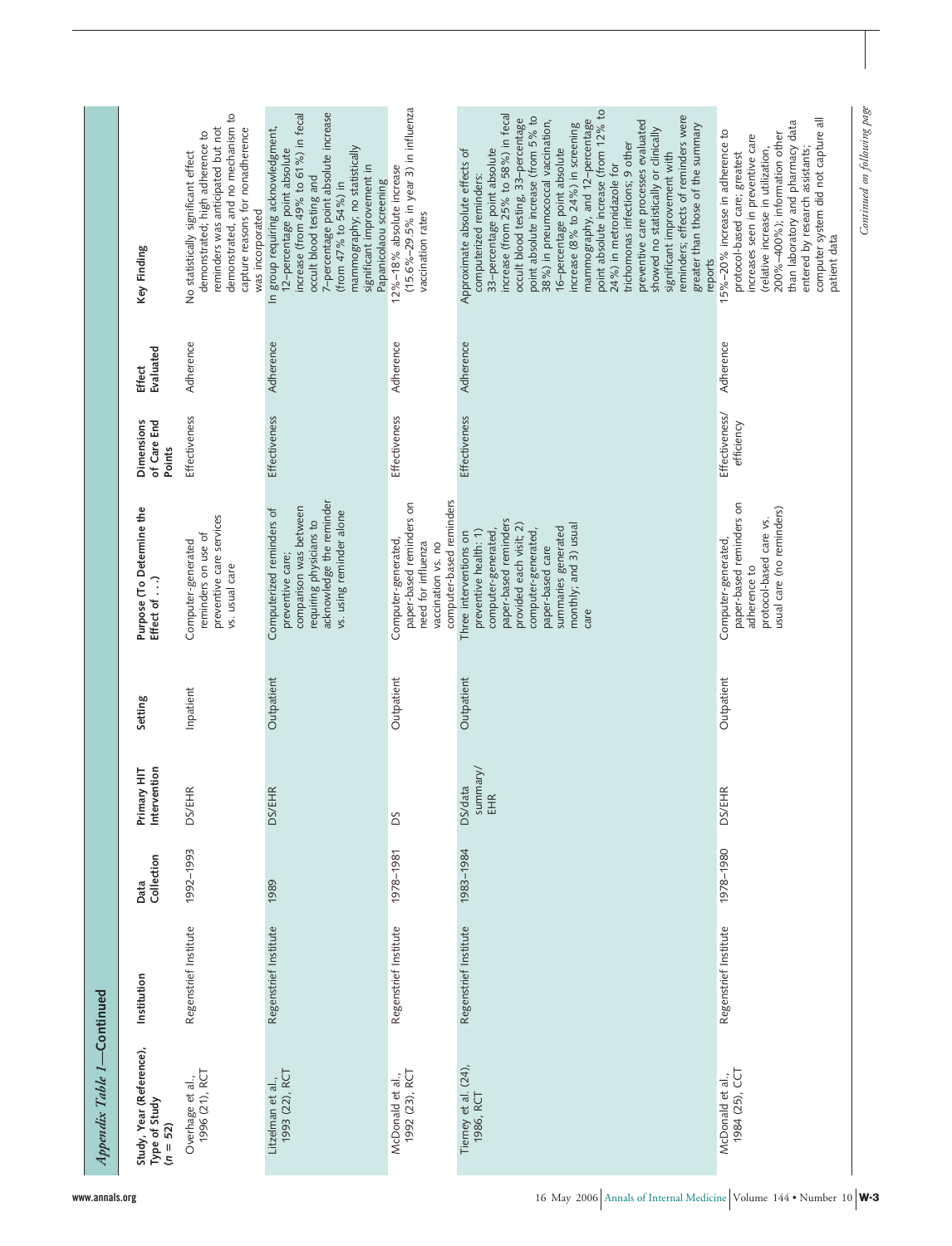| Appendix Table 1-Continued                              |                         |                    |                             |            |                                                                                                                                                                  |                                         |                                    |                                                                                                                                                                                                                                                                                                                                                                                                                                                                                                                                     |
|---------------------------------------------------------|-------------------------|--------------------|-----------------------------|------------|------------------------------------------------------------------------------------------------------------------------------------------------------------------|-----------------------------------------|------------------------------------|-------------------------------------------------------------------------------------------------------------------------------------------------------------------------------------------------------------------------------------------------------------------------------------------------------------------------------------------------------------------------------------------------------------------------------------------------------------------------------------------------------------------------------------|
| Study, Year (Reference),<br>Type of Study<br>$(n = 52)$ | Institution             | Collection<br>Data | Primary HIT<br>Intervention | Setting    | Purpose (To Determine the<br>Effect of )                                                                                                                         | Dimensions<br>of Care End<br>Points     | Evaluated<br>Effect                | Key Finding                                                                                                                                                                                                                                                                                                                                                                                                                                                                                                                         |
| 1980 (26), CCT<br>McDonald et al.,                      | Regenstrief Institute   | SN                 | <b>DS/EHR</b>               | Outpatient | paper-based reminders<br>protocol-based care vs.<br>literature citations on<br>Computer-generated,<br>with and without<br>adherence to<br>usual care             | Effectiveness                           | Adherence/<br>medical<br>errors    | (from 19.8% to 38.4%) in adherence<br>computerized reminders were turned<br>learning effects were seen when the<br>19-percentage point absolute increase<br>to protocol-based care; minimal<br>off                                                                                                                                                                                                                                                                                                                                  |
| McDonald, 1976 (27),<br>RCT                             | Regenstrief Institute   | š                  | <b>DS/EHR</b>               | Outpatient | paper-based reminders on<br>protocol-based care for<br>Computer-generated<br>adherence to<br>diabetes                                                            | Effectiveness/<br>efficiency<br>safety/ | medication<br>Adherence/<br>errors | 11% to 36% and from 13% to 28%)<br>physicians agreed with a maximum of<br>most reminders related to medication<br>57% of computer recommendations;<br>in adherence to protocols; computer<br>laboratory data kept in paper chart;<br>15-percentage point increase (from<br>care; cost \$2/visit to maintain<br>systems could not capture all<br>computer record                                                                                                                                                                     |
| McDonald, 1976 (28),<br><b>RCT</b>                      | Regenstrief Institute   | 1975               | <b>DS/EHR</b>               | Outpatient | paper-based reminders on<br>protocol-based care<br>Computer-generated<br>adherence to                                                                            | Effectiveness/<br>safety                | medication<br>Adherence/<br>errors | protocols; computer system could not<br>(from 22% to 51%) in adherence to<br>29-percentage point absolute increase<br>paper chart; most reminders related<br>capture all laboratory data kept in<br>to medication-based care                                                                                                                                                                                                                                                                                                        |
| 2005 (29), CCT<br>Kucher et al.,                        | Partners Health<br>Care | 2000-2004          | <b>DS/CPOE</b>              | Inpatient  | prophylaxis vs. usual care<br>for prevention of venous<br>Computerized alerts for<br>high-risk hospitalized<br>thromboembolism in<br>anticoagulation<br>patients | Effectiveness                           | surveillance<br>Adherence/         | prophylaxis; as part of intervention, a<br>3.3-percentage point absolute decrease<br>combined primary end point of deep<br>hospitalization; 19-percentage point<br>venous thromboembolism; 80% of<br>patients enrolled had some type of<br>absolute increase (from 33.5% to<br>identify inpatients at high risk for<br>14.5%) in use of anticoagulation<br>venous thrombosis or pulmonary<br>program was used to screen and<br>computer-based risk assessment<br>(from 8.2% to 4.9%) in the<br>embolism within 90 d after<br>cancer |
| time-series study<br>Abookire et al.<br>2000 (30),      | Partners Health<br>Care | 1995-1999          | <b>DS/CPOE</b>              | Inpatient  | physician response to<br>Trends in alerts and<br>alerts                                                                                                          | effectiveness<br>Safety/                | Adherence                          | 24-percentage point absolute reduction<br>reduction in adherence (from 46% to<br>20%) to "possible" allergy alerts over<br>(from 51% to 27%) in adherence to<br>4 y; adherence decreased as number<br>and 26-percentage point absolute<br>"definite" medication allergy alerts<br>of alerts increased                                                                                                                                                                                                                               |
|                                                         |                         |                    |                             |            |                                                                                                                                                                  |                                         |                                    | Continued on following page                                                                                                                                                                                                                                                                                                                                                                                                                                                                                                         |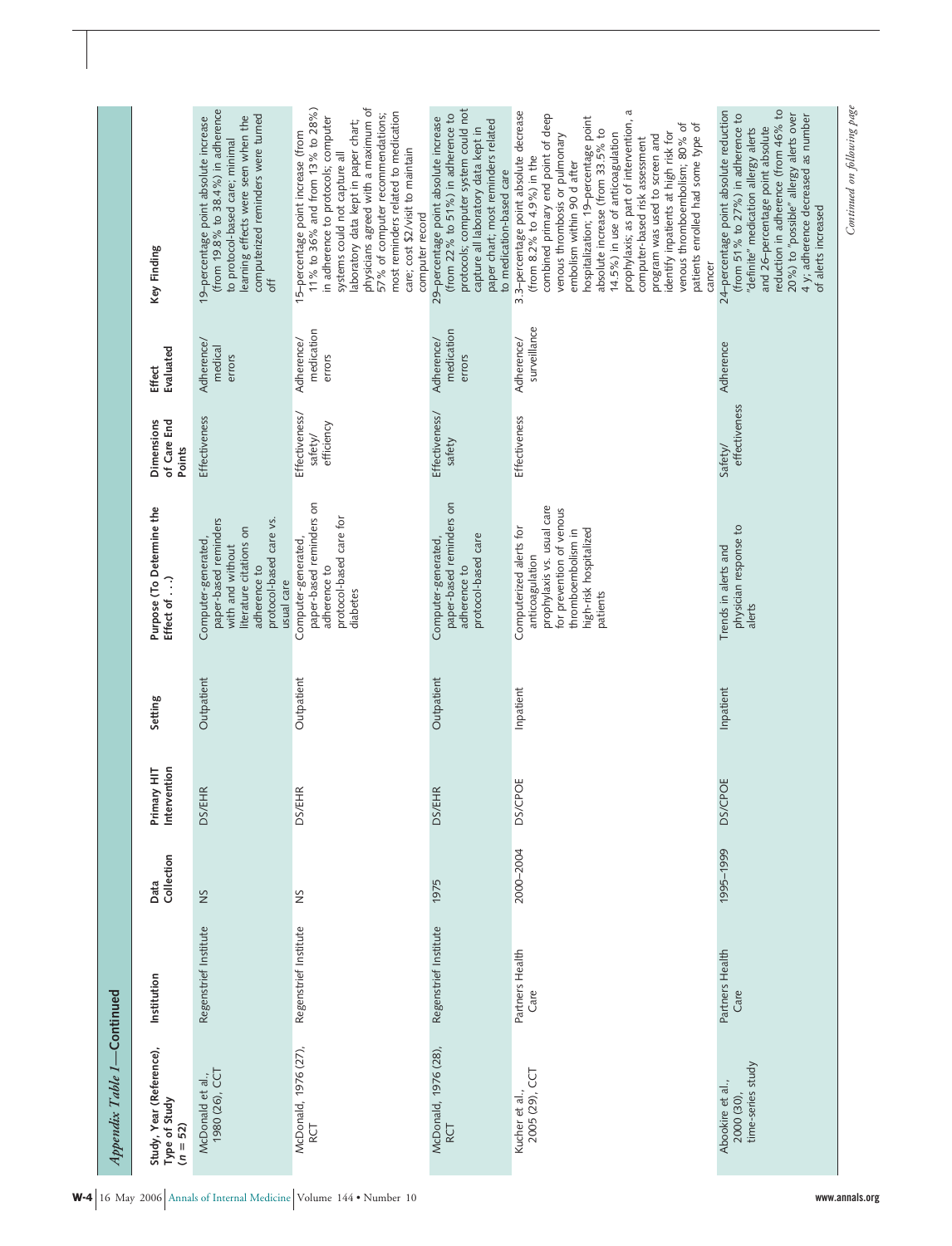| Appendix Table 1-Continued                              |                                                            |                    |                             |            |                                                                                                                                                     |                                            |                     |                                                                                                                                                                                                                                                                                                                                                                                                                                                                                                                                                                                                                      |
|---------------------------------------------------------|------------------------------------------------------------|--------------------|-----------------------------|------------|-----------------------------------------------------------------------------------------------------------------------------------------------------|--------------------------------------------|---------------------|----------------------------------------------------------------------------------------------------------------------------------------------------------------------------------------------------------------------------------------------------------------------------------------------------------------------------------------------------------------------------------------------------------------------------------------------------------------------------------------------------------------------------------------------------------------------------------------------------------------------|
| Study, Year (Reference),<br>Type of Study<br>$(n = 52)$ | Institution                                                | Collection<br>Data | Primary HIT<br>Intervention | Setting    | Purpose (To Determine the<br>Effect of )                                                                                                            | <b>Dimensions</b><br>of Care End<br>Points | Evaluated<br>Effect | Key Finding                                                                                                                                                                                                                                                                                                                                                                                                                                                                                                                                                                                                          |
| Teich et al., 2000<br>(31), pre-post<br>study           | Hospital/Partners<br>Health Care<br>Brigham and<br>Women's | 1993               | <b>OE/DS</b><br>ී           | Inpatient  | Effect of CPOE on physician<br>adherence to medication<br>prescribing practices and<br>formularies                                                  | Effectiveness/<br>safety                   | Adherence           | (from 15.6% to 81.3%) in formulary<br>sets"); effects persisted at 1- and 2-y<br>66-percentage point absolute increase<br>heparin prophylaxis; 1.5-percentage<br>point absolute decrease (from 2.1%<br>maximum recommended ("possibly<br>to 0.6%) in number of medication<br>adherence for gastric H <sub>2</sub> -blockers;<br>because of increased use of order<br>appropriate use of subcutaneous<br>increase (from 24% to 47%) in<br>H <sub>2</sub> -blocker, \$250 000; costs to<br>23-percentage point absolute<br>maintain system, \$700 000/y<br>follow-up; cost savings from<br>doses written that exceeded |
| Cannon and Allen<br>2000 (32), RCT                      | $\leq$                                                     | 1998               | DS/EHR                      | Outpatient | paper-based reminders on<br>computerized vs. manual<br>screening rates for mood<br>Guideline-based<br>disorders                                     | Effectiveness                              | Adherence           | 25.5-percentage point absolute increase<br>(from 61% to 86.5%) in physician<br>screening for mood disorders with<br>computerized system                                                                                                                                                                                                                                                                                                                                                                                                                                                                              |
| 2000 (33), RCT<br>Demakis et al.,                       | $\leq$                                                     | 1995-1996          | <b>DS/EHR</b>               | Outpatient | Computerized reminders on<br>usual care (EHR without<br>hypertension reminders)<br>physician adherence to<br>recommendations vs.<br>ambulatory care | Effectiveness                              | Adherence           | (from 53.5% to 58.8%) in adherence<br>5.3-percentage point absolute increase<br>examined care processes improved;<br>effect of reminders decreased over<br>to recommended care; 5 of 13<br>time                                                                                                                                                                                                                                                                                                                                                                                                                      |
| 1997 (34), RCT<br>Rossi and Every,                      | $\leq$                                                     | 1996               | SQ                          | Outpatient | paper-based reminders on<br>adherence to appropriate<br>treatment vs. usual care<br>care for hypertension<br>Computer-generated,<br>(no reminders)  | Effectiveness                              | Adherence           | 11.3-percentage point absolute increase<br>(from $<$ 1% to 11.3%) in appropriate<br>hypertension treatment                                                                                                                                                                                                                                                                                                                                                                                                                                                                                                           |
| 1995 (35), pre–post<br>study<br>Willson et al.,         | Intermountain<br>Health Care<br>LDS Hospital/              | 1994-NS            | Σq                          | Inpatient  | Computerized guidelines for<br>prevention and treatment<br>of pressure ulcers                                                                       | Effectiveness                              | Adherence           | 5-percentage point absolute decrease<br>(from 7% to 2%) in ulcer<br>development                                                                                                                                                                                                                                                                                                                                                                                                                                                                                                                                      |

*Continued on following page*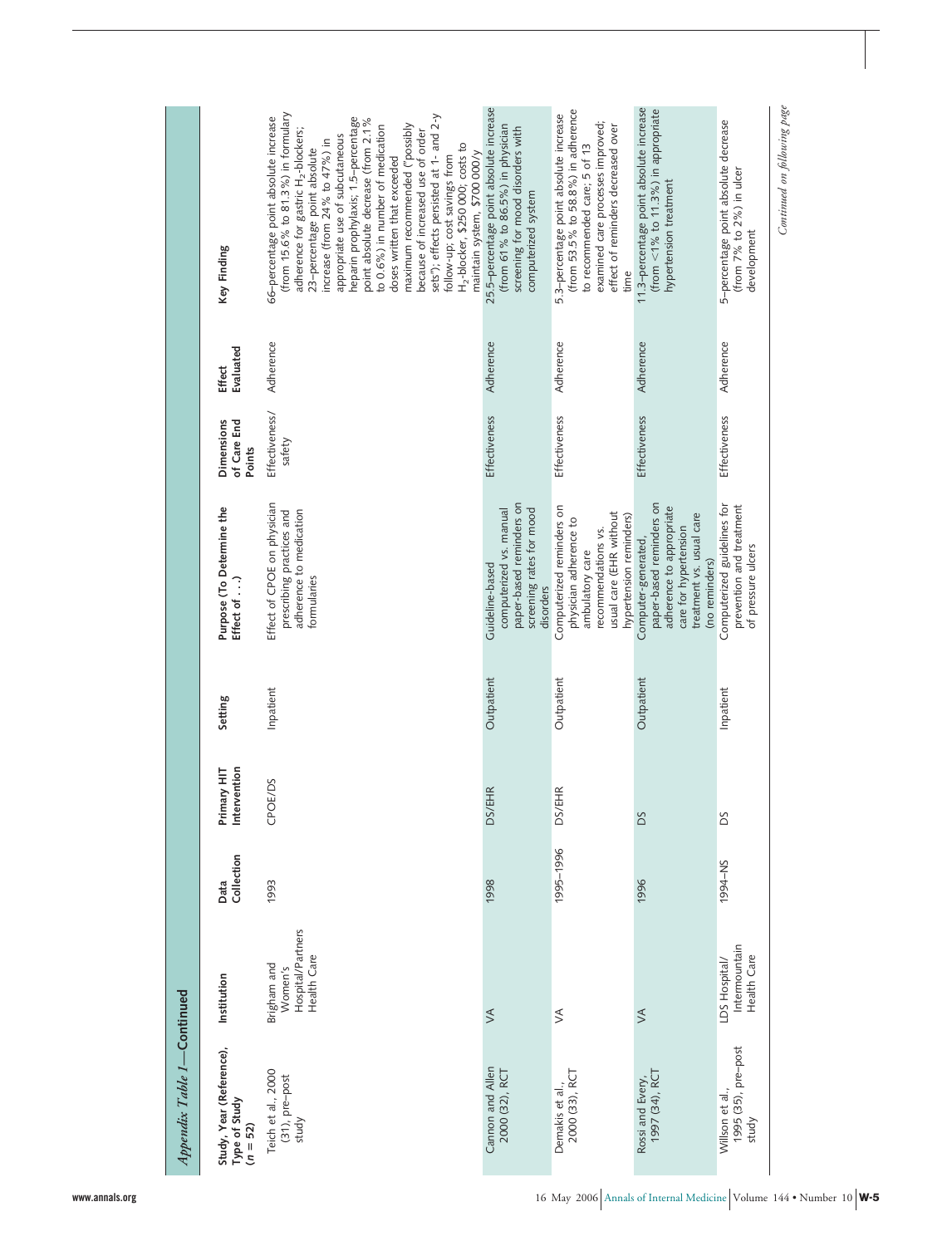| Appendix Table 1-Continued                                               |                                                            |                    |                                   |            |                                                                                                                                             |                                     |                     |                                                                                                                                                                                                                                                                                                                                                                                                                                                                                                                                                                                                                                                                                             |
|--------------------------------------------------------------------------|------------------------------------------------------------|--------------------|-----------------------------------|------------|---------------------------------------------------------------------------------------------------------------------------------------------|-------------------------------------|---------------------|---------------------------------------------------------------------------------------------------------------------------------------------------------------------------------------------------------------------------------------------------------------------------------------------------------------------------------------------------------------------------------------------------------------------------------------------------------------------------------------------------------------------------------------------------------------------------------------------------------------------------------------------------------------------------------------------|
| Study, Year (Reference),<br>Type of Study<br>$(n = 52)$                  | Institution                                                | Collection<br>Data | Intervention<br>Primary HIT       | Setting    | Purpose (To Determine the<br>Effect of )                                                                                                    | Dimensions<br>of Care End<br>Points | Evaluated<br>Effect | Key Finding                                                                                                                                                                                                                                                                                                                                                                                                                                                                                                                                                                                                                                                                                 |
| 1994 (36), RCT<br>Evans et al.,                                          | Intermountain<br>Health Care<br>LDS Hospital/              | 1990               | <b>DS/EHR</b>                     | Inpatient  | Computerized guidelines on<br>appropriateness of<br>antibiotic use                                                                          | Effectiveness                       | Adherence           | coverage of identified organism; 27%<br>relative decrease (from 22 to 16 h) in<br>culture results; 21% relative decrease<br>(from \$51.93 to \$41.08) in antibiotic<br>usual care; 88% of physicians would<br>with use of program compared with<br>cost; physicians ordered appropriate<br>time to appropriate treatment after<br>Computer program suggested correct<br>physicians, 85% said the program<br>collection significantly more often<br>recommend the program to other<br>improved antibiotic selection, and<br>antibiotics within 12 h of culture<br>increase (from 77% to 94%) in<br>17-percentage point absolute<br>81% said use improved care<br>antibiotic in 94% of cases; |
| 1989 (37), pre-post<br>Surveillance $(n = 9)$<br>Larsen et al.,<br>study | Intermountain<br>Health Care<br>LDS Hospital/              | 1985-1986          | ΡS                                | Inpatient  | Computerized reminders on<br>preoperative antibiotics<br>postoperative wound<br>appropriateness of<br>and on rates of<br>infections         | Effectiveness                       | Adherence           | 0.4-percentage point absolute decrease<br>with general indication for antibiotic<br>appropriateness of antibiotic timing<br>wound infections among patients<br>decrease (from 1.8% to 0.9%) in<br>prophylaxis; 18-percentage point<br>increase (from 40% to 58%) in<br>postoperative wound infections;<br>0.9-percentage point absolute<br>(from 1.1% to 0.7%) in total                                                                                                                                                                                                                                                                                                                     |
| case-control study<br>Overhage et al.,<br>2001 (38)                      | Regenstrief Institute                                      | 2000-2001          | eporting<br>Electronic<br>results | Outpatient | reporting on public health<br>Electronic laboratory<br>surveillance                                                                         | effectiveness<br>Access/            | Surveillance        | during a shigellosis outbreak; 2.5-d<br>71% to 100%) in identified cases<br>29-percentage point increase (from<br>decrease in reporting time                                                                                                                                                                                                                                                                                                                                                                                                                                                                                                                                                |
| 2001 (39), cohort<br>Honigman et al.,<br>study                           | Hospital/Partners<br>Health Care<br>Brigham and<br>Women's | 1995-1996          | EHR                               | Outpatient | ADEs vs. chart review<br>retrospectively detect<br>Computer program to                                                                      | Safety                              | Surveillance        | 88%; ADE rate was 5.5/100 patients;<br>Sensitivity for ADEs, 58%; specificity,<br>9% of outpatient ADEs required<br>hospitalization                                                                                                                                                                                                                                                                                                                                                                                                                                                                                                                                                         |
| Jha et al., 1998 (40),<br>case series                                    | Hospital/Partners<br>Health Care<br>Brigham and<br>Women's | 1995               | summary/<br>CPOE<br>Data          | Inpatient  | monitoring, 2) chart<br>review, and 3) voluntary<br>identifying adverse drug<br>Three interventions for<br>events: 1) computer<br>reporting | Safety                              | Surveillance        | better for potential ADEs that had not<br>45% of ADEs; chart review identified<br>related to quantitative changes (e.g.,<br>was better for ADEs related only to<br>4%; computer was better for ADEs<br>symptoms; voluntary reporting was<br>65%; voluntary reporting identified<br>laboratory values) and chart review<br>Computerized monitoring identified<br>yet occurred                                                                                                                                                                                                                                                                                                                |
|                                                                          |                                                            |                    |                                   |            |                                                                                                                                             |                                     |                     | Continued on following page                                                                                                                                                                                                                                                                                                                                                                                                                                                                                                                                                                                                                                                                 |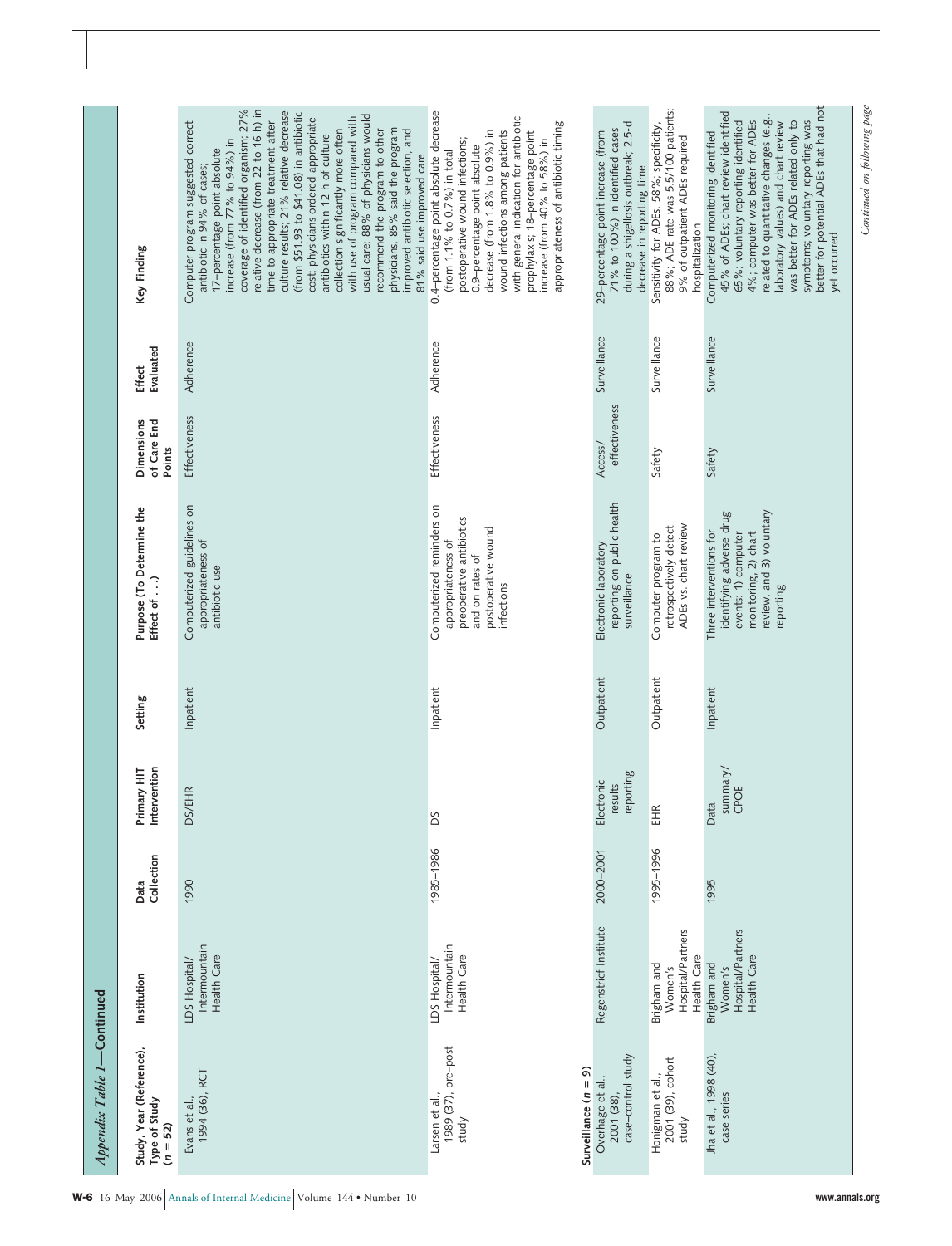| Study, Year (Reference),<br>Type of Study<br>$(n = 52)$ | Institution                                   | Collection<br>Data | Intervention<br>Primary HIT           | Setting    | Purpose (To Determine the<br>Effect of )                                                                                                                             | Dimensions<br>of Care End<br>Points | Evaluated<br>Effect                   | Key Finding                                                                                                                                                                                                                                                                                                                                                                                                                                                                                                                                    |
|---------------------------------------------------------|-----------------------------------------------|--------------------|---------------------------------------|------------|----------------------------------------------------------------------------------------------------------------------------------------------------------------------|-------------------------------------|---------------------------------------|------------------------------------------------------------------------------------------------------------------------------------------------------------------------------------------------------------------------------------------------------------------------------------------------------------------------------------------------------------------------------------------------------------------------------------------------------------------------------------------------------------------------------------------------|
| 2003 (41), case<br>Kramer et al.,<br>series             | $\leq$                                        | 1999-2000          | Electronic data<br>collection/<br>EHR | Outpatient | review of EHRs by trained<br>abstracters on diagnosing<br>new cases of depression<br>Automated data collection<br>algorithms vs. manual                              | Effectiveness                       | Surveillance                          | High false-positive rate for diagnosis via<br>with manual review, but results may<br>automated data show agreement<br>indicator scores based solely on<br>automated algorithms; quality<br>show some bias                                                                                                                                                                                                                                                                                                                                      |
| Kerr et al., 2002 (42),<br>case series                  | $\leq$                                        | 1999-2000          | Electronic data<br>collection/<br>EHR | Mixed      | registries vs. manual chart<br>and paper chart sources)<br>on measuring quality of<br>abstraction (mixed EHR<br>computerized disease<br>Automated queries of<br>care | Effectiveness                       | Surveillance                          | completion for quality-of-care process<br>indicators; no differences were noted<br>for intermediate outcome measures;<br>registries underestimated rates of<br>Automated queries from disease<br>automated queries were less<br>labor-intensive                                                                                                                                                                                                                                                                                                |
| Classen et al.,<br>1997 (43), case–<br>control study    | Intermountain<br>Health Care<br>LDS Hospital/ | 1990-1993          | summary/<br><b>DS/EHR</b><br>Data     | Inpatient  | Computer surveillance to<br>identify ADEs and<br>associated costs                                                                                                    | Efficiency                          | Surveillance                          | ADEs/100 admissions; 2.45-absolute<br>associated with ADEs; 1.9-d increase<br>1.05% to 3.5%) in crude mortality<br>Computer system was used to screen<br>associated \$2262 increase in costs<br>91 574 admissions for ADEs; 2.43<br>in attributable length of stay and<br>percentage point increase (from                                                                                                                                                                                                                                      |
| case-control study<br>1992 (44)<br>Evans et al.,        | Intermountain<br>Health Care<br>LDS Hospital/ | 1989-1992          | summary/<br>EHR<br>Data               | Inpatient  | identifying and preventing<br>Computerized surveillance<br>vs. manual reporting on<br><b>ADES</b>                                                                    | Safety                              | Surveillance                          | physicians; severe ADEs decreased 5.4<br>2.36-percentage point absolute increase<br>(from 15% to 1.4%); analysis of ADE<br>ADEs; alerting system implemented in<br>year 2 in which pharmacists received<br>(from 0.04% to 2.4%) in identified<br>database allowed authors to design<br>reduction initiatives that decreased<br>significant ADEs from 56 events in<br>surveillance reports and contacted<br>decreased 13.6 percentage points<br>percentage points (from 7.6% to<br>2.2%); ADEs due to allergies<br>year 1 to 8 events in year 3 |
| case-control<br>1993 (45),<br>Evans et al.,             | Intermountain<br>Health Care<br>LDS Hospital/ | 1990-1992          | summary/<br>DS/EHR<br>Data            | Inpatient  | attributable effect of ADEs<br>on hospital length of stay<br>Computerized surveillance<br>on determining<br>and costs                                                | efficiency<br>Safety/               | medication<br>Surveillance/<br>errors | matched to a total of 10 542 control<br>patients; ADEs were associated with<br>an attributable increase in length of<br>1348 ADEs were identified in 1209<br>Computer system was used to screen<br>the records of 60 836 inpatients;<br>patients; those with ADEs were<br>stay of 1.9 d and increase in<br>attributable costs of \$1939                                                                                                                                                                                                        |

*Appendix Table 1—***Continued**

Appendix Table 1-Continued

*Continued on following page*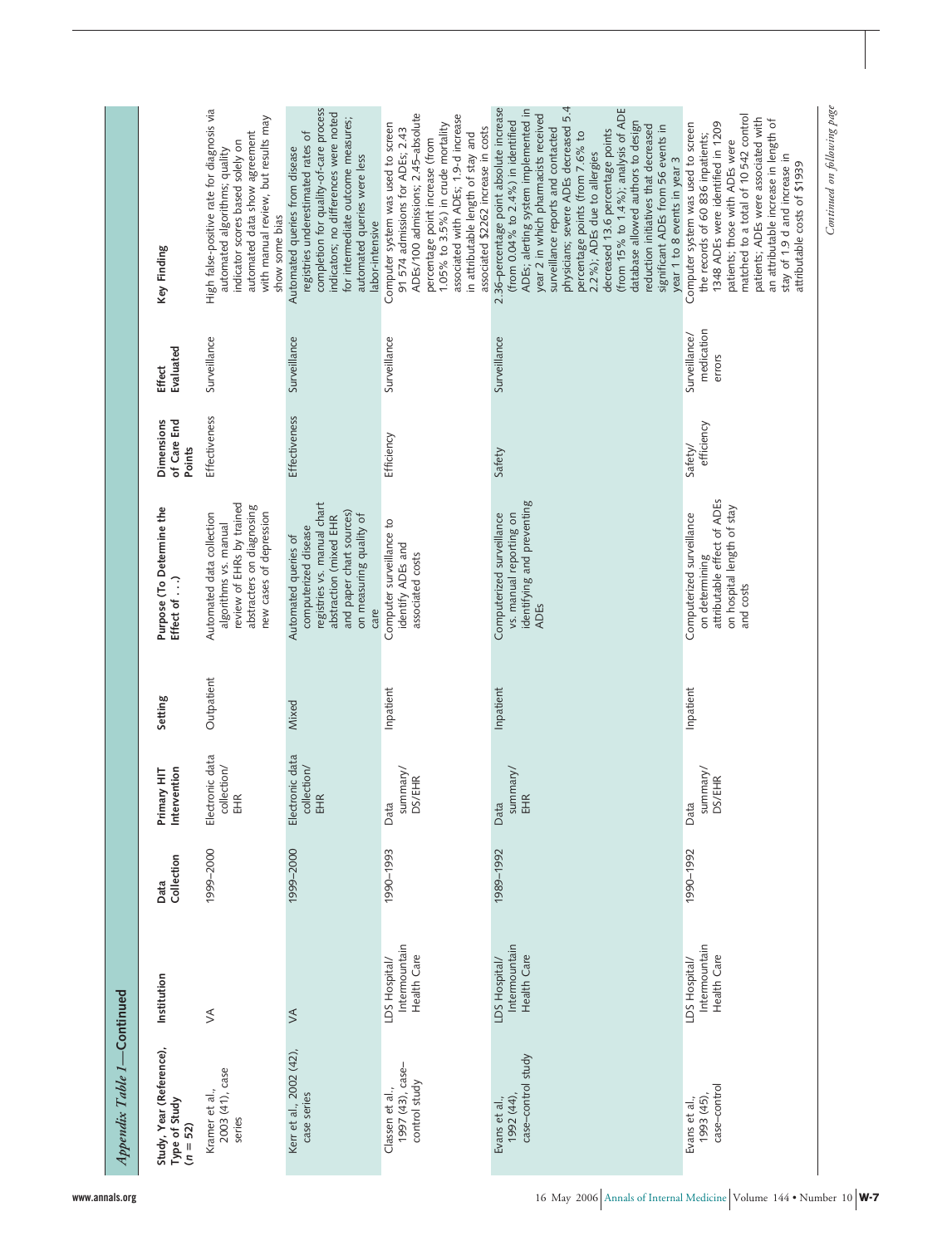| Appendix Table 1-Continued                              |                                                            |                    |                             |           |                                                                                                                                                                |                                            |                                    |                                                                                                                                                                                                                                                                                                                                                                                                                                                                                                                               |
|---------------------------------------------------------|------------------------------------------------------------|--------------------|-----------------------------|-----------|----------------------------------------------------------------------------------------------------------------------------------------------------------------|--------------------------------------------|------------------------------------|-------------------------------------------------------------------------------------------------------------------------------------------------------------------------------------------------------------------------------------------------------------------------------------------------------------------------------------------------------------------------------------------------------------------------------------------------------------------------------------------------------------------------------|
| Study, Year (Reference),<br>Type of Study<br>$(n = 52)$ | Institution                                                | Collection<br>Data | Primary HIT<br>Intervention | Setting   | Purpose (To Determine the<br>Effect of )                                                                                                                       | of Care End<br><b>Dimensions</b><br>Points | Evaluated<br>Effect                | Key Finding                                                                                                                                                                                                                                                                                                                                                                                                                                                                                                                   |
| Evans et al.,<br>1986 (46), cohort<br>study             | Intermountain<br>Health Care<br>LDS Hospital/              | 1984               | summary/<br>EHR<br>Data     | Inpatient | rates of hospital-acquired<br>infections and associated<br>surveillance for assessing<br>Computer vs. manual<br>antibiotic use                                 | Safety                                     | Surveillance                       | identified patients receiving antibiotics<br>absolute increase (from 19% to 23%)<br>(from 76% to 90%) in identification<br>14-percentage point absolute increase<br>alternatives, and patients receiving<br>of infections; 65% decrease (from<br>to which infections were resistant,<br>prophylactic antibiotics for longer<br>130 to 46 h) in time required for<br>surveillance; 4-percentage point<br>computer; computer screening<br>in false-positive rates with the<br>antibiotics with less expensive<br>than necessary |
| Medication errors<br>$(n = 7)$                          |                                                            |                    |                             |           |                                                                                                                                                                |                                            |                                    |                                                                                                                                                                                                                                                                                                                                                                                                                                                                                                                               |
| 2001 (47), CCT<br>Chertow et al.,                       | Hospital/Partners<br>Health Care<br>Brigham and<br>Women's | 1997-1998          | <b>DS/CPOE</b>              | Inpatient | insufficiency vs. usual care<br>(CPOE without algorithm)<br>Computerized drug dosing<br>algorithm to determine<br>effect on medication<br>prescribing in renal | effectiveness<br>Efficiency/               | adherence<br>Medication<br>errors/ | (from 4.5 to 4.3 d) in length of stay;<br>no statistically significant decrease in<br>21-percentage point absolute increase<br>(from 30% to 51%) in appropriate<br>dosing frequency); 4.5% reduction<br>medication orders (dosing levels or<br>costs                                                                                                                                                                                                                                                                          |
| time-series study<br>1999 (48),<br>Bates et al.,        | Hospital/Partners<br>Health Care<br>Brigham and<br>Women's | 1992-1997          | CPOE/DS                     | Inpatient | CPOE with enhanced DS on<br>rates of nonmissed dose<br>noninterrupted serious<br>medication error rates<br>errors and overall                                  | Safety                                     | Medication<br>errors               | 142 events/1000 patient-days to 26.6<br>seen for all error types; level of DS in<br>errors; 82% relative reduction (from<br>nonintercepted serious medication<br>nonmissed dose errors; reductions<br>events/1000 patient-days to 1.1<br>86% relative reduction (from 7.6<br>events/1000 patient-days) in<br>events/1000 patient-days) in<br>system increased over time                                                                                                                                                       |
| time-series study<br>1998 (49),<br>Bates et al.,        | Hospital/Partners<br>Health Care<br>Brigham and<br>Women's | 1993-1995          | <b>CPOE/DS</b>              | Inpatient | CPOE with addition of<br>medication errors and<br>preventable ADEs vs.<br>CPOE on rates of<br>team changes                                                     | Safety                                     | Medication<br>errors               | 4.69/1000 patient-days to 3.86/1000<br>severity; team changes conferred no<br>55% relative risk reduction (from 10.7<br>decreases seen for all levels of error<br>patient-days) in preventable ADEs;<br>nonintercepted serious medication<br>errors; non-statistically significant<br>events/1000 patient-days to 4.9<br>additional benefit over CPOE<br>17% relative reduction (from<br>events/1000 patient-days) in                                                                                                         |
|                                                         |                                                            |                    |                             |           |                                                                                                                                                                |                                            |                                    | Continued on following page                                                                                                                                                                                                                                                                                                                                                                                                                                                                                                   |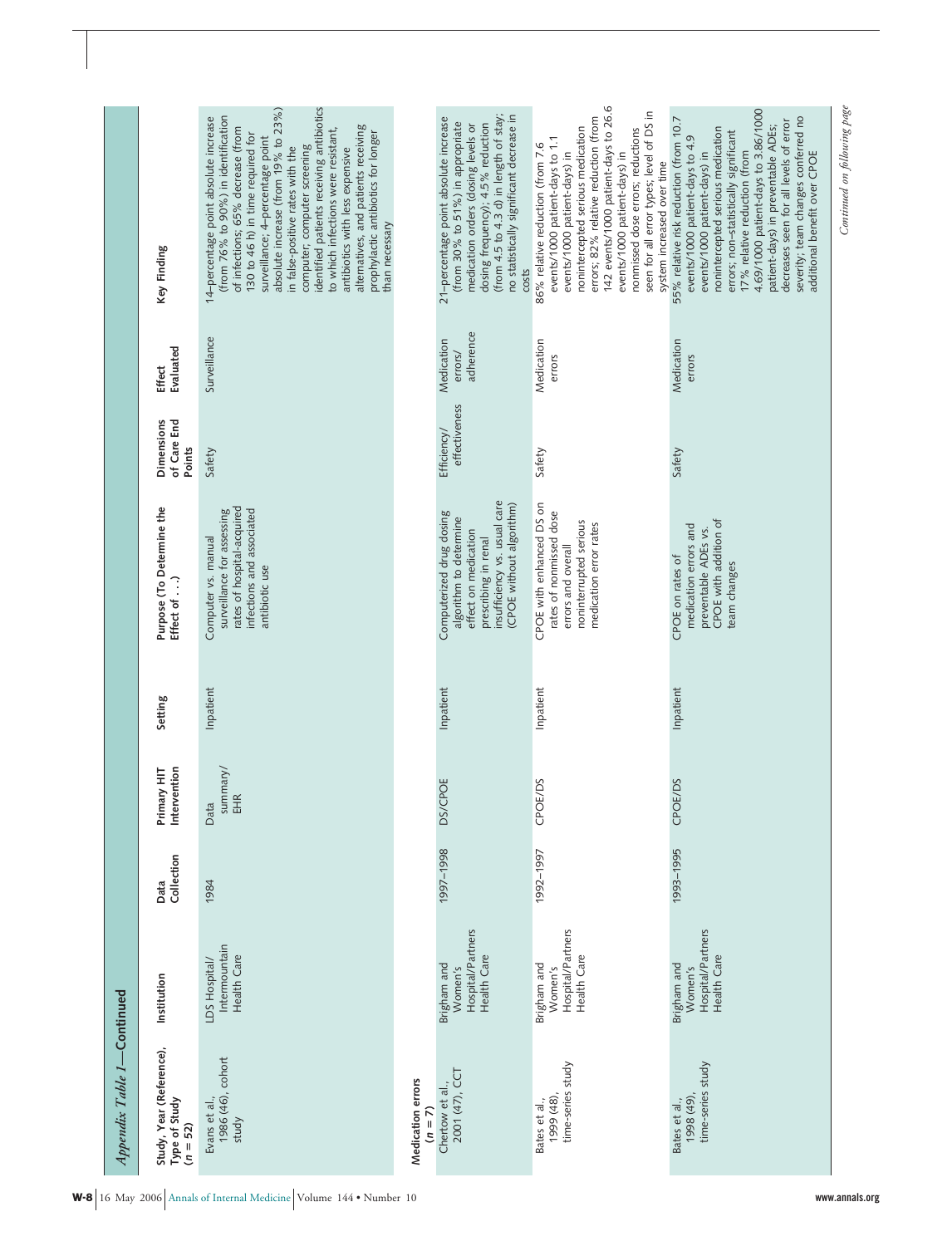Appendix Table 1-Continued *Appendix Table 1—***Continued**

| Key Finding                                             | the recommended dosing range; 59%<br>differences in overall antibiotic costs;<br>antibiotics; no statistically significant<br>proportion of ICU patients receiving<br>increase (from 60.2% to 66.5%) in<br>antibiotics were prescribed outside<br>32% relative decrease (from 15.8 to<br>interventions for incorrect dosing;<br>weighted antibiotic-cost statistic<br>measure of need for pharmacist<br>relative decrease in a composite<br>6.3-percentage point absolute<br>10.8) in number of days that<br>showed decrease in costs | relative decrease (from 50% to 40%)<br>0.6-percentage point absolute decrease<br>number of antibiotic doses prescribed<br>in patients receiving excess antibiotic<br>dosing was associated with increased<br>decrease (from 10.1 to 8.9 doses) in<br>and 13% relative decrease in cost<br>(from \$92.96 to \$80.62); excess<br>antibiotic-associated ADEs; 6%<br>doses for $\geq$ 1 d; 12% relative<br>(from 0.9% to 0.3%) in<br>ADE rates | Compared with the 2-y preintervention<br>(146 vs. 35 episodes), days of excess<br>dosing (from 5.9 to 2.7 d), antibiotic<br>costs (from \$340 to \$102), length of<br>(206 vs. 12 episodes), ordered drugs<br>following: antibiotic-associated ADEs<br>period, reductions were seen for the<br>infection susceptibility and antibiotic<br>for which a patient had an allergy<br>stay (from 13 to 10 d), and total<br>(28 vs. 4), mismatches between<br>hospital costs (from \$35 283 to<br>\$26 315) | 2.8-fold increase in withholding digoxin<br>22% increase in physician actions in<br>increase in testing of serum digoxin<br>on day alert was signaled; 2.7-fold<br>levels in response to alerts; overall,<br>response to digoxin-related events<br>(unweighted event rates in study<br>groups not provided) |
|---------------------------------------------------------|---------------------------------------------------------------------------------------------------------------------------------------------------------------------------------------------------------------------------------------------------------------------------------------------------------------------------------------------------------------------------------------------------------------------------------------------------------------------------------------------------------------------------------------|--------------------------------------------------------------------------------------------------------------------------------------------------------------------------------------------------------------------------------------------------------------------------------------------------------------------------------------------------------------------------------------------------------------------------------------------|------------------------------------------------------------------------------------------------------------------------------------------------------------------------------------------------------------------------------------------------------------------------------------------------------------------------------------------------------------------------------------------------------------------------------------------------------------------------------------------------------|-------------------------------------------------------------------------------------------------------------------------------------------------------------------------------------------------------------------------------------------------------------------------------------------------------------|
| Evaluated<br>Effect                                     | adherence<br>Medication<br>errors/                                                                                                                                                                                                                                                                                                                                                                                                                                                                                                    | utilization<br>Medication<br>of care<br>errors/                                                                                                                                                                                                                                                                                                                                                                                            | adherence<br>Medication<br>errors/                                                                                                                                                                                                                                                                                                                                                                                                                                                                   | Medication<br>errors                                                                                                                                                                                                                                                                                        |
| <b>Dimensions</b><br>of Care End<br>Points              | Effectiveness/<br>efficiency                                                                                                                                                                                                                                                                                                                                                                                                                                                                                                          | Safety                                                                                                                                                                                                                                                                                                                                                                                                                                     | Effectiveness/<br>efficiency/<br>safety                                                                                                                                                                                                                                                                                                                                                                                                                                                              | Safety                                                                                                                                                                                                                                                                                                      |
| Purpose (To Determine the<br>Effect of )                | Computerized guidelines on<br>antibiotic appropriateness<br>and use                                                                                                                                                                                                                                                                                                                                                                                                                                                                   | Computerized monitoring of<br>appropriateness of dosing<br>antibiotic doses on<br>and ADE rates                                                                                                                                                                                                                                                                                                                                            | Computerized alerts on<br>antibiotic use                                                                                                                                                                                                                                                                                                                                                                                                                                                             | paper-based alert system<br>on digoxin toxicity<br>Computer-generated,                                                                                                                                                                                                                                      |
| Setting                                                 | Pediatric ICU                                                                                                                                                                                                                                                                                                                                                                                                                                                                                                                         | Inpatient                                                                                                                                                                                                                                                                                                                                                                                                                                  | Inpatient<br>(ICU)                                                                                                                                                                                                                                                                                                                                                                                                                                                                                   | Inpatient                                                                                                                                                                                                                                                                                                   |
| ntervention<br>Primary HIT                              | <b>DS/EHR</b>                                                                                                                                                                                                                                                                                                                                                                                                                                                                                                                         | <b>DS/EHR</b>                                                                                                                                                                                                                                                                                                                                                                                                                              | <b>DS/EHR</b>                                                                                                                                                                                                                                                                                                                                                                                                                                                                                        | Sa                                                                                                                                                                                                                                                                                                          |
| Collection<br>Data                                      | 1998-1999                                                                                                                                                                                                                                                                                                                                                                                                                                                                                                                             | 1993-1996                                                                                                                                                                                                                                                                                                                                                                                                                                  | 1992-1995                                                                                                                                                                                                                                                                                                                                                                                                                                                                                            | SN                                                                                                                                                                                                                                                                                                          |
| Institution                                             | Intermountain<br>Health Care<br>LDS Hospital/                                                                                                                                                                                                                                                                                                                                                                                                                                                                                         | Intermountain<br>Health Care<br>LDS Hospital/                                                                                                                                                                                                                                                                                                                                                                                              | Intermountain<br>Health Care<br>LDS Hospital/                                                                                                                                                                                                                                                                                                                                                                                                                                                        | Intermountain<br>Health Care<br>LDS Hospital/                                                                                                                                                                                                                                                               |
| Study, Year (Reference),<br>Type of Study<br>$(n = 52)$ | Mullett et al.,<br>2001 (50), pre-post<br>study                                                                                                                                                                                                                                                                                                                                                                                                                                                                                       | 1999 (51), pre-post<br>Evans et al.,<br>study                                                                                                                                                                                                                                                                                                                                                                                              | study with historical<br>1998 (52), cohort<br>Evans et al.,<br>control                                                                                                                                                                                                                                                                                                                                                                                                                               | 1984 (53), RCT<br>White et al.,                                                                                                                                                                                                                                                                             |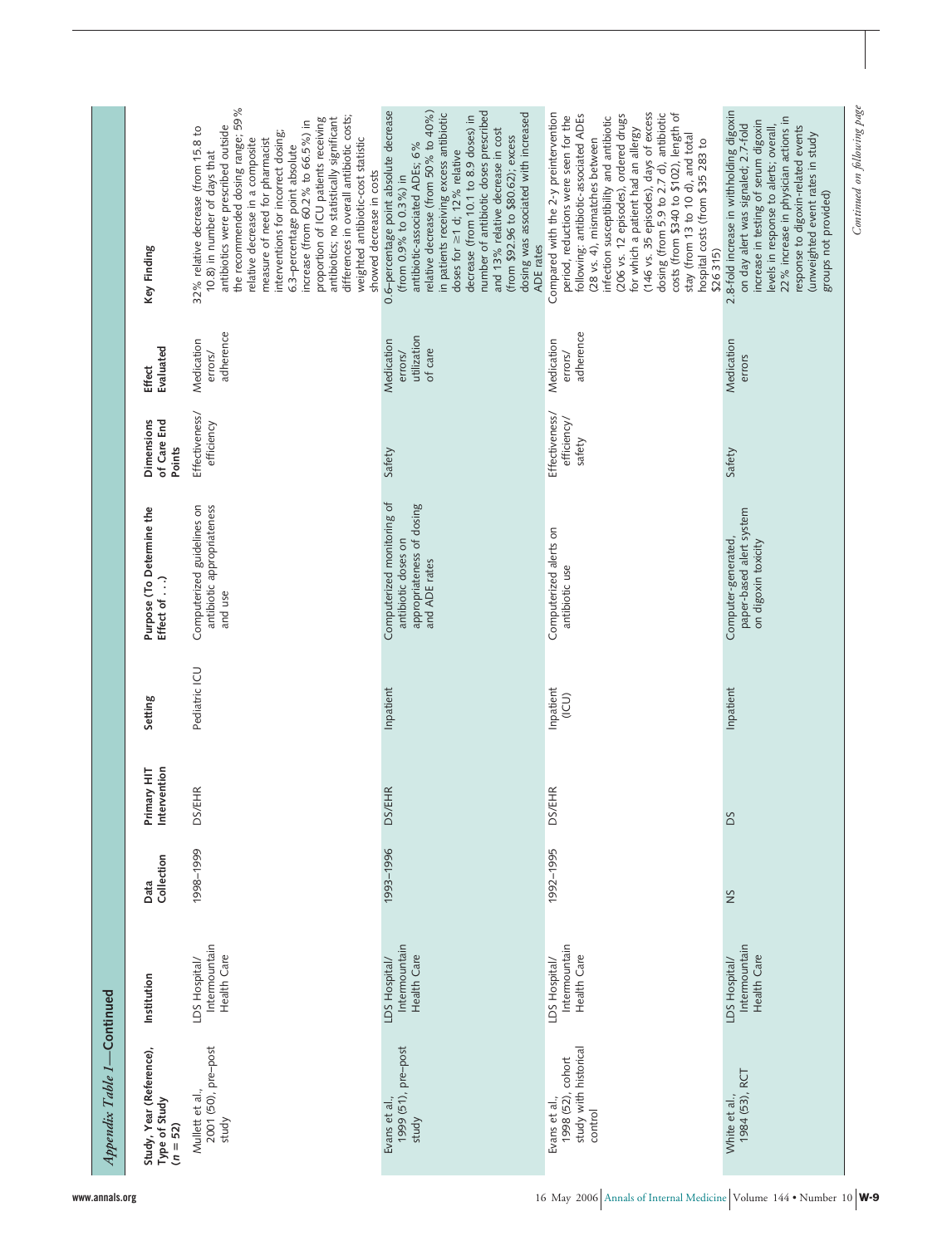| Appendix Table 1-Continued                              |                                                            |                    |                             |                         |                                                                                                                                                         |                                     |                        |                                                                                                                                                                                                                                                                                                                                                                                                                                                                                                                                                        |
|---------------------------------------------------------|------------------------------------------------------------|--------------------|-----------------------------|-------------------------|---------------------------------------------------------------------------------------------------------------------------------------------------------|-------------------------------------|------------------------|--------------------------------------------------------------------------------------------------------------------------------------------------------------------------------------------------------------------------------------------------------------------------------------------------------------------------------------------------------------------------------------------------------------------------------------------------------------------------------------------------------------------------------------------------------|
| Study, Year (Reference),<br>Type of Study<br>$(n = 52)$ | Institution                                                | Collection<br>Data | Primary HIT<br>Intervention | Setting                 | Purpose (To Determine the<br>Effect of )                                                                                                                | of Care End<br>Dimensions<br>Points | Evaluated<br>Effect    | Key Finding                                                                                                                                                                                                                                                                                                                                                                                                                                                                                                                                            |
| Efficiency: utilization of<br>care $(n = 10)$           |                                                            |                    |                             |                         |                                                                                                                                                         |                                     |                        |                                                                                                                                                                                                                                                                                                                                                                                                                                                                                                                                                        |
| Tierney et al.,<br>1988 (54), RCT                       | Regenstrief                                                | 1984-1985          | <b>DS/CPOE</b>              | Outpatient              | pretest probabilities for<br>generates and displays<br>Computer program that<br>diagnostic tests on<br>utilization of care                              | Efficiency                          | Utilization of<br>care | 8.8% decrease (from \$12.27 to \$11.18)<br>reduced utilization of complete blood<br>counts and electrolytes (the 2 most<br>visit; greatest decrease was due to<br>in diagnostic test costs per patient<br>operating characteristic curve for<br>common tests); mean receiver-<br>computer predictions, 0.80                                                                                                                                                                                                                                            |
| Tierney et al.,<br>1987 (55), pre–post<br>study         | Regenstrief                                                | š                  | <b>DS/CPOE/EHR</b>          | Outpatient              | Computer program showing<br>new tests vs. usual care<br>(no display of previous<br>physicians are ordering<br>previous test results as<br>test results) | Efficiency                          | Utilization of<br>care | 8.5% decrease (from 0.56 to 0.51) in<br>number of tests ordered per visit;<br>program took 4 s to display past<br>13% decrease (from \$13.99 to<br>\$12.17) in test costs per visit;<br>results on screen per test                                                                                                                                                                                                                                                                                                                                     |
| 1990 (56), RCT<br>Tierney et al.,                       | Regenstrief                                                | 1988               | <b>DS/CPOE/EHR</b>          | Outpatient              | point-of-care test costs on<br>information on test costs)<br>utilization vs. usual care<br>Effect of information on<br>(CPOE without                    | Efficiency                          | Utilization of<br>care | costs per visit; effect was greatest for<br>14.3% decrease (from 1.82 to 1.56) in<br>\$51.81 to \$45.13) in diagnostic test<br>number of diagnostic tests ordered<br>per visit; 12.9% decrease (from<br>scheduled patient visits                                                                                                                                                                                                                                                                                                                       |
| 1993 (57), RCT<br>Tierney et al.,                       | Regenstrief                                                | 1990-1991          | <b>CPOE/EHR</b>             | Inpatient               | utilization of health care<br>CPOE on costs and                                                                                                         | Efficiency                          | Utilization of<br>care | (from 8.5 to 7.6 d) in length of stay;<br>diagnostic test costs; 0.9-d decrease<br>\$6077) in total costs per admission;<br>statistically significant decreases in<br>33-min increase in physician time<br>12.7% reduction (from \$6964 to<br>hospital bed, medication, and<br>spent ordering tests                                                                                                                                                                                                                                                    |
| 1982 (58), RCT<br>Wilson et al.,                        | Regenstriet                                                | S                  | EHR                         | department<br>Emergency | utilization of care vs. usual<br>care (no care summaries)<br>record summaries on<br>paper-based patient<br>Computer-generated,                          | Efficiency                          | Utilization of<br>care | data from being printed, thus dividing<br>the study into 2 time periods, T1 and<br>ordered for medical visits during T1;<br>tests/visit to 2.23 tests/visit) in tests<br>significant decrease in tests ordered<br>the previous 4–6 mo of a patient's<br>statistically significant difference in<br>programming error that prevented<br>\$29.94) in costs; non-statistically<br>14% decrease (from \$34.91 to<br>for surgical visits during T1; no<br>T2; 18% decrease (from 3.28<br>Study interrupted by an interval<br>utilization or costs during T2 |
| 2003 (59), pre-post<br>Chen et al.,<br>study            | Hospital/Partners<br>Health Care<br>Brigham and<br>Women's | 1995-1999          | <b>DS/CPOE</b>              | Inpatient               | Computerized reminders on<br>daily testing of<br>antiepileptic drug levels<br>rates of inappropriate                                                    | Effectiveness/<br>efficiency        | Utilization of<br>care | antiepileptic medication levels; effect<br>of reminders stable over 4 y<br>27% decrease (53 of 200 total) in<br>redundant laboratory tests of                                                                                                                                                                                                                                                                                                                                                                                                          |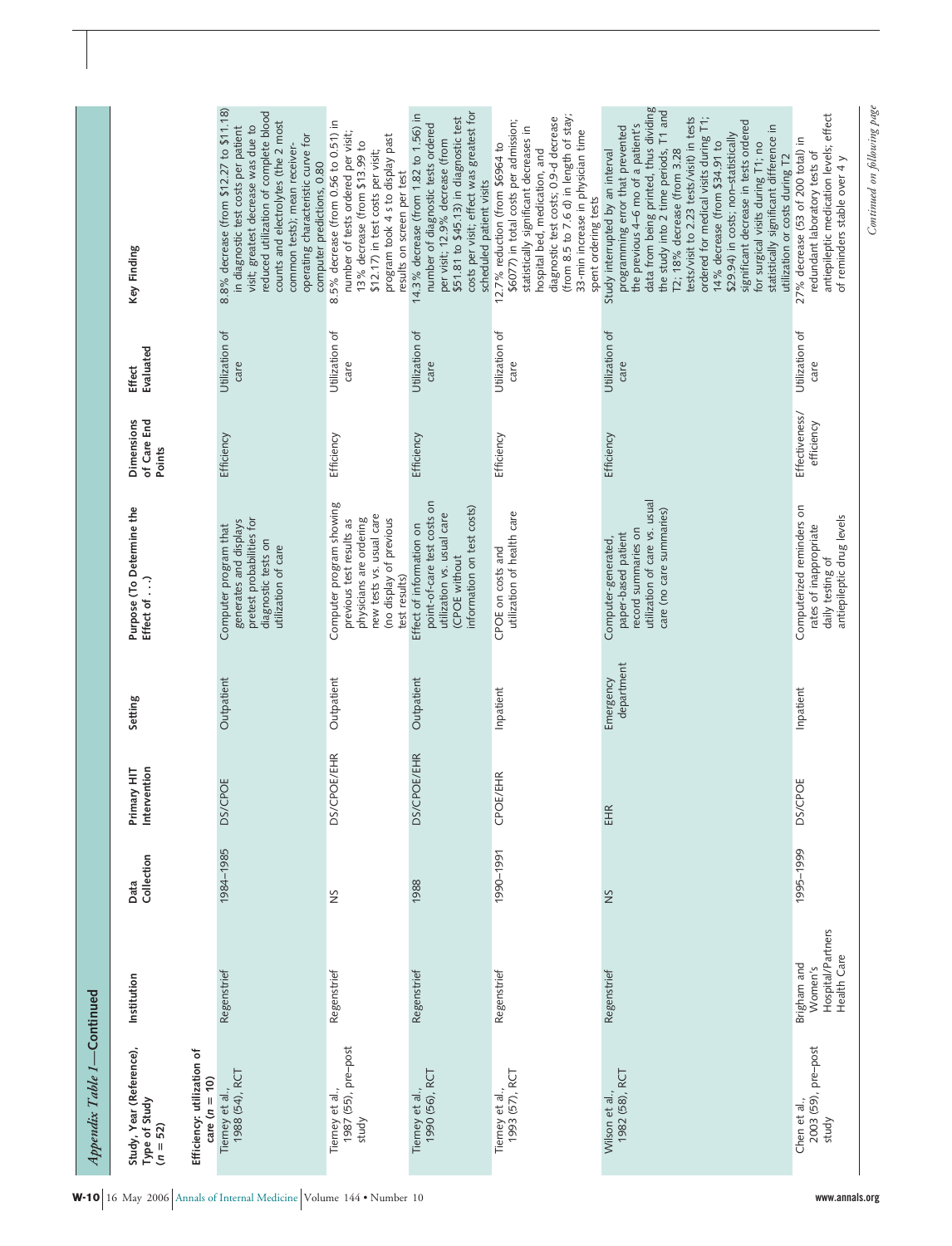| Appendix Table 1-Continued                                     |                                                            |                    |                             |            |                                                                                                                                                                          |                                     |                                                 |                                                                                                                                                                                                                                                                                                                                                                                                                                              |
|----------------------------------------------------------------|------------------------------------------------------------|--------------------|-----------------------------|------------|--------------------------------------------------------------------------------------------------------------------------------------------------------------------------|-------------------------------------|-------------------------------------------------|----------------------------------------------------------------------------------------------------------------------------------------------------------------------------------------------------------------------------------------------------------------------------------------------------------------------------------------------------------------------------------------------------------------------------------------------|
| Study, Year (Reference),<br>Type of Study<br>$(n = 52)$        | Institution                                                | Collection<br>Data | Primary HIT<br>Intervention | Setting    | Purpose (To Determine the<br>Effect of )                                                                                                                                 | of Care End<br>Dimensions<br>Points | Evaluated<br>Effect                             | Key Finding                                                                                                                                                                                                                                                                                                                                                                                                                                  |
| 1999 (60), RCT<br>Bates et al.,                                | Hospital/Partners<br>Health Care<br>Brigham and<br>Women's | 1994               | <b>DS/CPOE</b>              | Inpatient  | Computerized reminders on<br>associated costs vs. usual<br>redundant ordering, and<br>use of laboratory tests,<br>care (CPOE without<br>laboratory-related<br>reminders) | Efficiency                          | Utilization of<br>care                          | via computer; only 51% of redundant<br>24-percentage point absolute reduction<br>intervention group were not ordered<br>tests ordered in control group were<br>savings, \$35 000/y (0.15% of total<br>actually performed; estimated cost<br>(from 51% to 27%) in redundant<br>overridden by physicians; 41% of<br>overrides were justified; 56% of<br>tests; 31% of reminders were<br>redundant tests ordered in<br>laboratory expenditures) |
| 1998 (61), RCT<br>Shojania et al.,                             | Hospital/Partners<br>Health Care<br>Brigham and<br>Women's | 1996-1997          | <b>DS/CPOE</b>              | Inpatient  | Point-of-care computerized<br>use vs. usual care (CPOE<br>guidelines on antibiotic<br>without antibiotic DS)                                                             | Effectiveness                       | Utilization of<br>care                          | orders/physician) in antibiotic orders;<br>both initial and renewal order rates<br>32% relative decrease (from 16.7<br>orders/physician to 11.3<br>decreased                                                                                                                                                                                                                                                                                 |
| Fihn et al., 1994 (62),<br><b>RCT</b>                          | $\lesssim$                                                 | $\frac{5}{2}$      | Administrative/<br>DS       | Outpatient | system on follow-up time<br>monitoring vs. usual care<br>Computerized scheduling<br>for anticoagulation                                                                  | effectiveness<br>access/<br>Safety/ | medication<br>Utilization of<br>errors<br>care/ | differences in anticoagulation levels or<br>Approximate 6-d increase (from 25 to<br>interval; no statistically significant<br>31 d) in follow-up appointment<br>complication rates                                                                                                                                                                                                                                                           |
| Efficiency: time $(n = 6)$<br>1989 (63), RCT<br>Steele et al., | $\leq$                                                     | 1987-1988          | summary/DS<br>Data          | Outpatient | paper-based feedback of<br>counseling on physician<br>in-person pharmacist<br>medication costs vs.<br>Computer-generated,<br>prescribing costs                           | Efficiency                          | Utilization of<br>care                          | No statistically significant differences in<br>computer-based system vs.<br>costs were found with<br>pharmacist counseling                                                                                                                                                                                                                                                                                                                   |
| time-motion study<br>2001 (64), RCT,<br>Overhage et al.,       | Regenstrief                                                | 1996-1998          | <b>CPOE/EHR</b>             | Outpatient | CPOE on physician time<br>utilization                                                                                                                                    | Efficiency                          | utilization<br>Time                             | non-statistically significant decrease in<br>physician time of approximately 10%<br>6.2% increase (from 34.2 to 36.3 min)<br>tasks; with experience there was a<br>despite CPOE, thereby duplicating<br>physicians continued to use paper<br>in physician time per clinic visit;<br>(3.7 min) per clinic visit                                                                                                                               |
| cross-sectional<br>Kuperman et al.,<br>1996 (65),<br>analysis  | Hospital/Partners<br>Health Care<br>Brigham and<br>Women's | 1995-1996          | Sa                          | Inpatient  | Computerized alerts sent via<br>response to serious clinical<br>pager on physician<br>events                                                                             | effectiveness<br>Safety/            | utilization/<br>response<br>Time to             | immediately placed orders in response<br>to 39% of answered alerts; physicians<br>Physicians responded to 70% of alerts<br>alerts (1002 of 1214) in $<$ 15 min<br>responded to 82.5% of answered<br>(1214 of 1730 alerts) and                                                                                                                                                                                                                |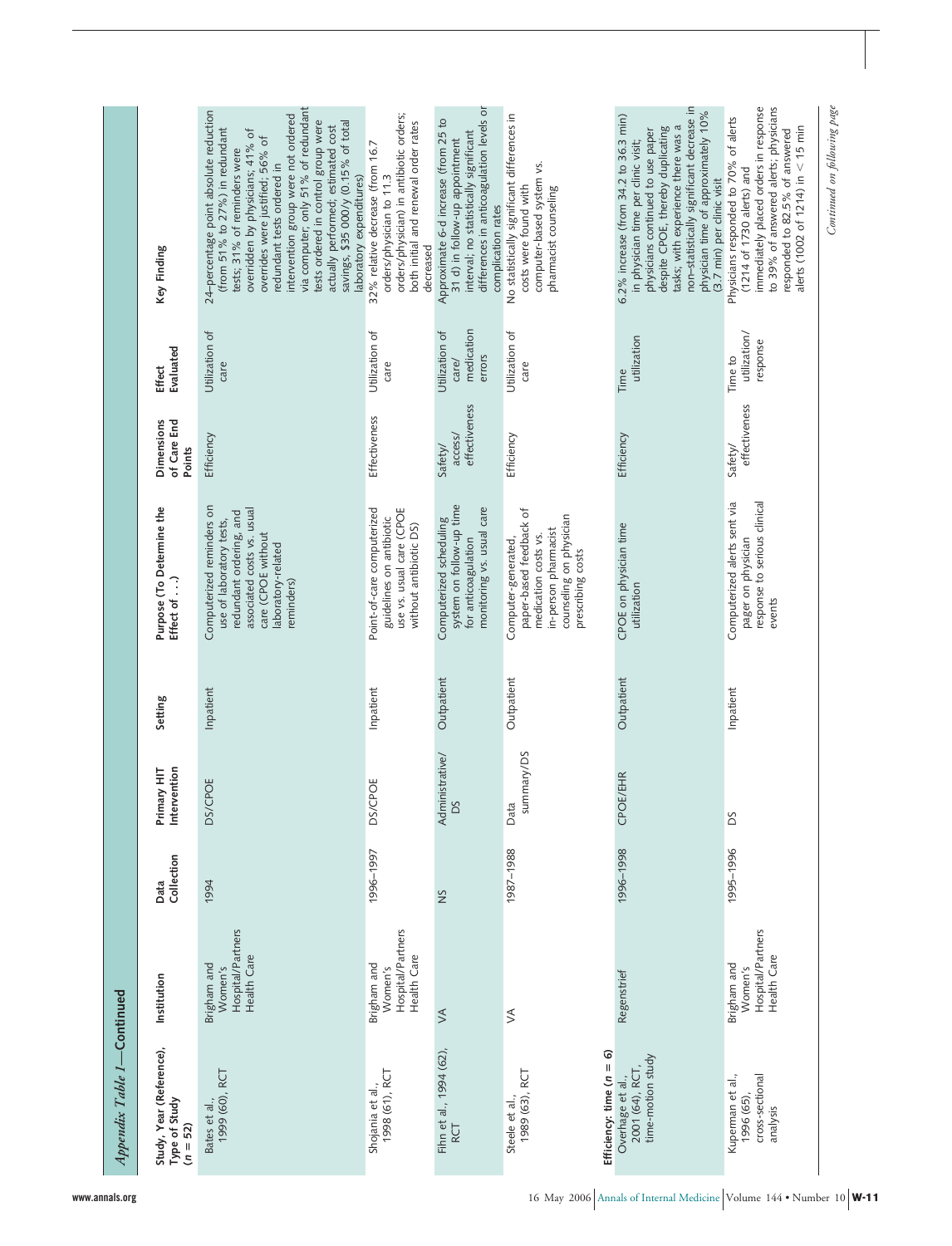| Appendix Table 1-Continued                                         |                                                            |                    |                             |                    |                                                                                                       |                                            |                            |                                                                                                                                                                                                                                                             |
|--------------------------------------------------------------------|------------------------------------------------------------|--------------------|-----------------------------|--------------------|-------------------------------------------------------------------------------------------------------|--------------------------------------------|----------------------------|-------------------------------------------------------------------------------------------------------------------------------------------------------------------------------------------------------------------------------------------------------------|
| Study, Year (Reference),<br>Type of Study<br>$(n = 52)$            | Institution                                                | Collection<br>Data | Primary HIT<br>Intervention | Setting            | Purpose (To Determine the<br>Effect of )                                                              | <b>Dimensions</b><br>of Care End<br>Points | Evaluated<br><b>Effect</b> | Key Finding                                                                                                                                                                                                                                                 |
| 1999 (66), RCT<br>Kuperman et al.                                  | Hospital/Partners<br>Health Care<br>Brigham and<br>Women's | 1994-1995          | <b>DS</b>                   | Inpatient          | Computerized alerts sent via<br>response time to critical<br>pager on physician<br>laboratory results | effectiveness<br>Safety/                   | care/safety<br>Time to     | median time until treatment ordered;<br>38% decrease (from 1.6 to 1.0 h) in<br>11% decrease in mean time (from<br>statistically significant decrease in<br>4.6 to 4.1 h) until treatment; no<br><b>ADEs</b>                                                 |
| pre–post,<br>time-motion study<br>Pizziferri et al.,<br>2005 (67), | Hospital/Partners<br>Health Care<br>Brigham and<br>Women's | 2001-2003          | EHR                         | Outpatient         | EHR use on physician time<br>utilization in clinic                                                    | Efficiency                                 | utilization<br>Time        | min) in clinic visit time; physicians felt<br>0.5-min decrease (from 27.55 to 27.05<br>EHRs improved quality, access, and<br>communication but negatively<br>affected workload                                                                              |
| pre-post,<br>time-motion study<br>Wong et al.,<br>2003 (68),       | $\leq$                                                     | Š                  | EHR                         | Inpatient<br>(ICU) | documentation on nursing<br>time utilization<br>Computerized                                          | Efficiency                                 | utilization<br>Time        | documentation time; 8.8-percentage<br>point absolute increase (from 31.3%<br>decrease (from 35.1% to 24.2%) in<br>to 40.1%) in time spent on direct<br>10.9-percentage point absolute<br>patient care                                                       |
| Pierpont and Thilgen,<br>1995 (69), pre-post<br>study              | $\leq$                                                     | š                  | EHR                         | Inpatient<br>(ICU) | nursing documentation on<br>utilization and workflow<br>Effect of computerized<br>ICU nurses' time    | Efficiency                                 | utilization<br>Time        | (from 17% to 10%) in charting time;<br>10% of time was spent at computer<br>7-percentage point absolute decrease<br>7% to 4%) in data-gathering time;<br>3-percentage point decrease (from<br>reviewing data; no change in time<br>spent in patients' rooms |

\* ADE = adverse drug event; CCT = conrolled clinical trial; CPOE = computerized provider order entry; DS = decision support; EHR = electronic health record; H<sub>2</sub>-blockers = histamine-2-blockers; HIT = health<br>information te ADE adverse drug event; CCT controlled clinical trial; CPOE computerized provider order entry; DS decision support; EHR electronic health record; H2-blockers histamine-2–blockers; HIT health information technology; ICU = intensive care unit; NS = not specified; RCT = randomized, controlled trial; VA = Department of Veterans Affairs.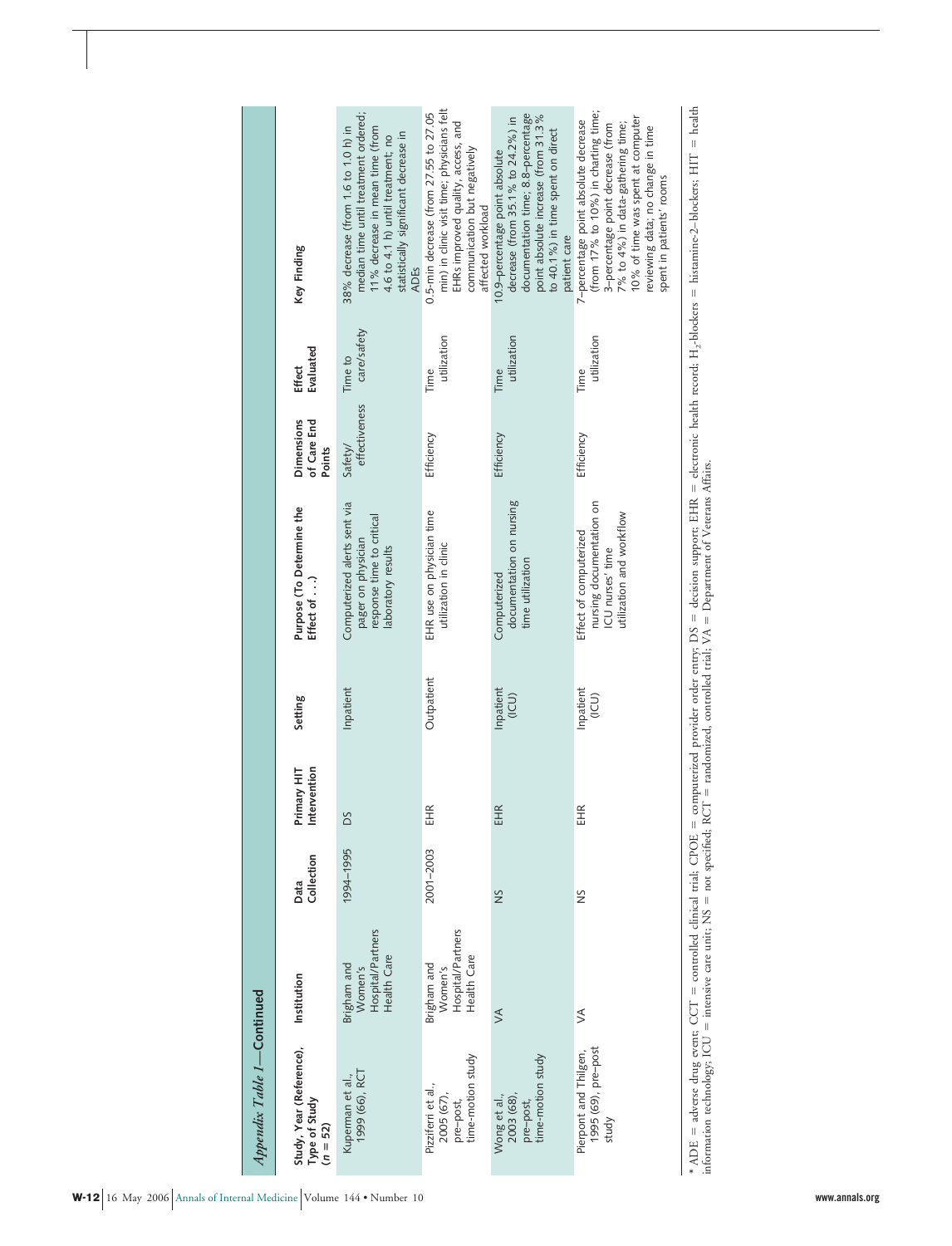|                                                                                                                 |                    | Appendix Table 2. Other Institutions Researching Health Information Technology* |            |                                                                                                                                                                                                                                                                                                                                                                               |                                         |                            |                     |                                                                                                                                                                                                                                                                                                                                                                                                                                                                                                                                                                                                             |
|-----------------------------------------------------------------------------------------------------------------|--------------------|---------------------------------------------------------------------------------|------------|-------------------------------------------------------------------------------------------------------------------------------------------------------------------------------------------------------------------------------------------------------------------------------------------------------------------------------------------------------------------------------|-----------------------------------------|----------------------------|---------------------|-------------------------------------------------------------------------------------------------------------------------------------------------------------------------------------------------------------------------------------------------------------------------------------------------------------------------------------------------------------------------------------------------------------------------------------------------------------------------------------------------------------------------------------------------------------------------------------------------------------|
| (Reference), Type<br>Commercially<br>developed<br>Study, Year<br>Adherence<br>systems<br>$(n = 22)$<br>of Study | Collection<br>Data | Intervention<br>Primary HIT                                                     | Setting    | Purpose (To Determine the<br>Effect of )                                                                                                                                                                                                                                                                                                                                      | Dimensions of Care<br><b>End Points</b> | Evaluated<br><b>Effect</b> | Type of Institution | Key Findings                                                                                                                                                                                                                                                                                                                                                                                                                                                                                                                                                                                                |
| Rollman et al.,<br>2002 (87),<br><b>RCT</b>                                                                     | 1997-1998          | MedicaLogic Corp.)<br>DS/EHR (Logician,                                         | Outpatient | Three interventions on screening<br>for mood disorders and physi-<br>puter-generated, paper-based<br>cian agreement with comput-<br>reminders for depression with<br>agnosis information; on qual-<br>ity of depression care, and 3)<br>per-based reminders with di-<br>treatment recommendations;<br>er-based diagnosis: 1) com-<br>2) computer-generated, pa-<br>usual care | Effectiveness                           | Adherence                  | Academic            | No statistically significant difference<br>in depression symptom scores or<br>cesses of depression care for ei-<br>delivery of recommended pro-<br>ther intervention group when<br>compared with usual care                                                                                                                                                                                                                                                                                                                                                                                                 |
| Utilization of care                                                                                             |                    |                                                                                 |            |                                                                                                                                                                                                                                                                                                                                                                               |                                         |                            |                     |                                                                                                                                                                                                                                                                                                                                                                                                                                                                                                                                                                                                             |
| retrospective<br>Garrido et al.,<br>time-series<br>2005 (84),<br>study                                          | 2000-2004          | EHR (EpiCare, Epic<br>Systems Corp.)                                            | Outpatient | mended care and efficiency<br>EHR on adherence to recom-<br>measures                                                                                                                                                                                                                                                                                                          | Effectiveness                           | Adherence                  | Kaiser Permanente   | No statistically significant difference<br>in depression symptom scores or<br>cesses of depression care for ei-<br>delivery of recommended pro-<br>ther intervention group when<br>compared with usual care                                                                                                                                                                                                                                                                                                                                                                                                 |
| Chin and Wal-<br>time-series<br>1999 (83)<br>study<br>lace,                                                     | 1994-1997          | EHR/DS (EpiCare, Epic<br>Systems Corp.)                                         | Outpatient | care for radiology services and<br>EHR with CPOE and DS on ad-<br>herence to guideline-based<br>medication use                                                                                                                                                                                                                                                                | effectiveness<br>Quality/               | Utilization<br>of care     | Kaiser Permanente   | ology studies by year 4 after EHR<br>a nonformulary antidepressant by<br>tests/1000 to 5.6 tests/1000) for<br>upper gastrointestinal tract radi-<br>4.7% to 2.4%) in prescribing of<br>implementation and information<br>ence to protocols for test order-<br>on relative or absolute decrease<br>48% relative decrease (from 10.6<br>implementation, with a 33-per-<br>centage point absolute increase<br>ing; 20% decrease in chest ra-<br>(from 55% to 88%) in adher-<br>diographs ordered (years after<br>not provided); 2.3-percentage<br>point absolute decrease (from<br>year 2 after implementation |

*Continued on following page*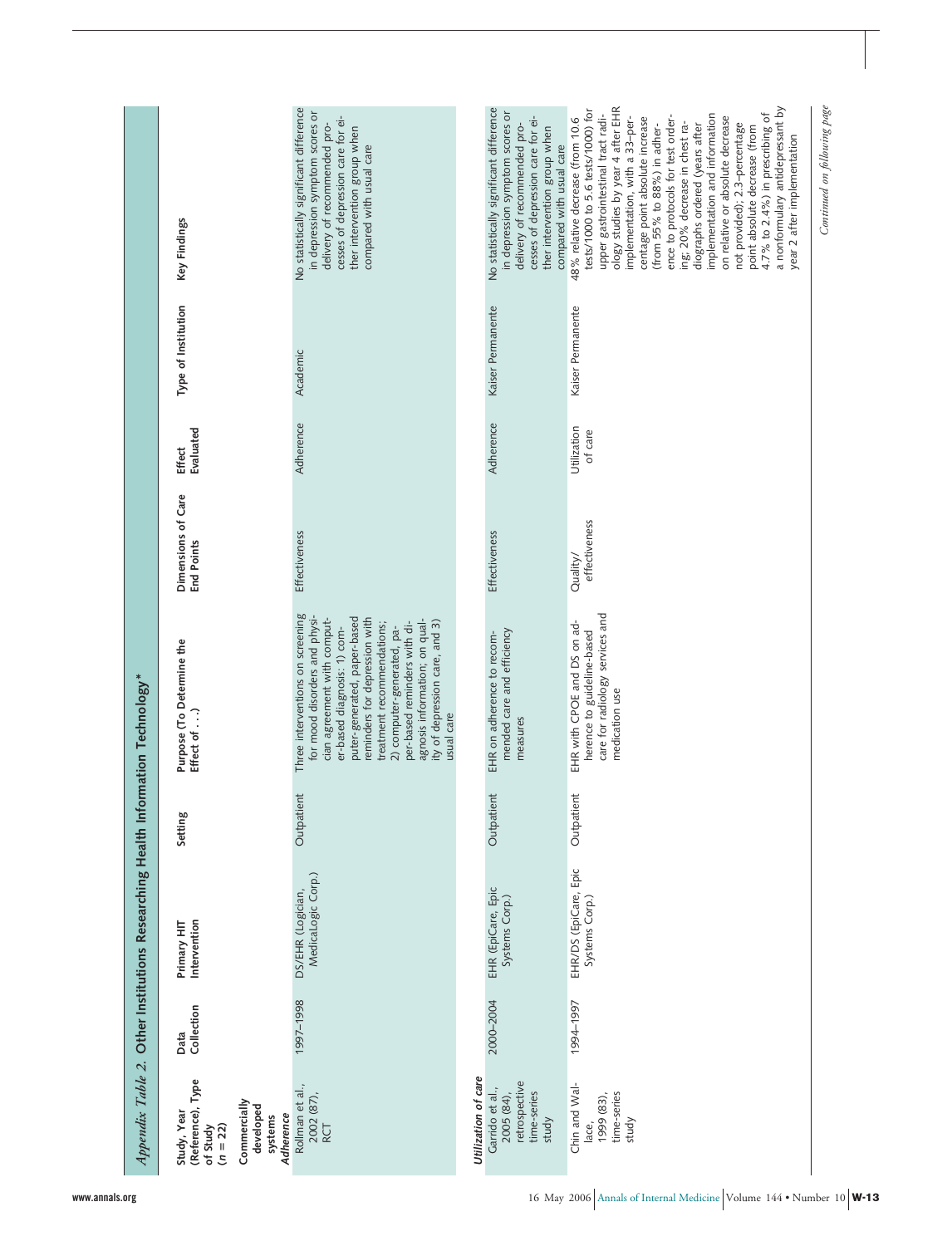| Appendix Table 2-Continued                                                                      |                    |                                         |                 |                                                                                                                                                                                                                                                                                |                                         |                                                     |                     |                                                                                                                                                                                                                                                                                                                                                                                                                                                                                                                                               |
|-------------------------------------------------------------------------------------------------|--------------------|-----------------------------------------|-----------------|--------------------------------------------------------------------------------------------------------------------------------------------------------------------------------------------------------------------------------------------------------------------------------|-----------------------------------------|-----------------------------------------------------|---------------------|-----------------------------------------------------------------------------------------------------------------------------------------------------------------------------------------------------------------------------------------------------------------------------------------------------------------------------------------------------------------------------------------------------------------------------------------------------------------------------------------------------------------------------------------------|
| (Reference), Type<br>Surveillance<br>Study, Year<br>$(n = 22)$<br>of Study                      | Collection<br>Data | Intervention<br>Primary HIT             | Setting         | Purpose (To Determine the<br>Effect of )                                                                                                                                                                                                                                       | Dimensions of Care<br><b>End Points</b> | Evaluated<br><b>Effect</b>                          | Type of Institution | Key Findings                                                                                                                                                                                                                                                                                                                                                                                                                                                                                                                                  |
| 2001 (86), RCT<br>Rollman et al.,                                                               | 1997-1999          | MedicaLogic Corp.)<br>DS/EHR (Logician, | Outpatient      | Three interventions on quality of<br>depression care: 1) computer-<br>per-based reminders with di-<br>treatment recommendations;<br>2) computer-generated, pa-<br>minders for depression with<br>generated, paper-based re-<br>agnosis information alone;<br>and 3) usual care | Effectiveness                           | Surveillance                                        | Academic            | uncertain; no differences in treat-<br>Three days after computer notifica-<br>13% disagreed, and 23% were<br>ment provided across guideline-<br>65% of physicians agreed with<br>tion of possible mood disorder,<br>computer-screened diagnosis,<br>exposure condition                                                                                                                                                                                                                                                                        |
| Time utilization/medication errors                                                              |                    |                                         |                 |                                                                                                                                                                                                                                                                                |                                         |                                                     |                     |                                                                                                                                                                                                                                                                                                                                                                                                                                                                                                                                               |
| mixed quantita-<br>tive/qualitative<br>Koppel et al.,<br>descriptive<br>$2005(91)$ ,<br>methods | 2002-2004          | CPOE (Eclipsys Corp.)                   | Inpatient       | CPOE in facilitating medication<br>prescribing errors                                                                                                                                                                                                                          | Safety                                  | Medication<br>errors                                | Academic            | classified as being due to 1) frag-<br>CPOE facilitated 22 types of medi-<br>mentation of data and failure to<br>flaws in human-machine inter<br>cation error risks; errors were<br>other hospital systems and 2)<br>integrate CPOE systems with<br>face                                                                                                                                                                                                                                                                                      |
| pre-post study<br>Mekhjian et al.<br>$(88)$ , $2002$ ,                                          | 2000               | CPOE/DS (Invision24,<br>Siemens Corp.)  | Inpatient/<br>m | CPOE with electronic records for<br>medication administration on<br>care delivery time, workflow<br>process, and costs                                                                                                                                                         | Efficiency                              | Time utili-<br>medica-<br>zation/<br>errors<br>tion | Academic            | 64% relative decrease (from 328 to<br>crease (from 31.3 to 23.4 min) in<br>crease (from 457 to 261 min) in<br>sults; 11.3-percentage point ab-<br>reporting time for laboratory re-<br>solute decrease (from 11.3% to<br>0%) in transcription errors; 5%<br>relative decrease (from 3.91 to<br>around time; 43% relative de-<br>significant decreases in overall<br>completion time for radiology<br>procedures; 25% relative de-<br>111 min) in medication turn-<br>length of stay; no statistically<br>3.71 d) in severity-adjusted<br>cost |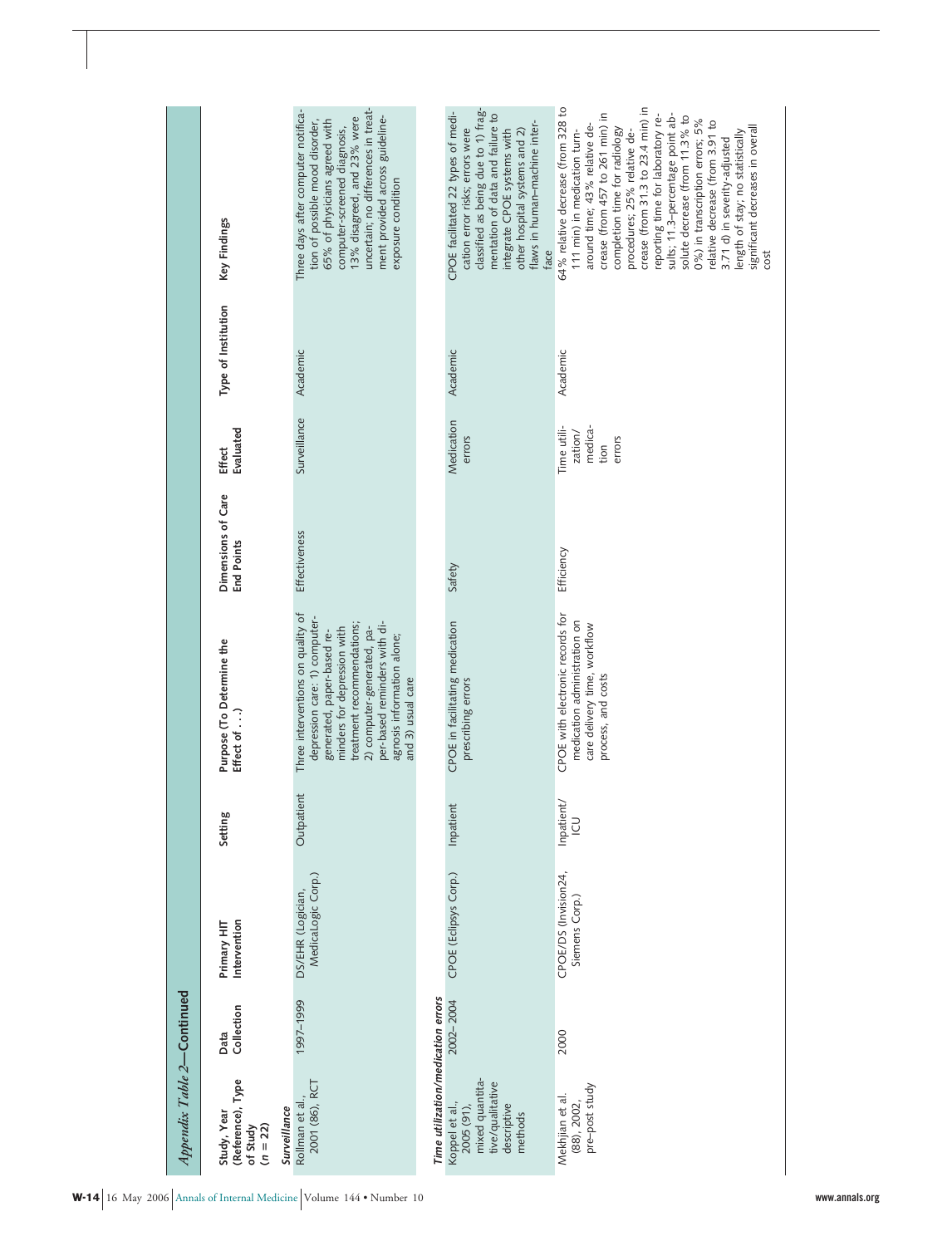| Appendix Table 2-Continued                                                         |                    |                                                                                |                 |                                                                                                                           |                                         |                                                |                     |                                                                                                                                                                                                                                                                                                                                                                                                                                                                                                                                                                                 |
|------------------------------------------------------------------------------------|--------------------|--------------------------------------------------------------------------------|-----------------|---------------------------------------------------------------------------------------------------------------------------|-----------------------------------------|------------------------------------------------|---------------------|---------------------------------------------------------------------------------------------------------------------------------------------------------------------------------------------------------------------------------------------------------------------------------------------------------------------------------------------------------------------------------------------------------------------------------------------------------------------------------------------------------------------------------------------------------------------------------|
| (Reference), Type<br>Study, Year<br>$(n = 22)$<br>of Study                         | Collection<br>Data | Intervention<br>Primary HIT                                                    | Setting         | Purpose (To Determine the<br>Effect of )                                                                                  | Dimensions of Care<br><b>End Points</b> | Evaluated<br><b>Effect</b>                     | Type of Institution | Key Findings                                                                                                                                                                                                                                                                                                                                                                                                                                                                                                                                                                    |
| retrospective<br>Cordero et al.,<br>study with<br>2004 (89),<br>pre-post<br>review | 2002               | CPOE/DS (Invision24,<br>Siemens Corp.)                                         | Neonatal<br>LCU | errors and care delivery time<br>CPOE with DS on medication<br>in neonatal ICU                                            | Safety/efficiency                       | time utili-<br>Medication<br>errors/<br>zation | Academic            | mentation; nurse leaders received<br>16 h of training, nurses and cleri-<br>started 4 wk before CPOE imple-<br>cal staff received 8 h, and physi-<br>systems staff provided 24-h sup-<br>medication (caffeine); 24% rela-<br>min) in radiology response time;<br>cians received 2-4 h; during im-<br>13-percentage point absolute de-<br>relative decrease (from 10.5 to<br>2.8 h) in turnaround time for 1<br>medication dosing errors; 73%<br>crease (from 13% to 0%) in<br>tive decrease (from 42 to 32<br>physician and staff training<br>plementation, information<br>port |
| Implementation<br>Kilgore et al.,<br>1998 (90),<br>pre-post<br>study               | 1995-1996          | Corp.; PIN System,<br>EHR (CareVue 9000,<br>Hewlett-Packard<br>Eclipsys Corp.) | <b>D</b>        | and results reporting on nurse<br>Two different nursing ICU infor-<br>mation systems with CPOE<br>work patterns and costs | Efficiency                              | Time utili-<br>zation                          | Academic            | faction was higher with CareVue<br>greater support of workflow; ex-<br>patient census varied; staff satis-<br>preferred system were estimated<br>clusive per authors because ICU<br>9000 than with PIN System be-<br>pected net annual savings from<br>nurse charting time was incon-<br>Effect of computer systems on<br>cause of interface ease and<br>at \$320 359                                                                                                                                                                                                           |
| Krall, 1995 (85),<br>quantitative<br>descriptive<br>study<br>costs                 | 1994               | EHR (EpiCare, Epic<br>Systems Corp.)                                           | Outpatient      | EHR use on workflow and atti-<br>tudes                                                                                    | Efficiency                              | Implemen-<br>tation<br>cost                    | Kaiser Permanente   | satisfaction with system increased<br>physician time per visit; physician<br>tient visits/d); 2-min increase in<br>baseline productivity levels (pa-<br>Physicians took 30 d to return to<br>over time                                                                                                                                                                                                                                                                                                                                                                          |
| Internally devel-<br>oped systems<br>Adherence                                     |                    |                                                                                |                 |                                                                                                                           |                                         |                                                |                     |                                                                                                                                                                                                                                                                                                                                                                                                                                                                                                                                                                                 |
| Khoury, 1998<br>(70), time-<br>series study                                        | 1993-1997          | EHR/DS                                                                         | Outpatient      | EHR with DS on adherence to<br>guideline-based care                                                                       | Effectiveness/effi-<br>ciency           | Adherence                                      | Kaiser Permanente   | 470 000 (cost of system develop-<br>increases in process of care deliv-<br>ery; estimated annual savings, \$2<br>Adherence to guidelines improved<br>provement ranged from 4- to<br>52-percentage point absolute<br>for 6 conditions; levels of im-<br>ment not included)                                                                                                                                                                                                                                                                                                       |
|                                                                                    |                    |                                                                                |                 |                                                                                                                           |                                         |                                                |                     | Continued on following page                                                                                                                                                                                                                                                                                                                                                                                                                                                                                                                                                     |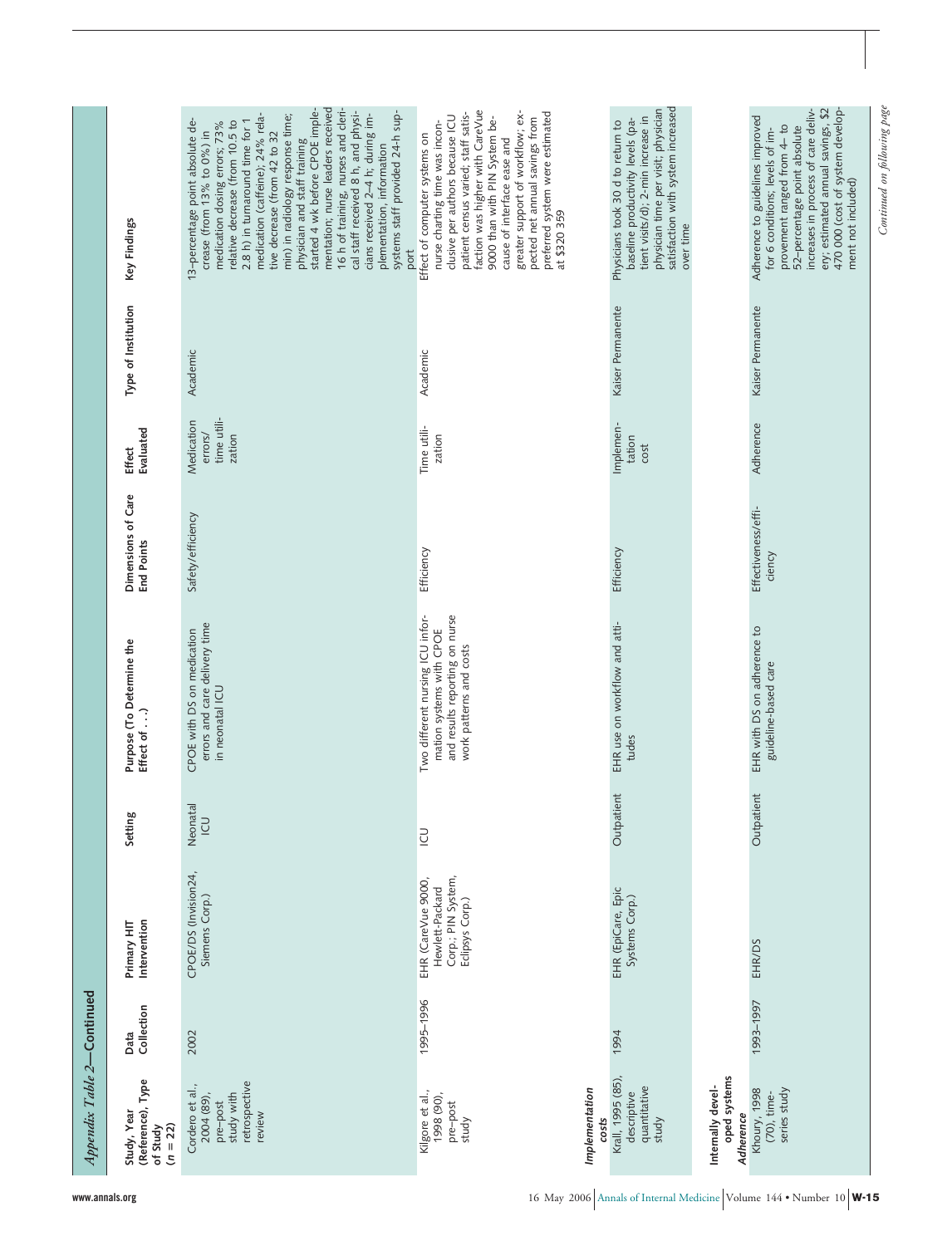| Appendix Table 2-Continued                                 |                    |                             |                              |                                                                                                                                                                                                 |                                         |                            |                     |                                                                                                                                                                                                                                                                                                                                                                                                                                                                                                                                                                                                                                                                            |
|------------------------------------------------------------|--------------------|-----------------------------|------------------------------|-------------------------------------------------------------------------------------------------------------------------------------------------------------------------------------------------|-----------------------------------------|----------------------------|---------------------|----------------------------------------------------------------------------------------------------------------------------------------------------------------------------------------------------------------------------------------------------------------------------------------------------------------------------------------------------------------------------------------------------------------------------------------------------------------------------------------------------------------------------------------------------------------------------------------------------------------------------------------------------------------------------|
| (Reference), Type<br>Study, Year<br>$(n = 22)$<br>of Study | Collection<br>Data | Intervention<br>Primary HIT | Setting                      | Purpose (To Determine the<br>Effect of )                                                                                                                                                        | Dimensions of Care<br><b>End Points</b> | Evaluated<br><b>Effect</b> | Type of Institution | Key Findings                                                                                                                                                                                                                                                                                                                                                                                                                                                                                                                                                                                                                                                               |
| Ornstein et al.,<br>1995 (72),<br>pre-post<br>study        | š                  | EHR/DS                      | Outpatient                   | EHR with computerized remind-<br>ers on delivery of preventive<br>care                                                                                                                          | Effectiveness                           | Adherence                  | Academic            | ranging from 3 to 20 percentage<br>proved: absolute increase in ad-<br>absolute increase approximately<br>herence ranging from 13 to 16<br>screening processes improved:<br>7 of 7 counseling measures im-<br>percentage points; 10 of 15<br>points                                                                                                                                                                                                                                                                                                                                                                                                                        |
| 1993 (71),<br>pre-post<br>Garr et al.,<br>study            | 1989-1990          | <b>DS/EHR</b>               | Outpatient                   | EHR with computerized remind-<br>ers on delivery of preventive<br>care                                                                                                                          | Effectiveness                           | Adherence                  | Academic            | preventive care, 1-8 percentage<br>Absolute increases in delivery of<br>points; all 5 services included                                                                                                                                                                                                                                                                                                                                                                                                                                                                                                                                                                    |
| Safran et al.,<br>1995 (75),<br><b>CCT</b>                 | 1992-1993          | EHR/DS                      | Outpatient                   | alerts on delivery of HIV care<br>Computerized reminders and                                                                                                                                    | Effectiveness                           | Adherence                  | Academic            | (from 38% to 67%) in physician<br>after occurrence of clinical event<br>Approximate 22-percentage point<br>absolute increase (from 46% to<br>centage point absolute increase<br>mended process of care at 1 y<br>68%) in adherence to recom-<br>warranting reminder; 29-per-<br>responses 1 mo after clinical<br>event warranting alert                                                                                                                                                                                                                                                                                                                                    |
| 1997 (73), CCT<br>Schriger et al.,                         | 1992-1995          | <b>DS/EHR</b>               | Emergency<br>depart-<br>ment | cesses of care for exposure of<br>health care workers to bodily<br>charting system designed to<br>Computerized guidelines em-<br>track 5 conditions on pro-<br>bedded in computerized<br>fluids | Effectiveness/effi-<br>ciency           | Adherence                  | Academic            | age point absolute increase (from<br>lute increase (from 63% to 83%)<br>lute increase (from 57% to 98%)<br>documentation of patient history<br>lines; 20-percentage point abso-<br>lines; 42-percentage point abso-<br>adherence to 5 treatment guide-<br>system was turned off; 23% rel-<br>laboratory test use; 62-percent-<br>in adherence to 4 guidelines on<br>\$401) in total per-patient costs<br>12-percentage point absolute in-<br>all measures decreased toward<br>crease (from 83% to 96%) in<br>in adherence to guidelines for<br>31% to 93%) in documented<br>baseline rates when computer<br>adherence to aftercare guide-<br>ative decrease (from \$520 to |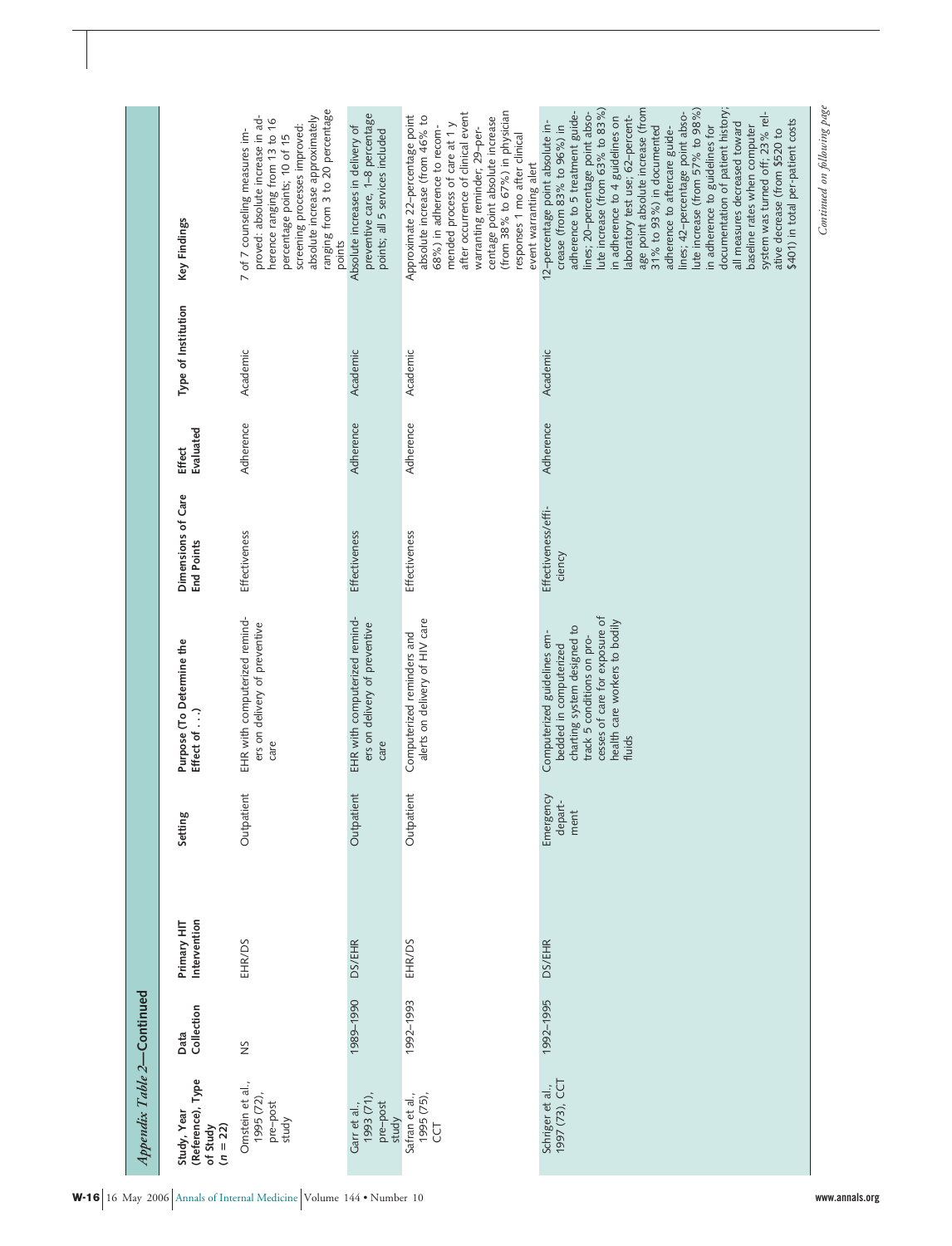| Key Findings                                               | tion; all rates returned to baseline<br>lute increase (from 48% to 81%)<br>ical history and physical examina-<br>adherence to guidelines for med-<br>Per authors' report, 13-percentage<br>turned off; no statistically signifi-<br>tion; 33-percentage point abso-<br>diagnostic tests, or test charges<br>cant differences in appropriate-<br>ness of treatment, appropriate-<br>guidelines for aftercare instruc-<br>80% to 92%) in documented<br>point absolute increase (from<br>in documented adherence to<br>when computer system was<br>ness or utilization rates of<br>per patient | statistically significant decrease in<br>mentation of 6 aftercare counsel-<br>ences in appropriateness of diag-<br>point absolute increase in docu-<br>point absolute increase in docu-<br>nostic testing or treatment; no<br>mentation of 6 medical history<br>No statistically significant differ-<br>items; 13-to 70-percentage<br>costs; 12- to 51-percentage<br>ing items | No statistically significant difference<br>increase in likelihood of receiving<br>follow-up group, with associated<br>pared with usual care; 15% rela-<br>computerized DS with telephone<br>tive improvement (from 0.83 vs.<br>in computerized DS group com-<br>crease in costs in telephone fol-<br>antidepressant therapy; \$80 in-<br>0.98) in depression scores in<br>dno.aB dn-wo | No statistically significant difference<br>in refill rates; initial development<br>of software program, \$200; cost<br>per day to generate reminders,<br>\$14 |
|------------------------------------------------------------|---------------------------------------------------------------------------------------------------------------------------------------------------------------------------------------------------------------------------------------------------------------------------------------------------------------------------------------------------------------------------------------------------------------------------------------------------------------------------------------------------------------------------------------------------------------------------------------------|--------------------------------------------------------------------------------------------------------------------------------------------------------------------------------------------------------------------------------------------------------------------------------------------------------------------------------------------------------------------------------|----------------------------------------------------------------------------------------------------------------------------------------------------------------------------------------------------------------------------------------------------------------------------------------------------------------------------------------------------------------------------------------|---------------------------------------------------------------------------------------------------------------------------------------------------------------|
| Type of Institution                                        | Academic                                                                                                                                                                                                                                                                                                                                                                                                                                                                                                                                                                                    | Academic                                                                                                                                                                                                                                                                                                                                                                       | Cooperative of<br>(Group Health<br>Puget Sound)<br>Nonacademic                                                                                                                                                                                                                                                                                                                         | Academic                                                                                                                                                      |
| Evaluated<br><b>Effect</b>                                 | Adherence                                                                                                                                                                                                                                                                                                                                                                                                                                                                                                                                                                                   | Adherence                                                                                                                                                                                                                                                                                                                                                                      | Adherence                                                                                                                                                                                                                                                                                                                                                                              | Utilization<br>of care                                                                                                                                        |
| Dimensions of Care<br><b>End Points</b>                    | Effectiveness/effi-<br>ciency                                                                                                                                                                                                                                                                                                                                                                                                                                                                                                                                                               | Effectiveness/effi-<br>ciency                                                                                                                                                                                                                                                                                                                                                  | Effectiveness/effi-<br>ciency                                                                                                                                                                                                                                                                                                                                                          | Access                                                                                                                                                        |
| Purpose (To Determine the<br>Effect of )                   | presenting to emergency de-<br>of febrile children $<$ age 3 $y$<br>cesses of care for evaluation<br>charting system designed to<br>Computerized guidelines em-<br>track 5 conditions on pro-<br>bedded in computerized<br>partment                                                                                                                                                                                                                                                                                                                                                         | cesses of care for lower back<br>charting system designed to<br>Computerized guidelines em-<br>track 5 conditions on pro-<br>bedded in computerized<br>pain                                                                                                                                                                                                                    | Three interventions: 1) feedback<br>to physicians of computerized<br>depression care, 2) computer-<br>ized feedback plus telephone<br>follow-up, and 3) usual care<br>ment recommendations for<br>data summaries with treat-                                                                                                                                                           | based information system on<br>based pharmacy reminders<br>Computer-generated, paper-<br>from hospital mainframe-<br>prescription refill rates                |
| Setting                                                    | Emergency<br>depart-<br>ment                                                                                                                                                                                                                                                                                                                                                                                                                                                                                                                                                                | Emergency<br>depart-<br>ment                                                                                                                                                                                                                                                                                                                                                   | Outpatient                                                                                                                                                                                                                                                                                                                                                                             | Outpatient                                                                                                                                                    |
| Intervention<br>Primary HIT                                | <b>DS/EHR</b>                                                                                                                                                                                                                                                                                                                                                                                                                                                                                                                                                                               | <b>DS/EHR</b>                                                                                                                                                                                                                                                                                                                                                                  | EHR/data summa-<br>ry/DS                                                                                                                                                                                                                                                                                                                                                               | DS/electronic prescrib-<br>$\frac{8}{10}$                                                                                                                     |
| Collection<br>Data                                         | 1992-1995                                                                                                                                                                                                                                                                                                                                                                                                                                                                                                                                                                                   | 1992-1993                                                                                                                                                                                                                                                                                                                                                                      | š                                                                                                                                                                                                                                                                                                                                                                                      | SN                                                                                                                                                            |
| (Reference), Type<br>Study, Year<br>of Study<br>$(n = 22)$ | Schriger et al.,<br>2000 (74),<br>CCT                                                                                                                                                                                                                                                                                                                                                                                                                                                                                                                                                       | 1995 (76)<br>pre-post<br>Day et al.,<br>study                                                                                                                                                                                                                                                                                                                                  | Utilization of care<br>2000 (77),<br>Simon et al.,<br>RCT                                                                                                                                                                                                                                                                                                                              | 1984 (78)<br>Baird et al.,<br>RCT                                                                                                                             |

tanued on following page *Continued on following page*

*Appendix Table 2***—Continued**

Appendix Table 2-Continued